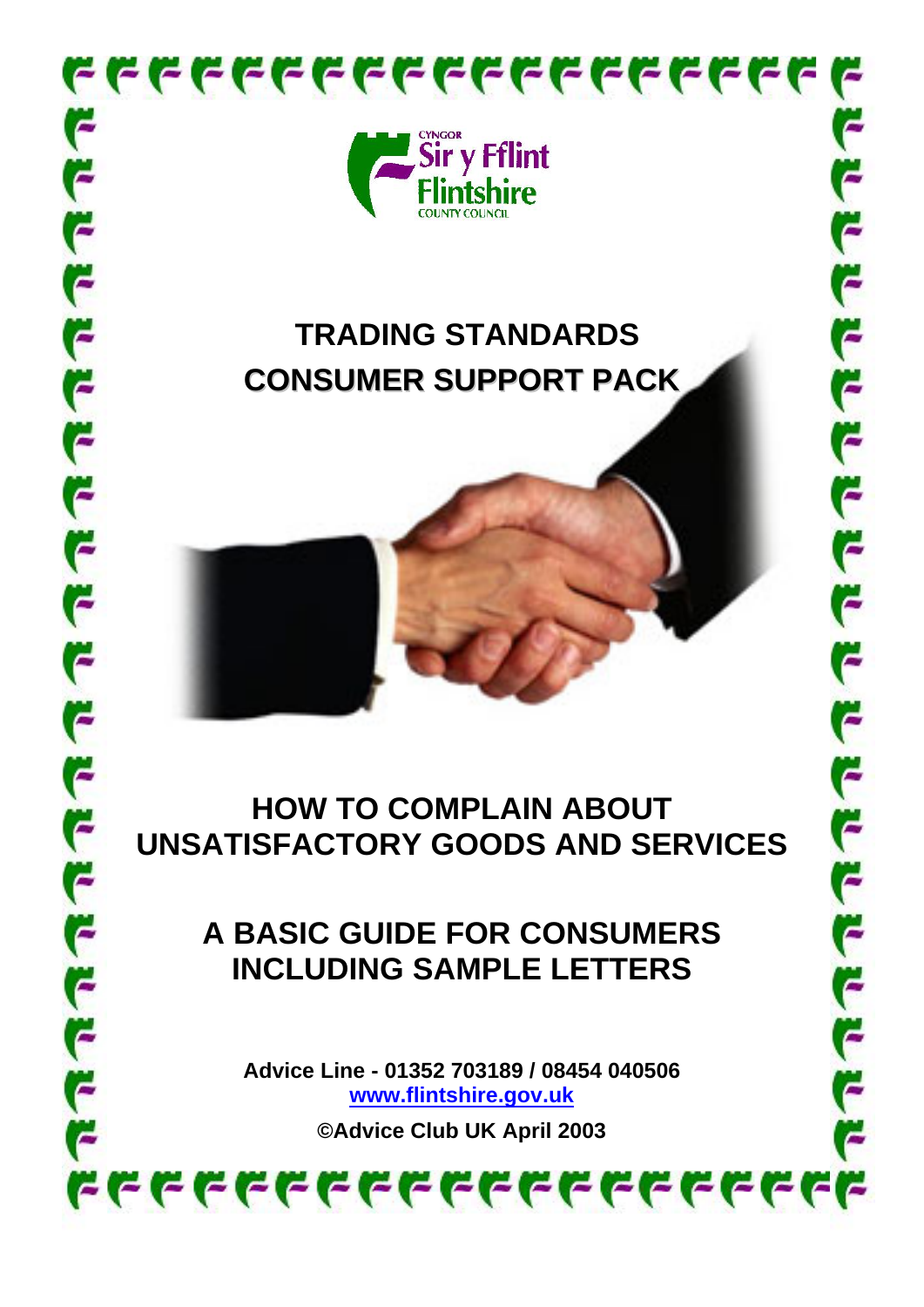### **CONSUMER ADVICE SUPPORT PACK**

### **INDEX**

### **KNOW THE LAW**

| Α. | Your Rights When Buying Goods                     | $P3 - 8$    |
|----|---------------------------------------------------|-------------|
| В. | Your Rights When Buying Services and Unfair Terms | $P_{9-11}$  |
| C. | <b>Buying on Credit</b>                           | $P$ 12 - 14 |
| D. | <b>Warranties and Guarantees</b>                  | $P$ 15 - 17 |
| Е. | How to complain in person                         | $P$ 18 - 19 |
| F. | How to complain in writing                        | $P 20 - 21$ |
| G. | <b>Cancellation rights and Doorstep Sales</b>     | $P$ 22 - 25 |
| Η. | <b>Distance Selling/Home Shopping</b>             | $P$ 26 - 28 |
| L. | Package Holidays                                  | $P$ 29 - 31 |
| J. | Using an Expert                                   | P 32        |
| Κ. | Small claim in the County Court                   | P 33        |
| L. | Common criminal offences                          | P 34 - 37   |
|    |                                                   |             |

### **LETTERS**

| 1.  | <b>To Seller Rejecting Faulty Goods</b>                      | P 38 |
|-----|--------------------------------------------------------------|------|
| 2.  | Letter requesting a refund - failure to rectify faulty goods | P 39 |
| 3.  | <b>Requesting Repair or Replacement</b>                      | P 40 |
| 4.  | Letter Before Action - Refund                                | P 41 |
| 5.  | To Seller Requesting Free Repair - Goods                     | P 42 |
| 6.  | To Seller Requesting Free Repair – Services                  | P 43 |
| 7.  | Advising of Intention to have work                           |      |
|     | completed by another trader                                  | P 44 |
| 8.  | Letter Before Action - Remedial Costs                        | P 45 |
| 9.  | <b>Agreeing Experts Report</b>                               | P 46 |
| 10. | To Finance Company - Faulty Goods                            | P 47 |
| 11. | Letter to Finance Co. Faulty Goods on HP.                    | P 48 |
| 12. | To Finance Company – Repairs                                 | P 49 |
| 13. | Withdrawing from a Regulated Credit Agreement                | P 50 |
| 14. | Cancelling a Cancellable Credit Agreement                    | P 51 |
| 15. | Letter to Trader making Time of Essence                      | P 52 |
| 16. | Failure to give cancellation rights letter                   | p 53 |
| 17. | Cancelling a Cash Contract Signed                            |      |
|     | away from Business Premises                                  | p 54 |
| 18. | Cancelling a Distance Selling Contract                       | p 55 |
| 19. | To Tour Operator – Unsatisfactory Holiday                    | p 56 |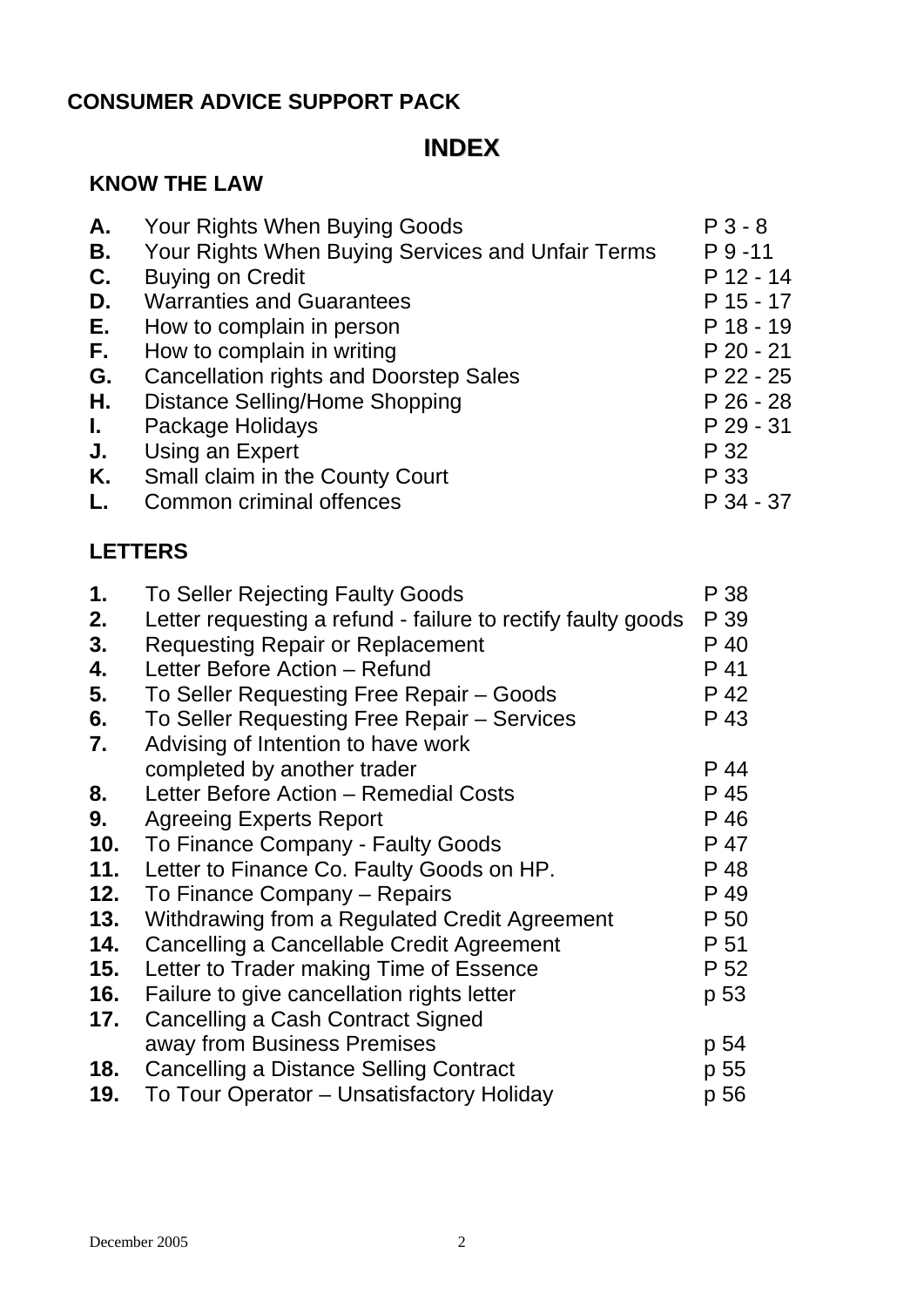## A - Know The Law - Your Rights When Buying Goods

Knowing your rights can give you confidence and put you in a stronger bargaining position. Every time you buy new or second-hand goods from a shop, a catalogue or from anyone running a business, you enter into a contract with the seller. Such sale contracts impose obligations on both the buyer and the seller.

The most important obligations that the seller owes to the buyer are laid down in the **Sale of Goods Act 1979 (as amended)** by the **Sale and Supply of Goods Act 1994** and the **Sale and Supply of Goods to Consumers Regulations 2002.** These obligations are as follows: -

- Sry Film **The seller owns the goods and has the right to sell them.** For example, if the goods are stolen then they are still the property of the original owner. They will not become your property.
- Siry Filled<br>Finshire **The goods are of satisfactory quality.** This means that goods should meet the standard that a reasonable person would regard as satisfactory, taking into account any description, price and other relevant circumstances which might include : -
	- F Appearance and finish
	- F Freedom from minor defect
	- F **Safety**
	- F Durability.
- **Expires The goods must be as described.** If any description is applied to the goods regarding the characteristics of the goods whether on packaging, in an advert or verbally by the seller, the goods must match that description. For example, if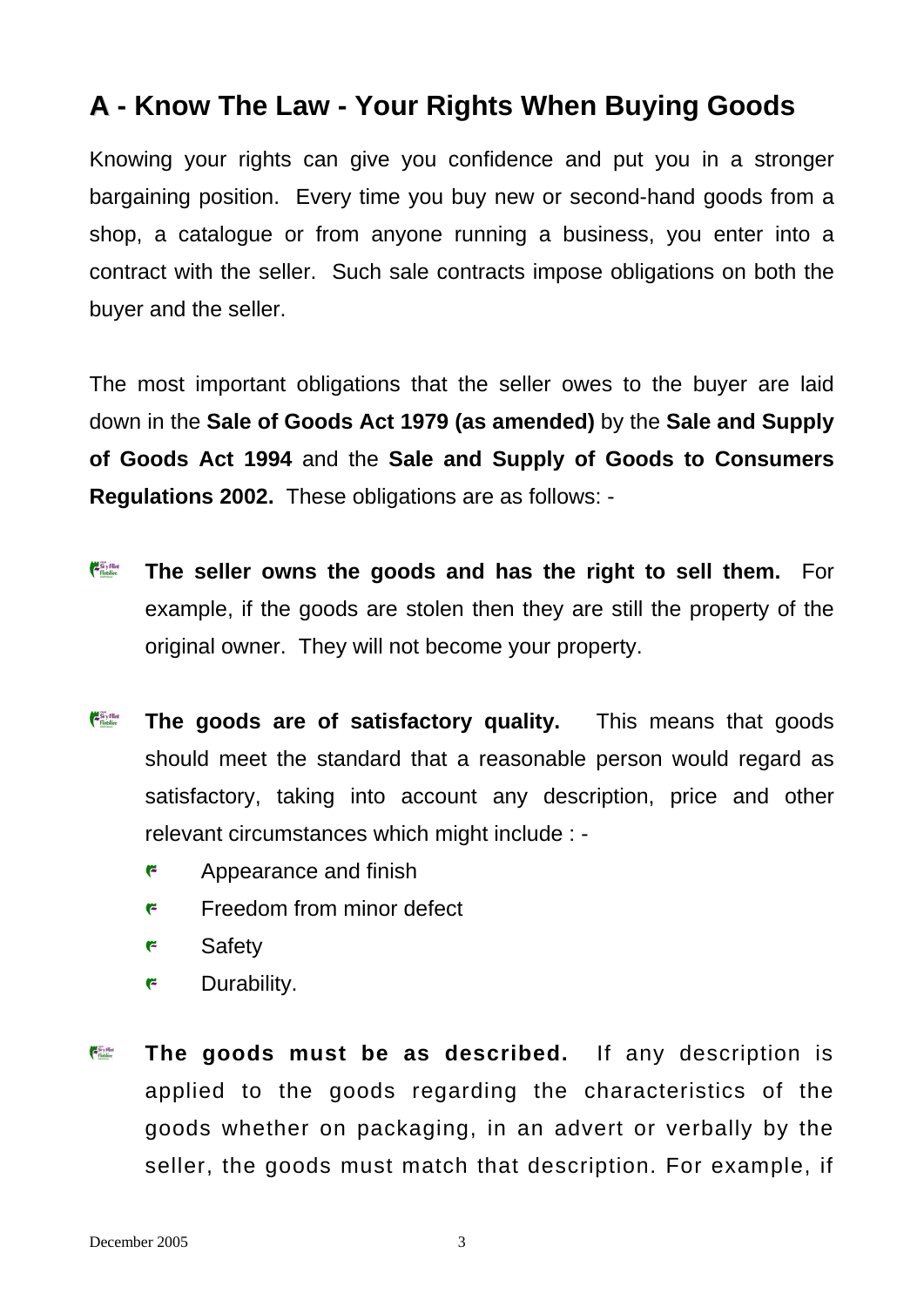the colour or size of an item is stated on the packet then goods inside must be of that colour or size.

 $\frac{1}{1000}$ **The goods must be fit for their purpose.** The goods must be fit for all the purposes for which they are normally supplied and, in addition, if you bought the goods for a specific purpose and made that purpose known to the seller then the goods must be suitable for that purpose. For example, if a shop says a particular paint is suitable for outdoor use, then it should be.



## **\*\*THESE ARE YOUR STATUTORY RIGHTS AND CANNOT BE TAKEN AWAY\*\***

### **THE BUYERS RIGHTS**

Under the Sale of Goods Act you are allowed a reasonable length of time to check that the goods comply with the above requirements. This is a very short period of time. If the goods do not comply, then you are entitled to reject them and claim a full refund. Once this acceptance period has passed, you may be able to claim damages for any defects that appear during use up to a period of 6 years, dependant on the type of goods. Damages will normally amount to the cost of repairs and any other losses which arise directly from the fault.

For purchases made after  $31<sup>st</sup>$  March 2003 there may be additional remedies available to you under the Sale and Supply of Goods to Consumers Regulations 2002.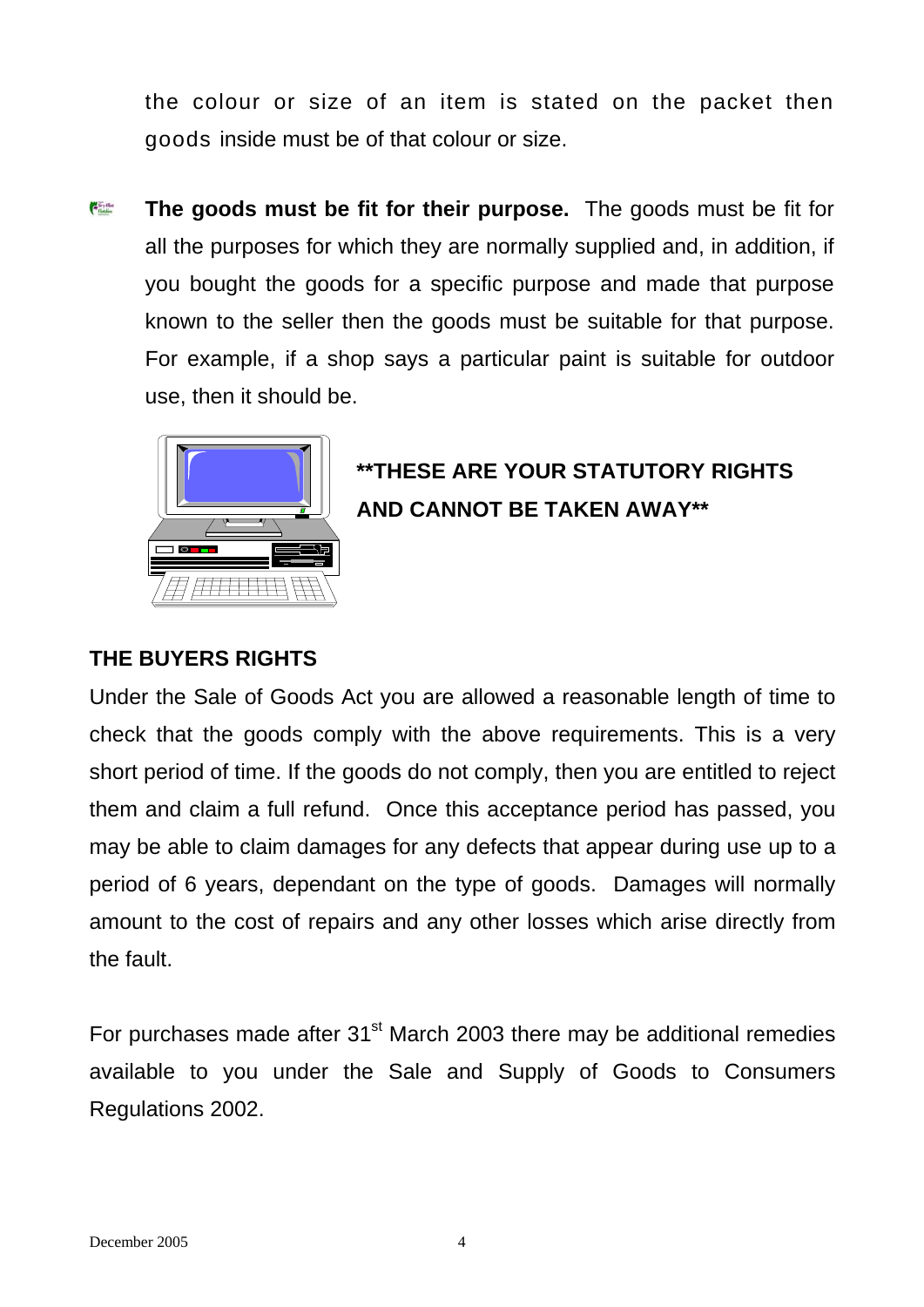### **Sale and Supply of Goods to Consumers Regulations 2002**

These regulations came into force from the  $31<sup>st</sup>$  March 2003 and apply to purchases made after that date. Under the regulations, if goods are faulty, consumers can choose remedies alternative to those provided by the Sale of Goods Act 1979 (as amended).

#### Siry Film **A repair or replacement.**

The retailer can decline either of these if he can show that they are unreasonably costly in comparison with an alternative. If neither a repair nor a replacement is possible or cannot be supplied without significant inconvenience or delay you may request the following remedy.

#### Siry Filled<br>Finshire **A Full or partial refund.**

This will be dependent on what is reasonable in the circumstances. A reduction of the purchase price may be made if you have had some reasonable use of the goods.

### **Proving the fault**

Under the Regulations where a fault occurs with goods within 6 months, starting on the date you took delivery, and you request a repair or replacement, or if that fails, a full or partial refund, then you do not have to prove that the fault exists. The trader must prove that the goods were not faulty in disputed cases. After 6 months has lapsed, you will have to prove that goods are faulty, for example by obtaining an experts report. (see 'Using an Expert' )

### **Second hand goods**

If you buy second-hand goods from a trader, the same rules apply, but remember the age and condition of the goods will be taken into account when assessing if the goods are of satisfactory quality.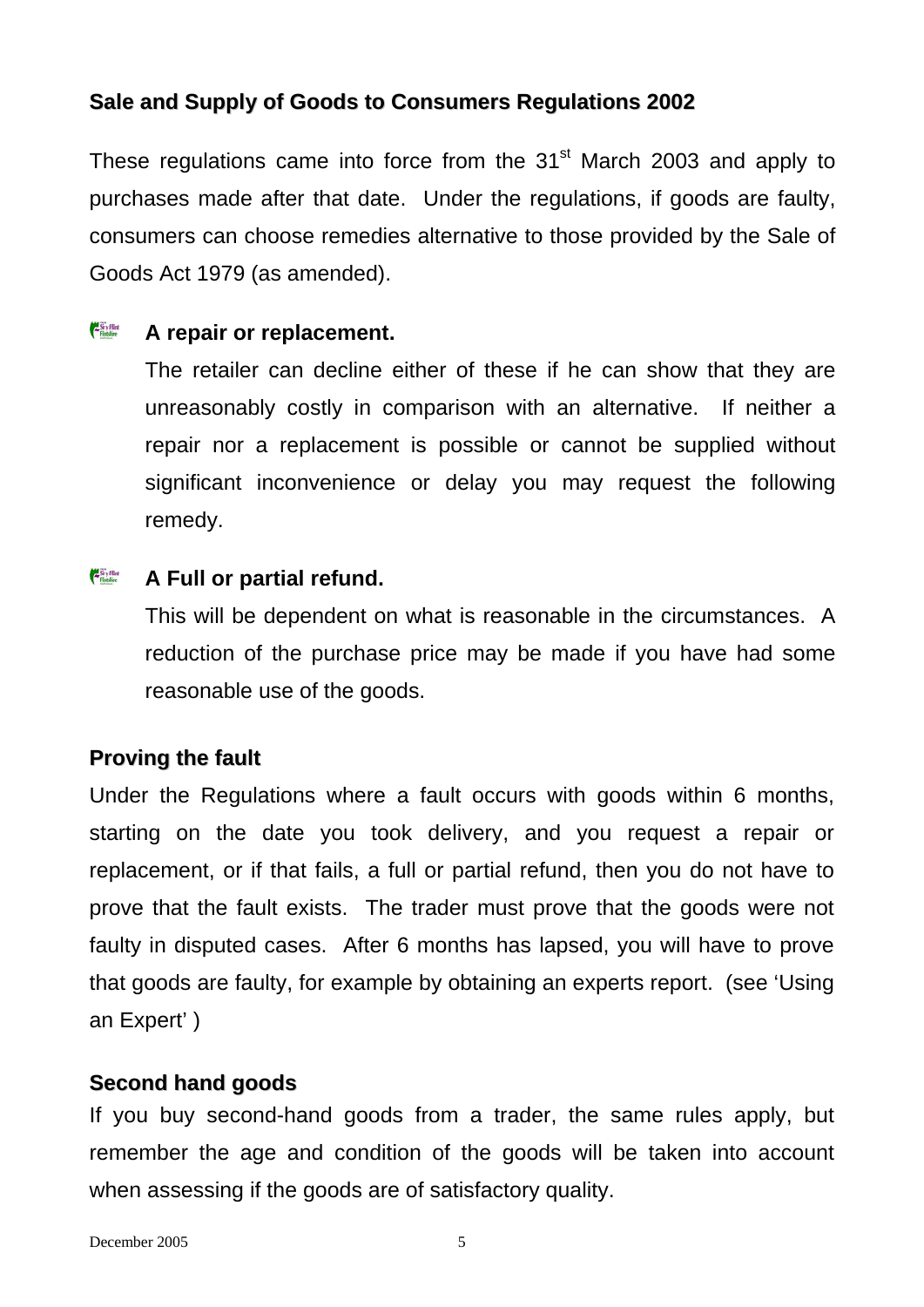### **THE SELLERS RIGHTS**

You will **not** have any rights against the seller in the following circumstances:

- Siry Fillet<br>Finshire You examined the item before you bought it and should have noticed any faults;
- SryFilet<br>Finshire You were told about the fault, but decided to purchase the goods anyway;
- Sry Film You simply changed your mind about the goods, for example, because they did not fit or the colour was wrong;
- Siry Film You damaged the item yourself by misuse or accident;
- Siry Film Where fault arises from fair wear and tear;
- Siry Fillet You made a mistake when purchasing the item;
- Siry Filled<br>Finaline You did not try the item on before purchasing and they are not faulty;
- Siry Filled<br>Findshire The goods were a present to you. The only person who has any rights in these circumstances is the purchaser of the goods except where it is made known that the goods are purchased for someone else **and** the seller does not exclude third party rights as specified in the Contracts (Rights of Third Parties) Act 1999.

### **These are your basic rights as a consumer.**

### **Notices or small print cannot take them away from you.**

### **If you see restrictive notices contact The Trading Standards Advice**

**Line.**

### **Common Excuses**

Sry Film **It is the manufacturer's fault.** You may have additional rights against the manufacturer under a guarantee but this does not remove the obligation on the seller to deal with your complaint. It may be reasonable to allow the seller to get an opinion from the manufacturer.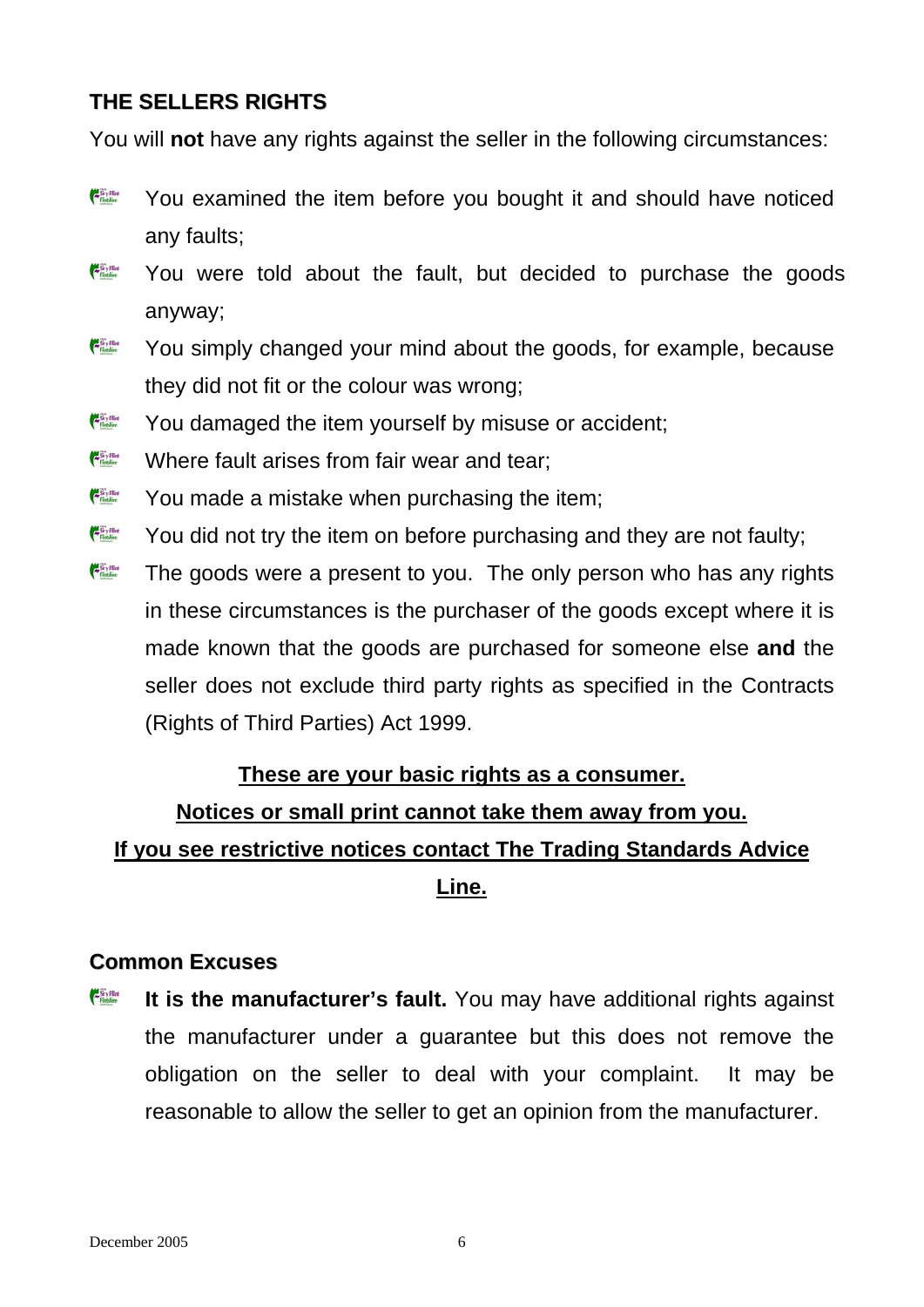- Siry Film **The goods were reduced.** You have the same rights when purchasing 'sale goods' as any other goods. The seller cannot display notices saying 'no refunds' on sale goods.
- Siry Fillet **You do not have a receipt.** You have the same rights against the supplier even if you lose your receipt although you will still have to provide some evidence of purchase. However, even without a receipt or any evidence of the purchase you may still be able to make a claim under a guarantee.

### **BUYING PRIVATELY**



If you buy from a private seller, e.g. a car or other goods from the small ads in the local paper, the law gives you fewer rights than if you buy from a trader.

In such circumstances, goods only have to be as described. They do not need to be free of faults or fit for their purpose. It is very much a case of **buyer beware**! You should thoroughly examine the goods before purchase. It may be a good idea to obtain an expert opinion on the goods if they are expensive e.g. a car or antique.

If the seller says anything misleading about the goods and you buy on the basis of what is said, then you may be able to seek a legal remedy, but this is difficult to enforce. It is often good practice to ask for a description of the goods in writing.

It is illegal for a trader to pretend to be a private seller and the trader can be prosecuted. He will be trying to take away your statutory rights. If you have purchased from a trader your normal statutory rights will apply.

### **If you think the trader is posing as a private seller, You should inform The Trading Standards Advice Line.**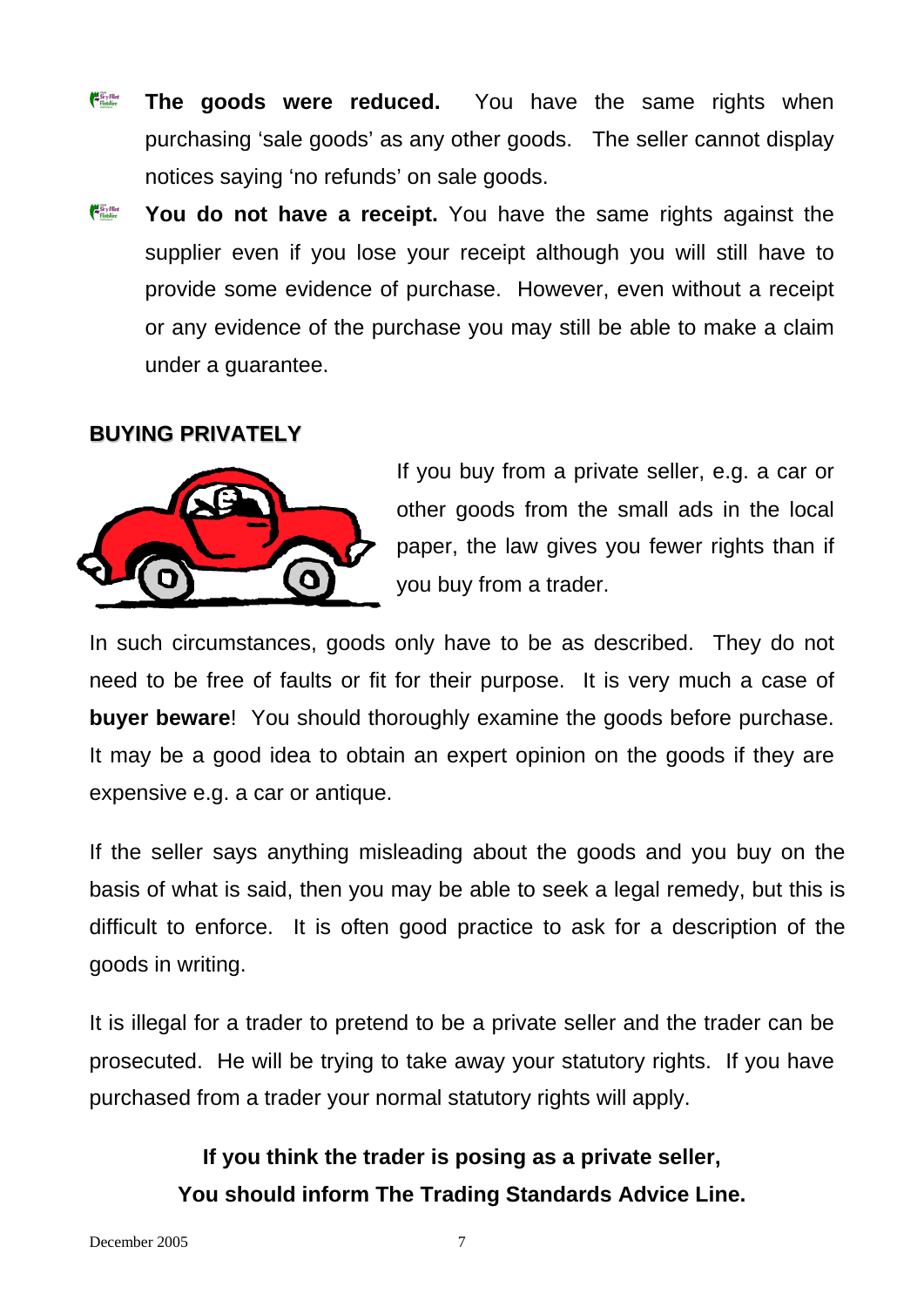### **B - Know The Law Your Rights When Buying Services**

Knowing your rights can give you confidence and put you in a stronger bargaining position.

Every time you pay for a service, for example from a builder, dry cleaner, travel agent etc., you are entering into a contract with the provider of the service and are entitled to expect certain standards. It is important that you can show what you agreed to with the trader and where possible you should obtain the contract details in writing.

The law regarding the provision of services is laid out in the **Supply of Goods and Services Act 1982 as amended by the Sale and Supply of Goods Act 1994 and Sale and Supply of Goods to Consumers Regulations 2002.** In accordance with this legislation, a service should be carried out: -



- Siry Filint<br>Finshire with reasonable care and skill (which means a job should be carried out to a proper standard of workmanship);
	- within a reasonable time;
	- for a reasonable charge. If the price was fixed at the outset, you cannot complain later that it is

unreasonable as a quotation is legally binding. A trader may only be able to make an informed guess and give you an estimate. This price can vary provided the total charge is still reasonable.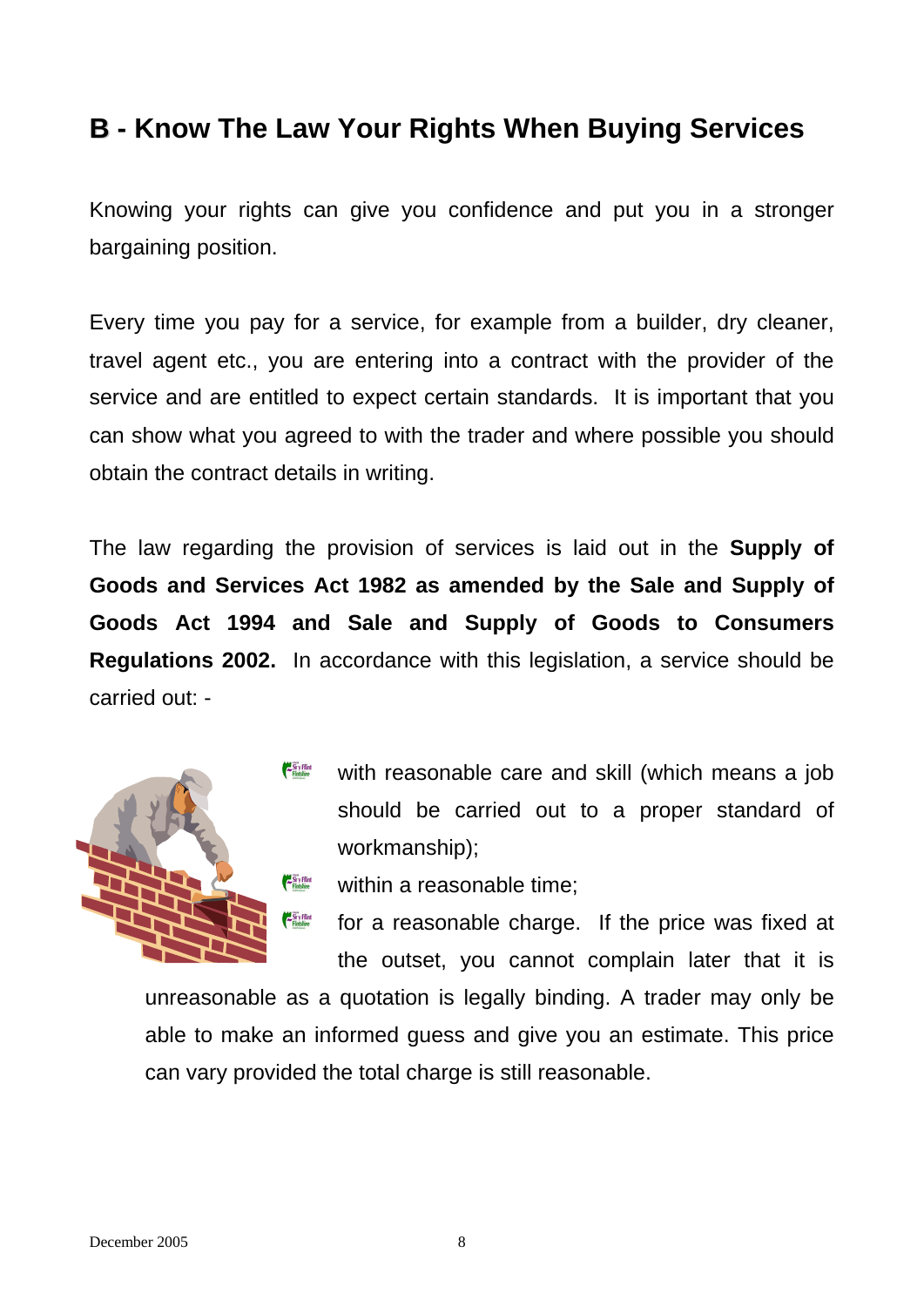### **Goods supplied as part of a contract of service**

Where any materials are used in the provision of services or the service involves the providing of goods, i.e. radiators, kitchen units, etc any goods/materials supplied are covered by the same statutory rights as outlined in the section Know the Law - Your rights When Buying Goods.

The goods must meet the same requirements of satisfactory quality, be as described and fit for their purpose. In addition, the 2002 Regulations provide the further remedies described where :

- Sry Film installation by the retailer is not satisfactory
- Siry Fillet<br>Finshire installation instructions have serious shortcomings
- Siry Filled<br>Financial the goods do not match any public statements made about them, eg advertisements
- Siry Film a specially commissioned product has relevant failings.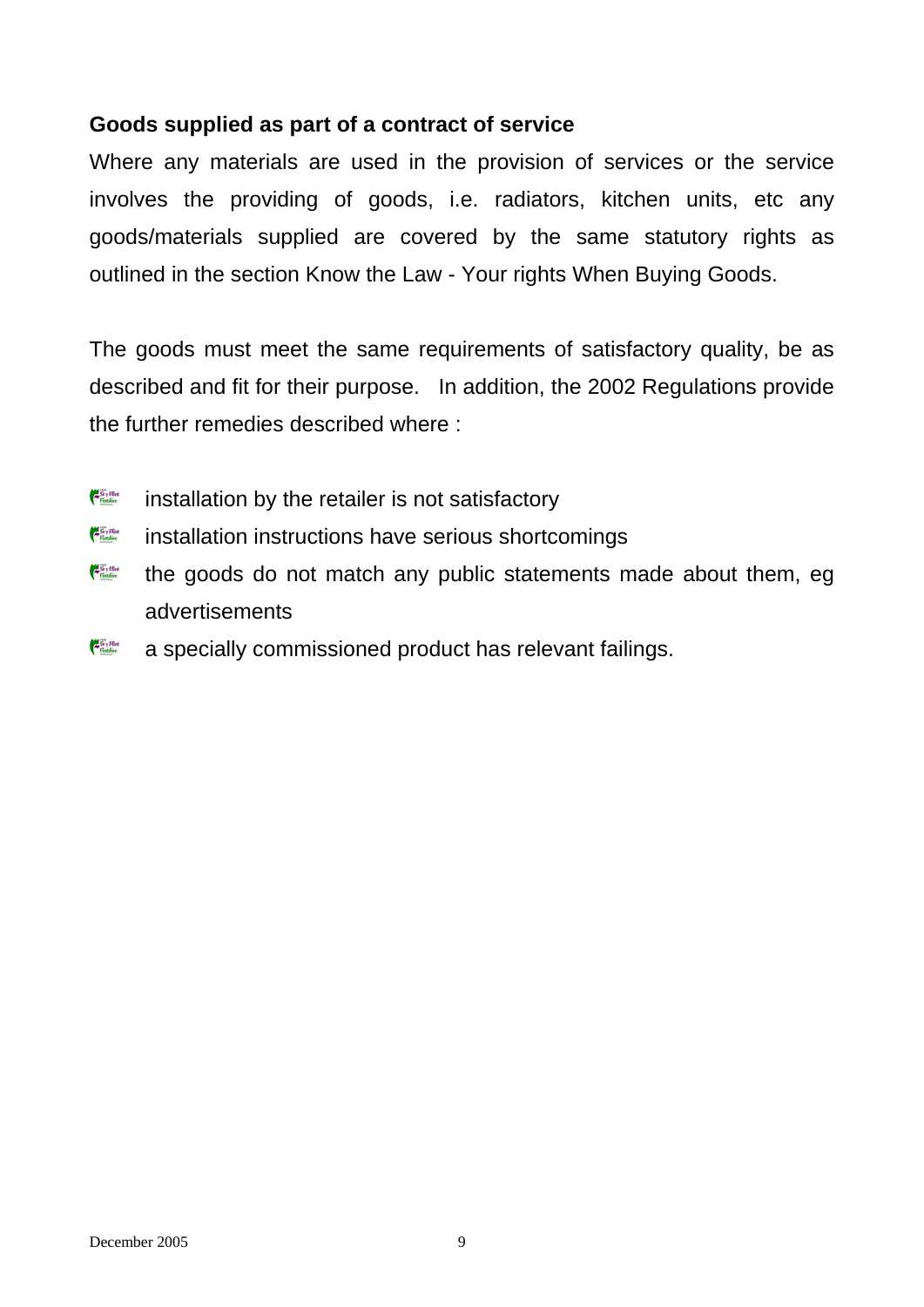## **UNFAIR TERMS**

It is common for contracts for services to contain terms and conditions which may attempt to exclude or limit liability for breach of contract, injury, damage, etc. As a consumer, you are not bound by a standard term in a contract with a trader if it unfairly weights the contract against you. This is regulated by the **Unfair Contract Terms Act 1977** and the **Unfair Terms in Consumer Contracts Regulations 1999.**

> **Instances of unfair terms in consumer contracts should be reported to The Trading Standards Advice Line**.

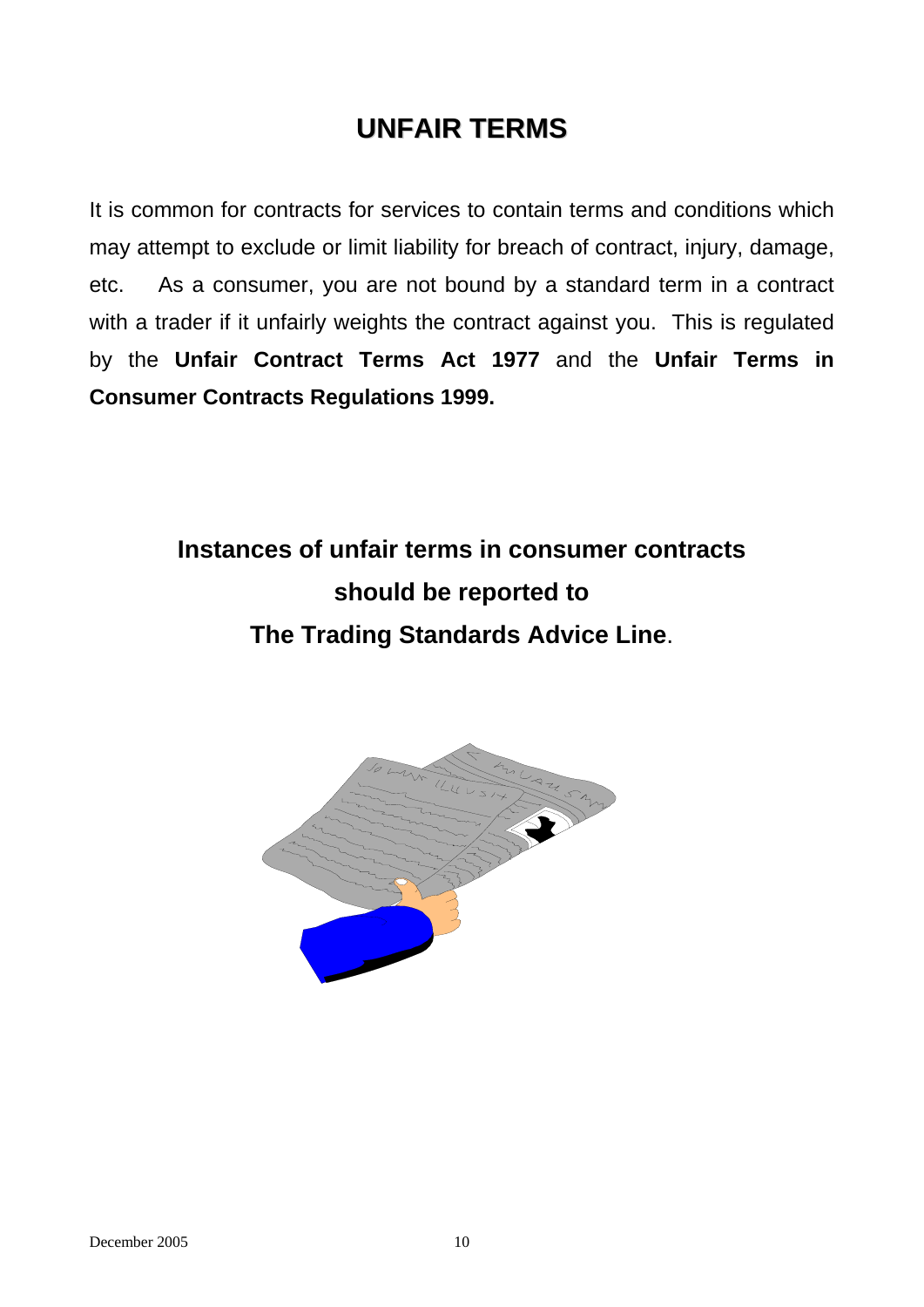## **C** - Know The Law - Buying On Credit

Buying goods on credit gives you some additional protection where the goods are faulty or where a service is unsatisfactory, providing they cost more than £100.00. This will apply even if it was only the deposit that was paid on credit.

### **Section 75 of the Consumer Credit Act 1974**

makes the credit card company or finance company equally liable for any claim you may have against the seller arising where goods are faulty or have been misrepresented, or for poor workmanship and inadequate services, etc.



### **Section 56 of the Consumer Credit Act 1974**

also makes the credit card company or the finance company liable for any representations made during negotiations between you and the supplier, that took place prior to the contract being made, which later turn out to be untrue.

### **Your Rights to Copies of Agreements**

When you sign a credit agreement you should receive a copy of that agreement to take with you. You should also receive by post a second copy with the finance company's signature if the agreement was not signed on their behalf at the same time you signed. Once all parties have signed, the agreement is legally binding.

There are two circumstances where, after signing a credit agreement, you may be able to cancel, see the 'Know the Law – Cancellation Rights'.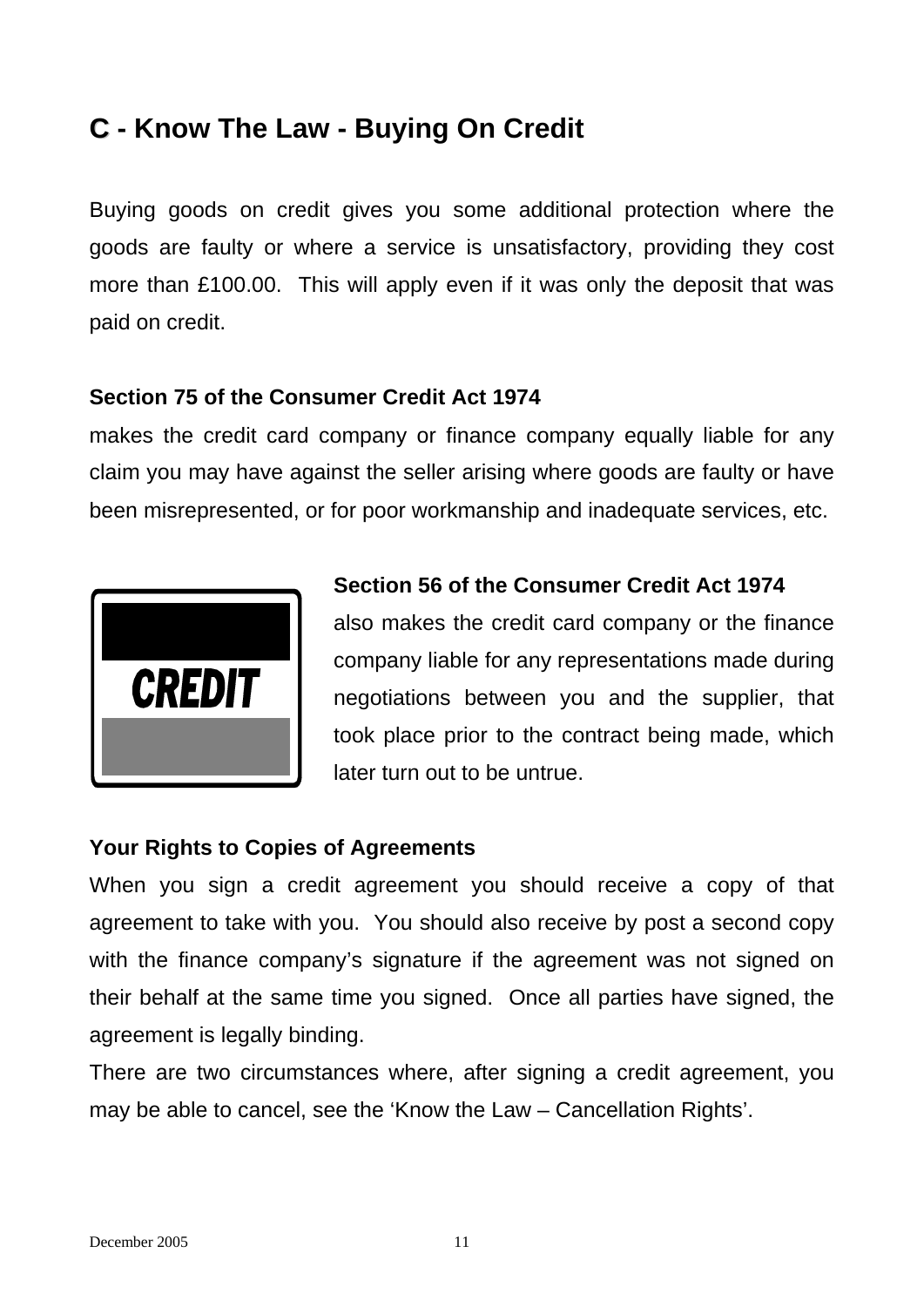### **Withholding Payments**

Beware of stopping any payments due under a credit agreement. You will be breaking the terms of the agreement and may be sued for any arrears. This may make it difficult to obtain credit in the future. You should seek advice before stopping payments from The Trading Standards Advice Line.

### **HIRE PURCHASE AND CONDITIONAL SALE AGREEMENTS**

When buying goods on a hire purchase or conditional sale agreement the goods belong to the finance company until you have made the final payment. There are additional rules that apply in these circumstances that you need to be aware of.

## **This type of agreement is most commonly used for the purchase of motor vehicles**.

- Sry Film If you fall behind with the repayments the car may be repossessed. Once you have paid over a third of the total amount due, the finance company must have your express permission to repossess the car or else obtain a court order.
- Siry Filled<br>Filmblire If the finance company repossess the vehicle, you may be liable for the outstanding balance on the agreement less the proceeds from the sale of the vehicle at auction.
- SryFilm You may terminate the agreement once you have paid half of the total amount, plus any arrears, provided you return the goods in a reasonable condition.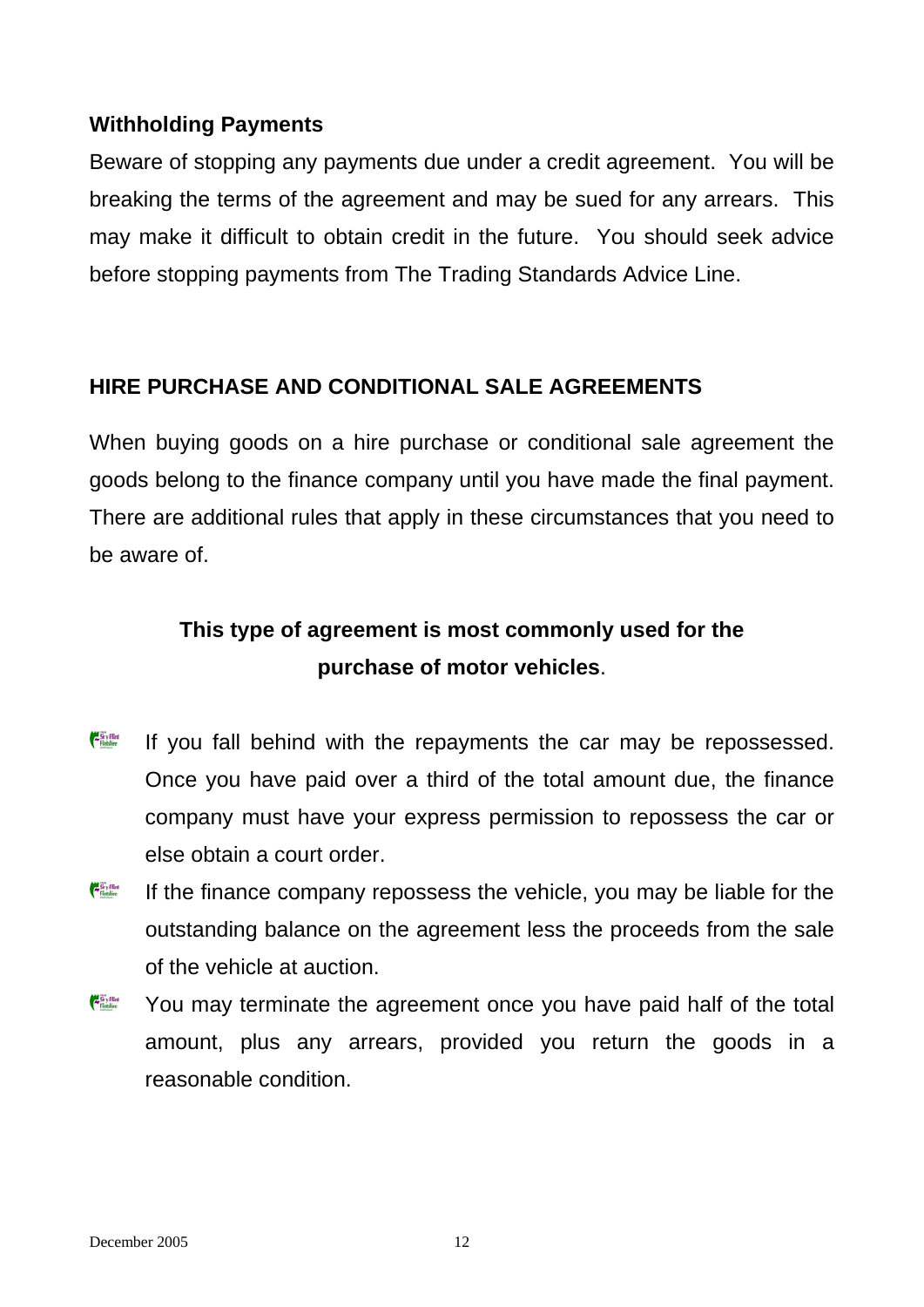Sry Film The finance company, as the owner of the goods, is responsible for their condition under the **Supply of Goods (Implied Terms) Act 1973 as amended**. Any claim that the goods are not of satisfactory quality, not as described, or not fit for their purpose, would be against the finance company. The supplier would be liable to the finance company. See Know the Law – Your Rights when Buying Goods.

## **For further advice on any of these issues contact The Trading Standards Advice Line.**

\_\_\_\_\_\_\_\_\_\_\_\_\_\_\_\_\_\_\_\_\_\_\_\_\_\_\_\_\_\_



\_\_\_\_\_\_\_\_\_\_\_\_\_\_\_\_\_\_\_\_\_\_\_\_\_\_\_\_\_\_\_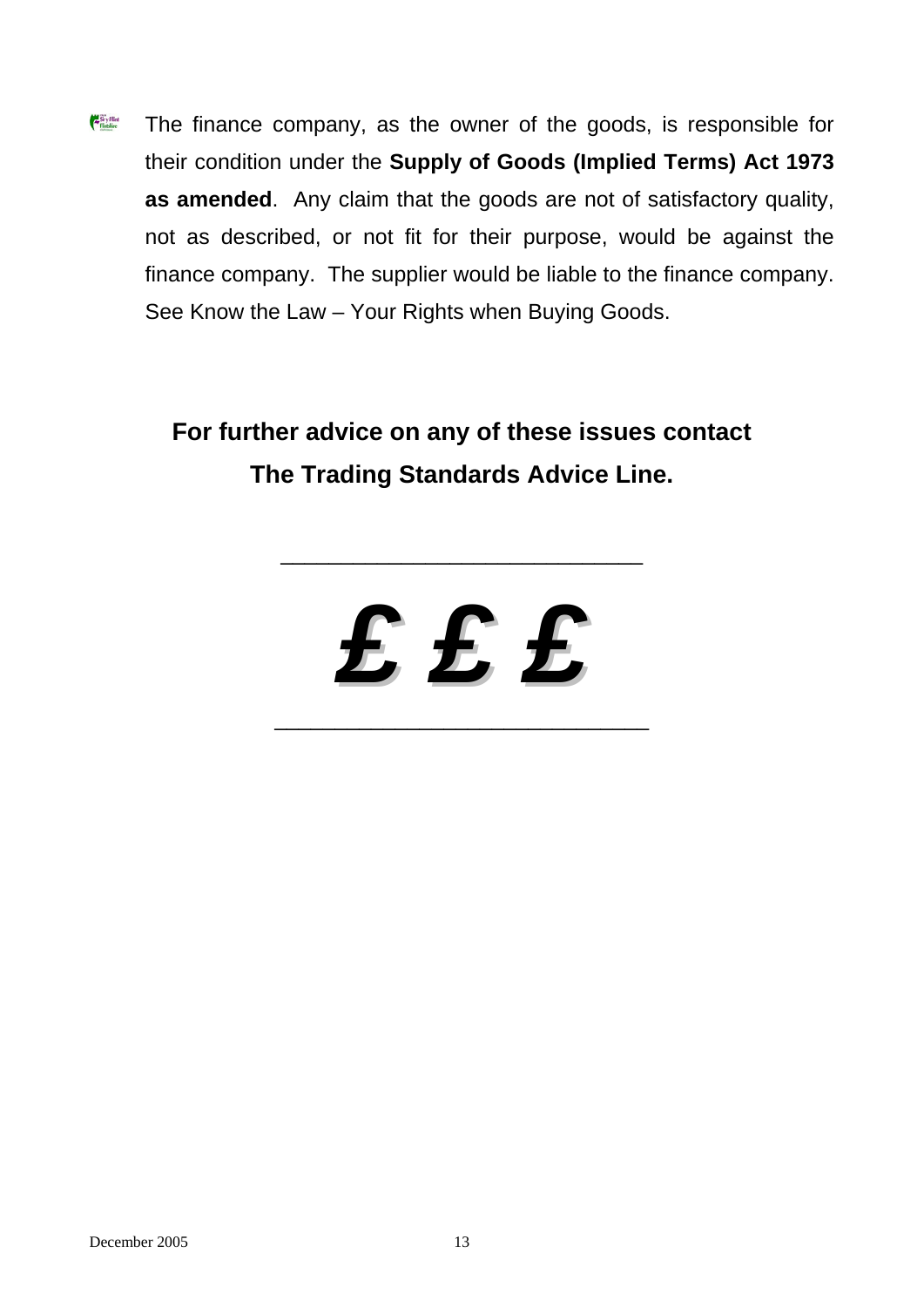### **D - Know The Law - Warranties And Guarantees**

From the 31<sup>st</sup> March 2003 the **Sale and Supply of Goods to Consumer Regulations 2002** apply to guarantees. The regulations provide that where a guarantee is supplied with the goods, then that guarantee provides an additional legally binding contract with the supplier of the guarantee. This is commonly the manufacturer of the goods. You may choose to pursue a claim under either the contract for the sale of the goods or under the guarantee.

Sometimes it may be better to make a claim under a guarantee or warranty, which may give you rights in addition to your statutory rights, see Know the Law - Your Rights when Buying Goods. This may be particularly relevant in cases where the supplier of the goods or services has gone out of business or are simply refusing to sort out the problem.

### **Claiming under a Guarantee**

If you intend to claim on a guarantee or warranty, you should first of all: -

- Sry Film read the terms very carefully to make sure that what you are claiming for is actually covered;
- Sry Film make sure that your claim is being made within any time limits;
- Siry Filled<br>Finshire find out if there are any extra costs involved. Will you be expected to pay a proportion of the costs?
- SryFilet<br>Finshire check whether you have to pay the cost of the work yourself and then claim it back from the guarantee company at a later date, or whether there is a callout charge payable before the company will carry out any work.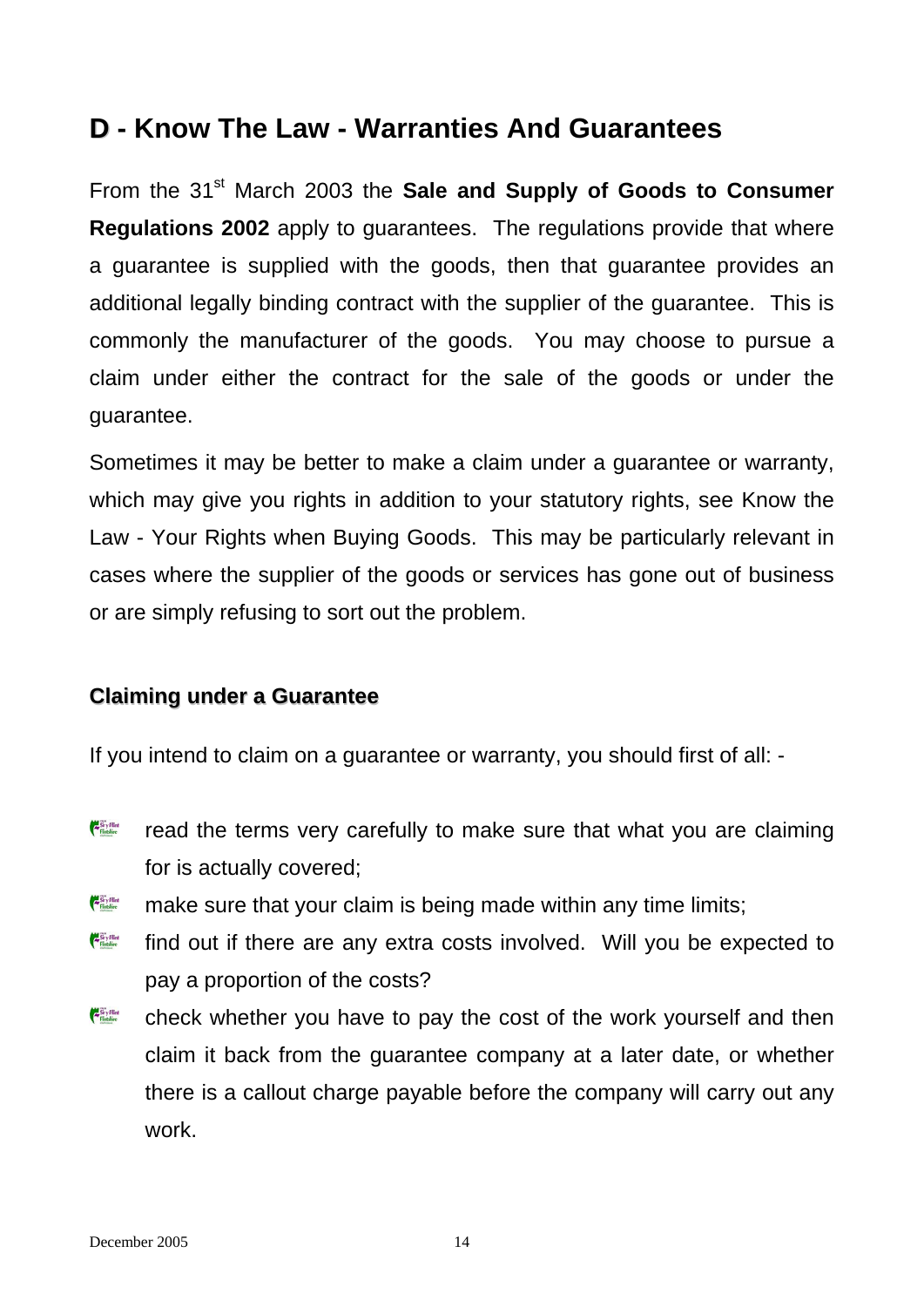### **Remember**

- Sry Film You may still rely on your statutory rights against the seller (see Know the Law – Your Rights When Buying Goods);
- Siry Film You may be able to take action against the company providing the guarantee for breach of contract, but seek further advice.
- The **Limitations Act 1980** puts a limit of 6 years on claims for breach of contract.

### **Insurance Backed Guarantees**

If you are offered insurance backed cover, make sure that you get a certificate of insurance giving details of the insurance company. Many insurance backed schemes relating to building work only come into effect if the supplier of the service goes into liquidation or becomes bankrupt.

Extended warranties that are sold to cover repair costs can be expensive and you should consider the cost of the cover against any likely repair bills.

### **The Supply of Extended Warranties on Domestic Electrical Goods Order 2005**

On 6<sup>th</sup> April 2005 The Supply of Extended Warranties on Domestic Electrical Goods Order 2005 came into force. This gives consumers extra rights with regard to extended warranties on domestic electrical items.

This includes: small appliances such as kettles, toasters, hairdryers, photographic equipment, brown goods including: TV's, DVD's, Video recorders, Satellite TV systems, etc., grey goods including: P.C's, laptops, mobile phones, printers, scanners, etc., garden equipment such as lawn mowers, gym equipment, sun beds, electronic games and toys.

Fixed installations such as boilers or air conditioning are not intended to be covered by these rules. However, electrical appliances integrated as part of a fitted kitchen are included. Watches and other battery powered jewellery are also excluded.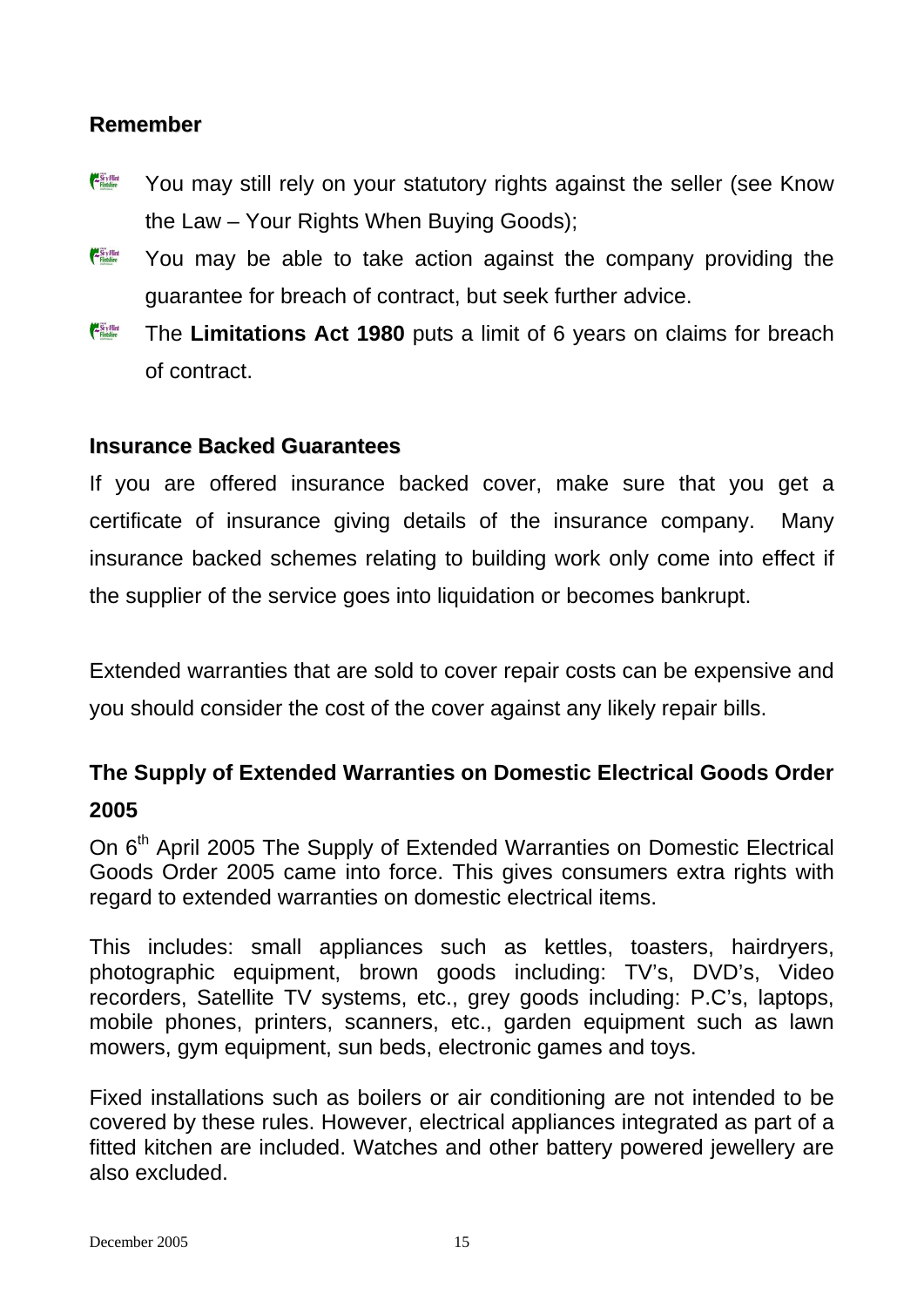Retailers have to:

- **F** Show the price of the extended warranty alongside electrical goods, in store and in adverts;
- **F** Give consumers information about statutory rights, cancellation rights and details of the warranty;
- F Give consumers 45 days to cancel their extended warranty, including a written reminder of this right and the right to cancel at any time and receive a pro-rata refund;
- F Offer the extended warranty on the same terms for 30 days if the consumer chooses not to buy it there and then;
- F Any discounts tied to the purchase of the extended warranty must also be available for 30 days;
- **F** Inform consumers about whether or not their warranty provides financial protection in the event of insolvency and;
- Inform consumers whether their warranty will be cancelled in the event r. of a claim being made.

## **For further advice on any of these issues contact The Trading Standards Advice Line.**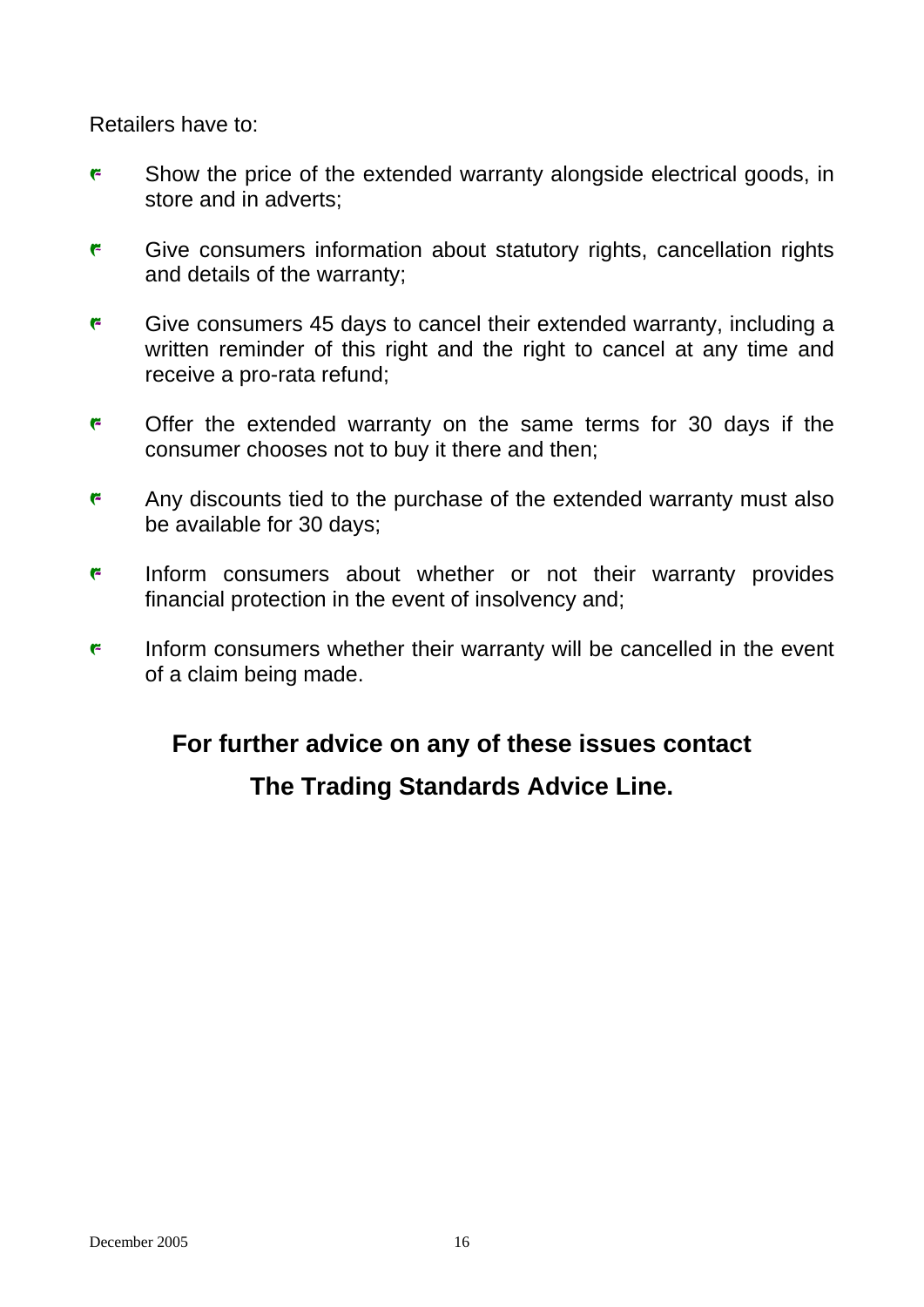## **E: How To Complain In Person**

When something goes wrong with the goods that you have bought or when the services are sub-standard, knowing your rights as a consumer can put you in a stronger position and help you resolve the problem to your advantage.

To make a successful complaint, you need to know your legal rights as a consumer. You also need to know how to complain effectively by: -

- F setting out your claim;
- F approaching the right person;
- F using appropriate language;
- F stating your case clearly.

Before making your complaint, make sure you know what you want to achieve. Do you want a refund or compensation, or do you simply want an apology from the person or organisation to which you are complaining. Whatever it is, make it clear from the outset. You should seek advice on your legal rights. Read the relevant 'Know the Law' leaflet.

### *Top Tips*

- only complain when you need to and when your complaint is justified; **Continue**
- **Continue stop using the item** – you may lose the right to reject the goods if you continue to use them once you discover they are defective;
- **Continent** tell the trader as soon as you discover the fault;
- $E$  in the know your rights before you complain;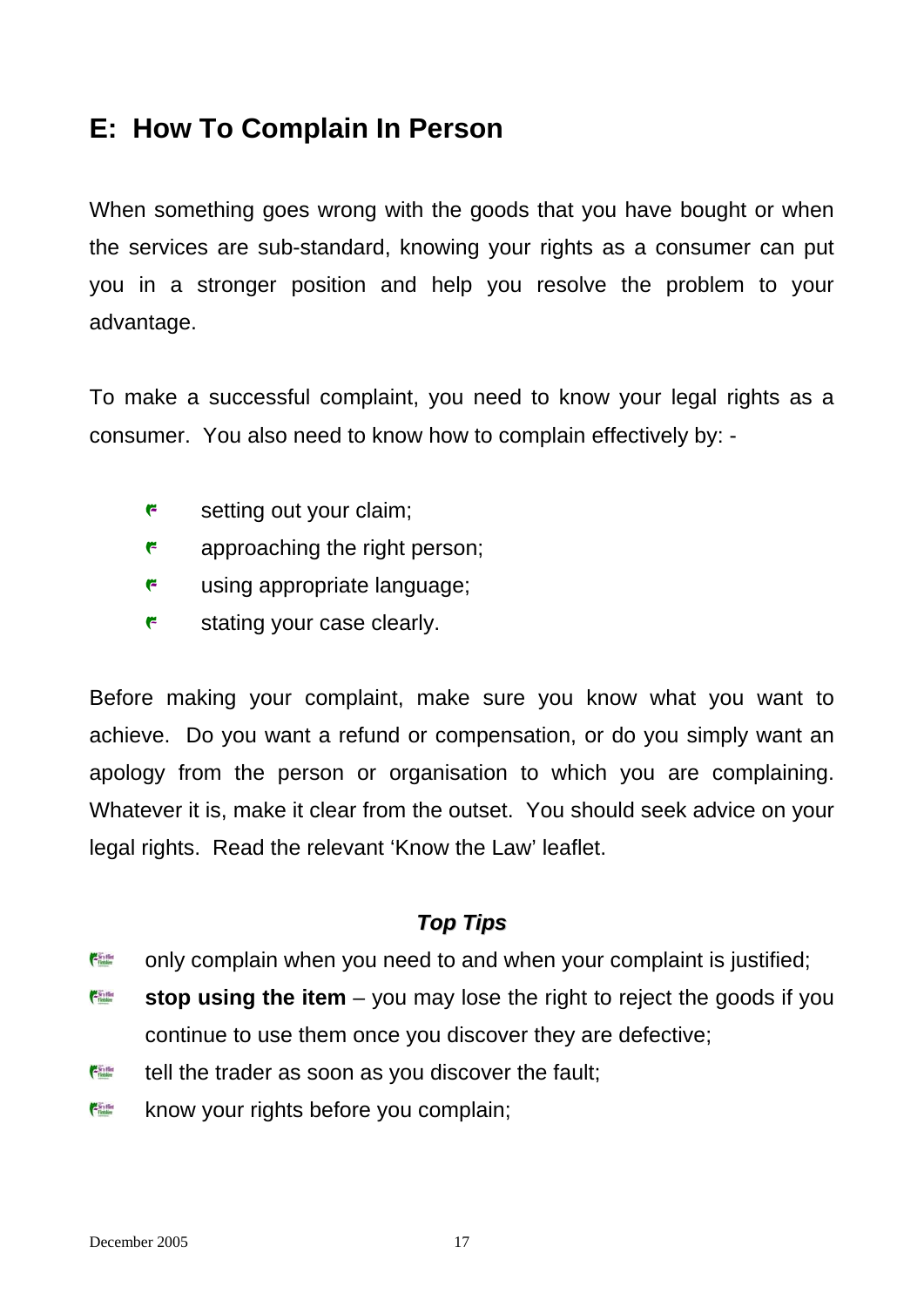- **Express** complain to the right person, someone who has authority to resolve the problem. For example, this may be the owner of a small business or the manager of a large store;
- **Constitute** give the trader or organisation the chance to sort out your problem, before resorting to Court action;
- do not lose your temper, swear or become personally abusive. Be firm,  $\epsilon$  in the polite, but insistent; explain what the problem is and how you want it resolved;
- **Express** be patient, sometimes it may take a little while to resolve even a simple problem;
- **Carl Street Reet**<br>Financing if your complaint is not resolved by talking to the trader then you will need to put your complaint in writing.

## **For further advice on any of these issues, contact The Trading Standards Advice Line.**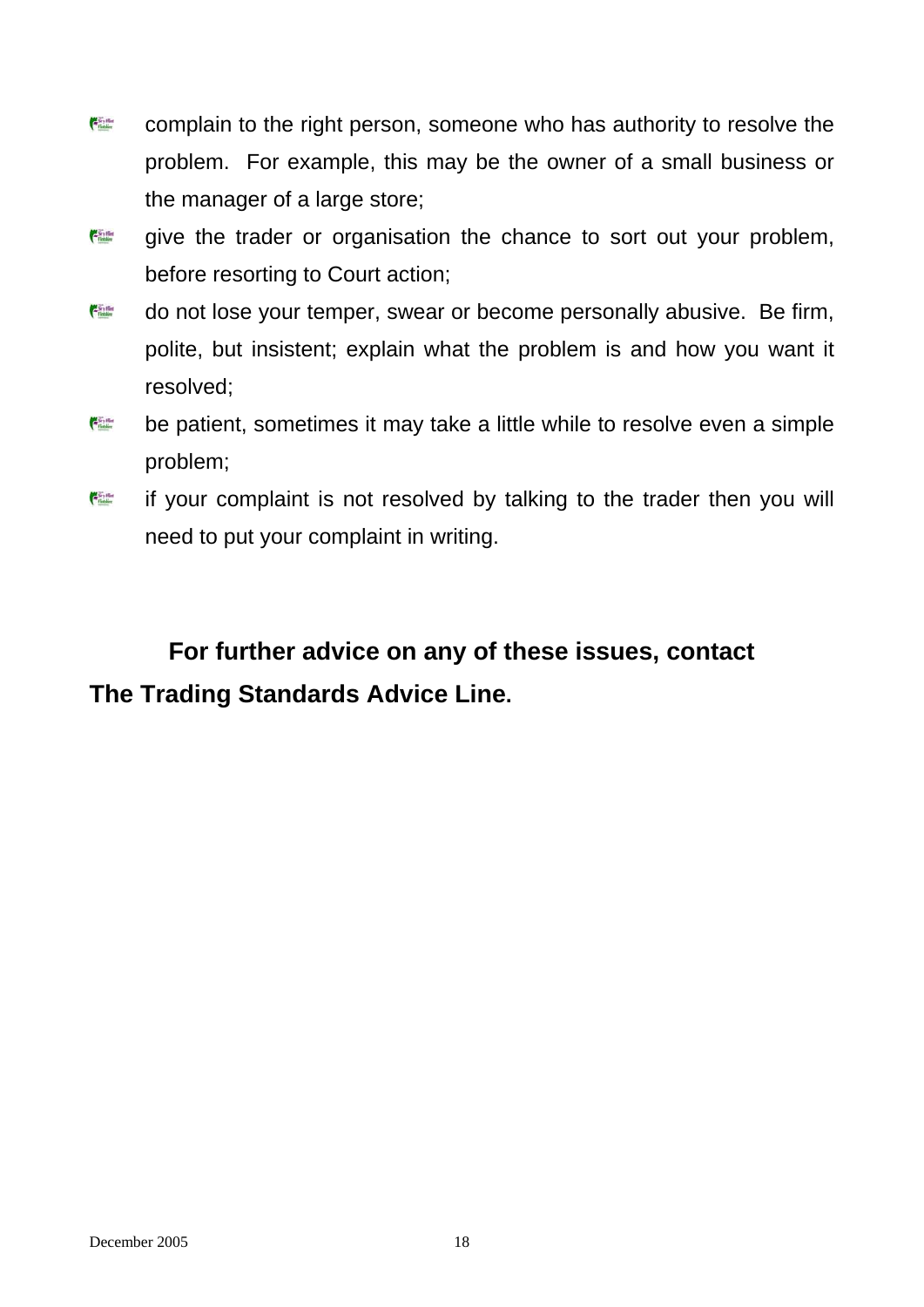## **F - How To Complain By Letter F**

If you have a problem with a trader (builder, bank or tour operator, etc) a carefully worded letter may help you obtain redress.

Whether you have purchased faulty goods, had a holiday that has fallen short of the description in the brochure, or found errors in your bank statement, you will want the problem resolved as quickly as possible. The last thing anyone wants is a time consuming fight for compensation. Knowing the right way to go about making your complaint will improve your chances of success.

Your letter should contain the following: -



A brief outline of the complaint i.e. where you bought the goods or services and what the problem is. Avoid being rude or sarcastic however tempting this may be; Clear and appropriate grounds for your claim i.e. **Sale of Goods Act 1979 (as amended)** or the **Supply of Goods and Services Act 1982 (as amended);**

Sir y Filled A clear request for the redress you are seeking and set a reasonable deadline for a response. This might be 14 days in the case of a request for a refund, but longer if you want a major problem put right.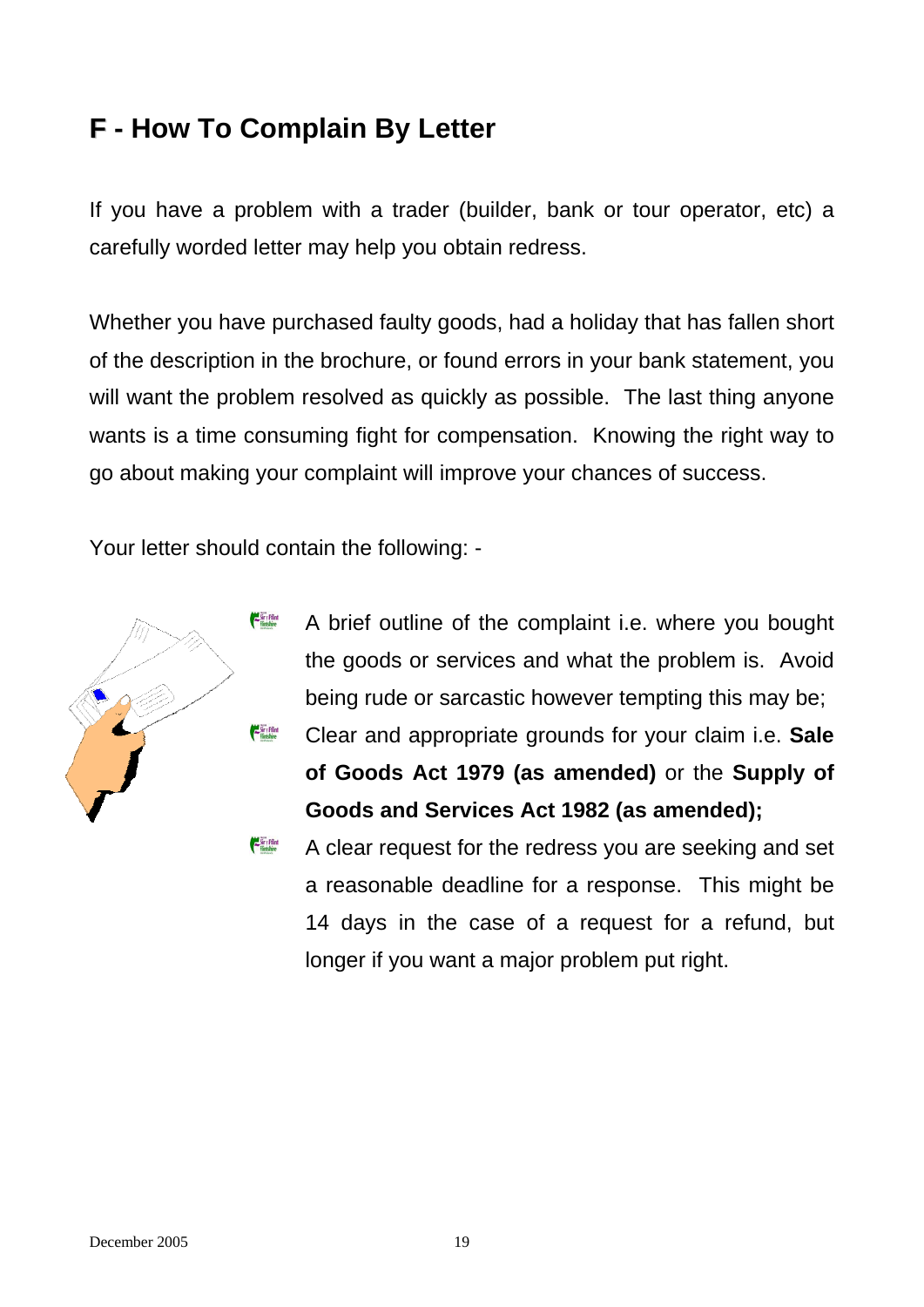### *Top Tips*

- F check that you have a justified claim;
- r find out the name and position of the person you need to write to;
- F decide what you want to achieve – a refund, a repair, replacement or just an apology, know the law and what you are entitled to;
- F make sure your letter is clear and legible, type it if possible;
- F give the trader as much information as you can e.g. your full address, post code, order number or account number;
- F tell the trader where you can be contacted during office hours;
- $\ddot{\phantom{1}}$ remember to date your letter and quote any relevant reference or account numbers;
- F keep a copy of your letter for your records;
- $\epsilon$ do not send original documents, always send photocopies;
- F send your letter recorded delivery and retain the proof of postage;
- F be patient – it can take time to resolve even a simple problem.

If you are not satisfied with the response to your letter, or if you get no response, then you may have to consider using the small claims procedure in the County Court.

## **For further advice on any of these issues, contact The Trading Standards Advice Line.**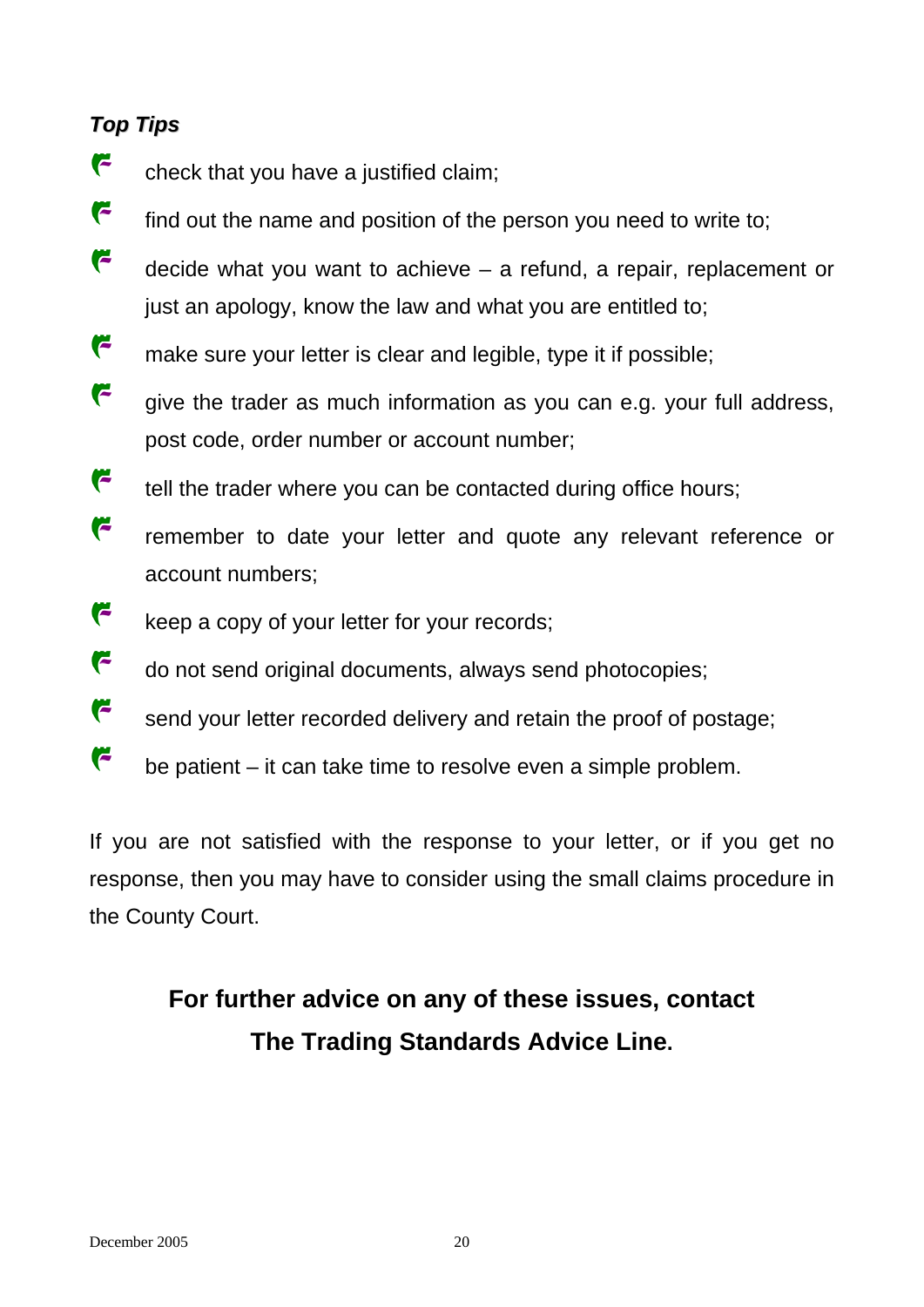## **G - Know The Law - Cancellation Rights G**

Most contracts will be legally binding and enforceable as soon as they are made. The supplier must deliver the goods or services mentioned in the contract and the customer must pay the purchase price.

As a general rule, customers cannot get out of a binding contract simply because they change their mind. This would be considered to be a breach of contract on the customer's part and may mean that the customer will have to pay the innocent party compensation to cover any loss of profit and expenses.

However, there are certain cases when a customer can cancel a contract without incurring a penalty.

### **CONSUMER CREDIT AGREEMENTS**

#### **1. Withdrawal**

When you sign a credit agreement you may withdraw from the contract at any time before the agreement is signed by the other party on behalf of the lender.



There is no contract until all parties have agreed. This applies whether you have signed at home or on business premises.

### **2. Cancellation**

If you sign a credit agreement at home following face to face contact with the supplier you must be given written notice of your cancellation rights. These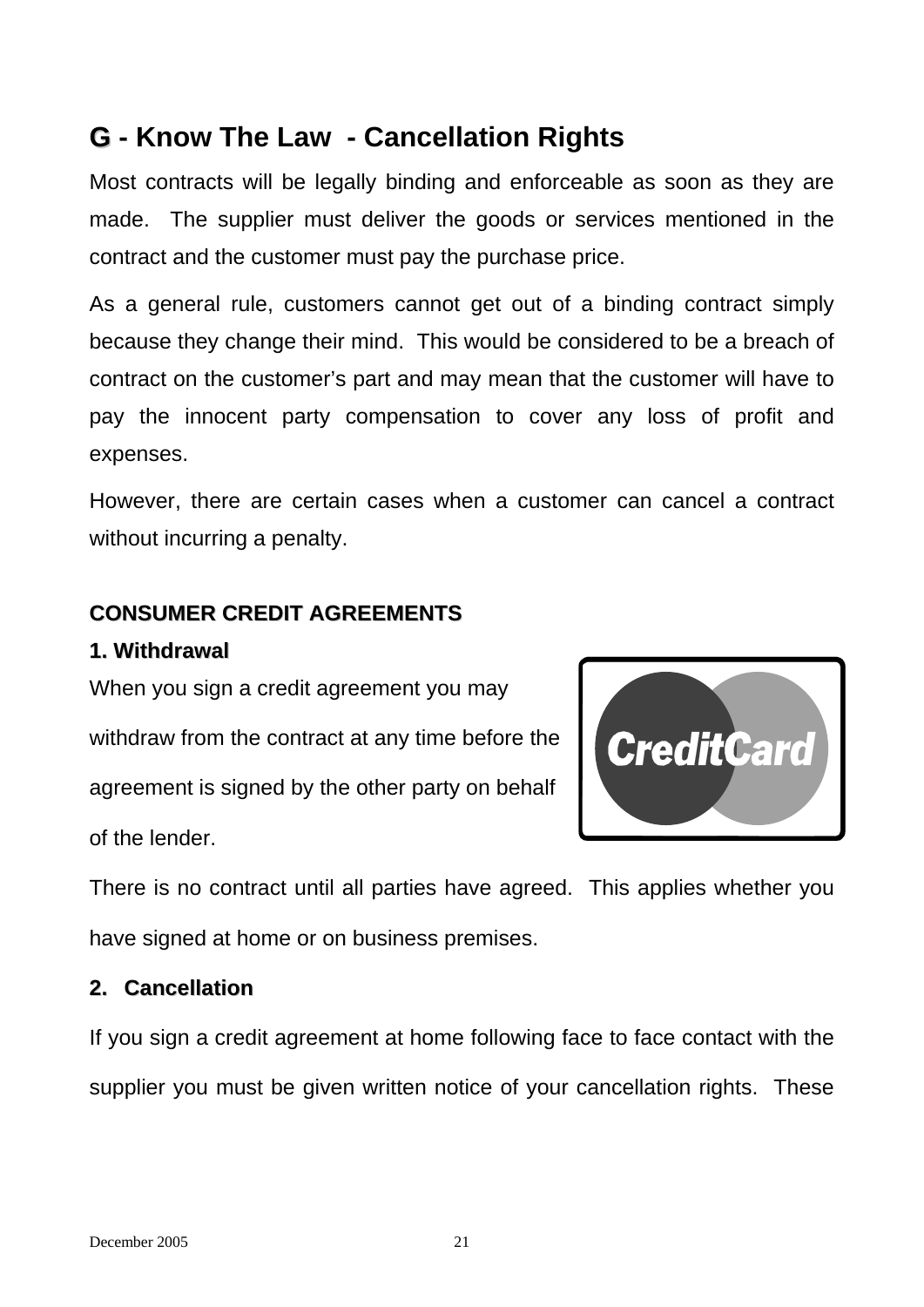should be written into the agreement you sign and you should be given a copy of this agreement at the time you sign it.

In addition, you should receive either a second copy of the agreement signed by the finance company through the post, or a separate notice of your cancellation rights. You have five days from when you receive this second copy or notice to cancel the agreement.

If you cancel, you are entitled to recover any deposit that you have paid.

## **For further advice on any of these issues, contact The Trading Standards Advice Line.**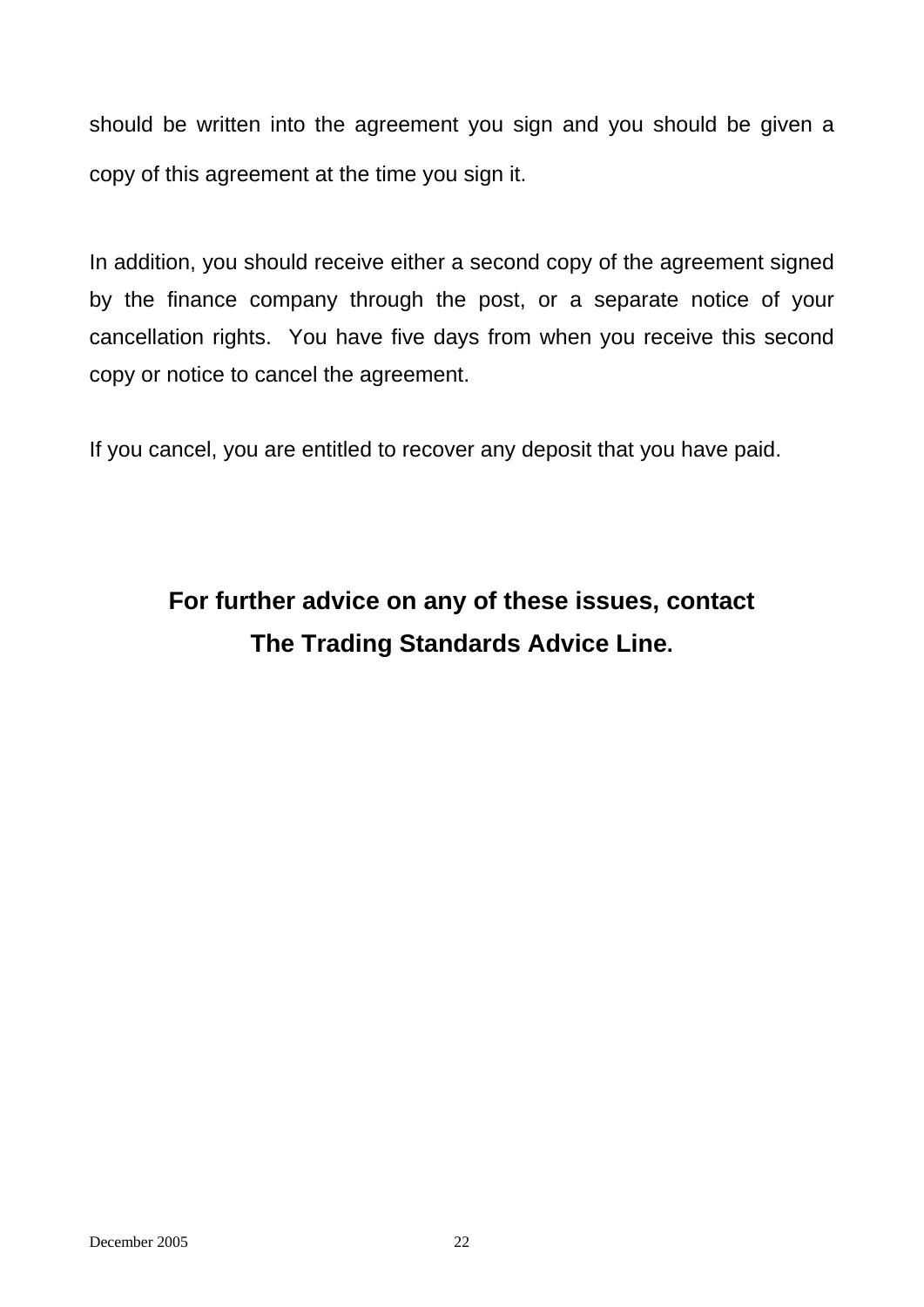## **DOORSTEP SALES (OFF TRADE PREMISES)**

**The Consumer Protection (Cancellation of Contract Concluded Away from Business Premises) Regulations 1987 as amended** gives you a 7 day cooling off period under the following circumstances only:-

- r The contract is over £35 in value;
- r The contract is signed at your home or away from the business premises of the supplier;
- F The visit has not been requested by you, but has been instigated by the supplier, either by telephone canvassing or prior visit;
- F It is a consumer contract. Business contracts are not covered.

within 7 days following the making of the contract and recover any deposit paid. You must be given a written notice of your right to cancel. You may cancel

### **HOW TO CANCEL**

- F Cancel within the cooling off period;
- F Write to the supplier or finance company telling them that you are cancelling the agreement, as you are legally entitled to do. Complete and return any cancellation slip provided.
- r Obtain a certificate of posting.
- F Keep a copy of your letter/cancellation slip.
- F Keep any goods supplied safe until collected.

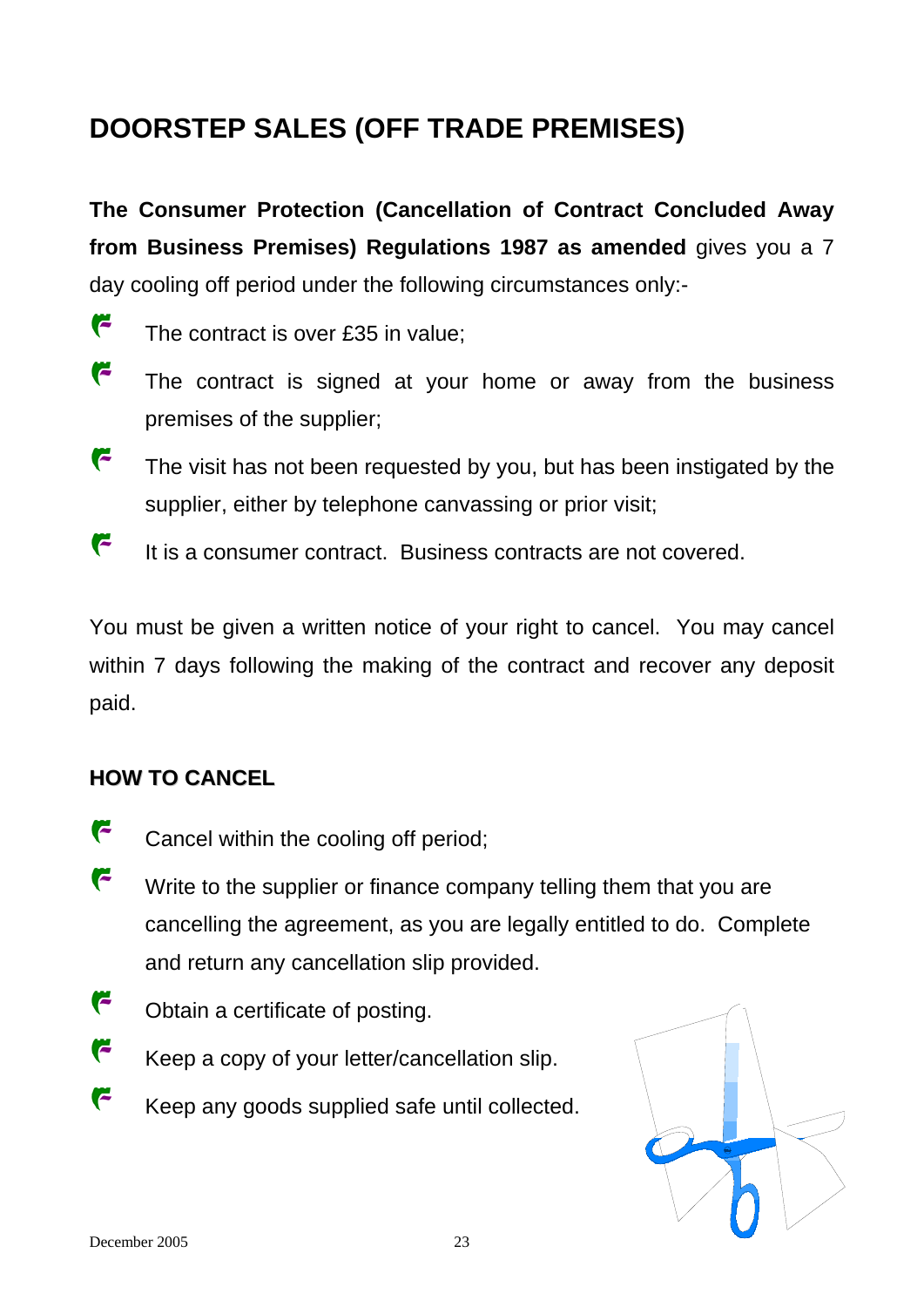### **FAILURE TO GIVE NOTICE OF CANCELLATION RIGHTS**

If you have signed a contract/credit agreement at home and you have not been given cancellation rights, the agreement may not be enforceable against you and the supplier may have committed an offence.

## **For further advice on any of these issues, contact The Trading Standards Advice Line.**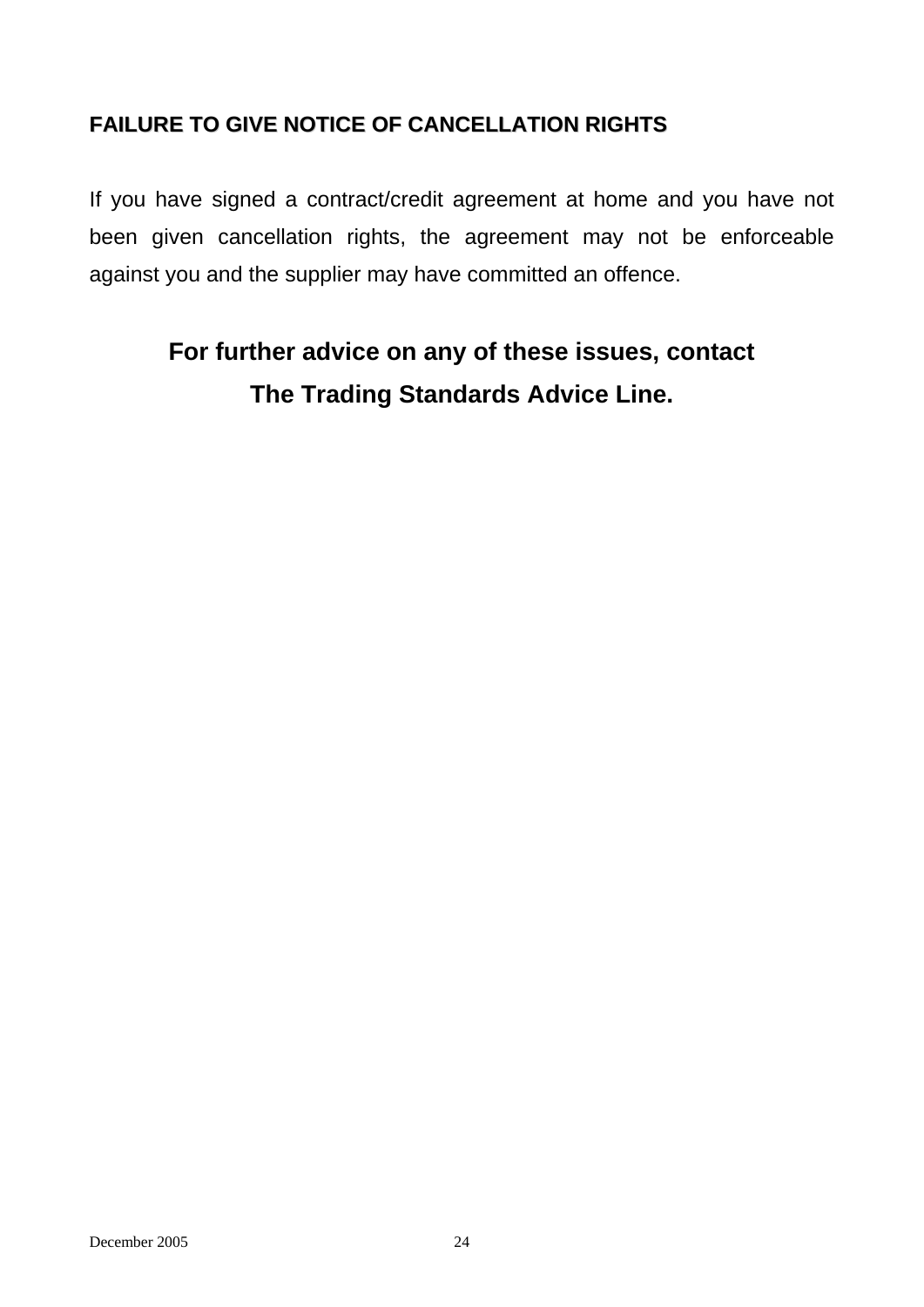## **H - Know Your Rights - Distance Selling/Home Shopping**

Under the **Consumer Protection (Distance Selling) Regulations 2000,** if you shop for goods or services by way of the telephone, mail order, internet or digital television, you have rights to receive the following: -

- r clear information;
	- a cancellation period for any reason;
- F protection against credit card fraud.

services, transport and accommodation provided on specific dates, sales of Before you buy you must be provided with the following information: -The rules apply to consumers purchasing almost all types of goods by way of home shopping. (There are exemptions to the rules that include leisure land, financial services, auction sales, automated vending machines).



sellers name and address;

- a description of goods or services;
- price including all taxes
- delivery costs if applicable;
- arrangements for payment and delivery
- cancellation rights and liability for costs of returning goods;
- F for services – minimum duration of the contract.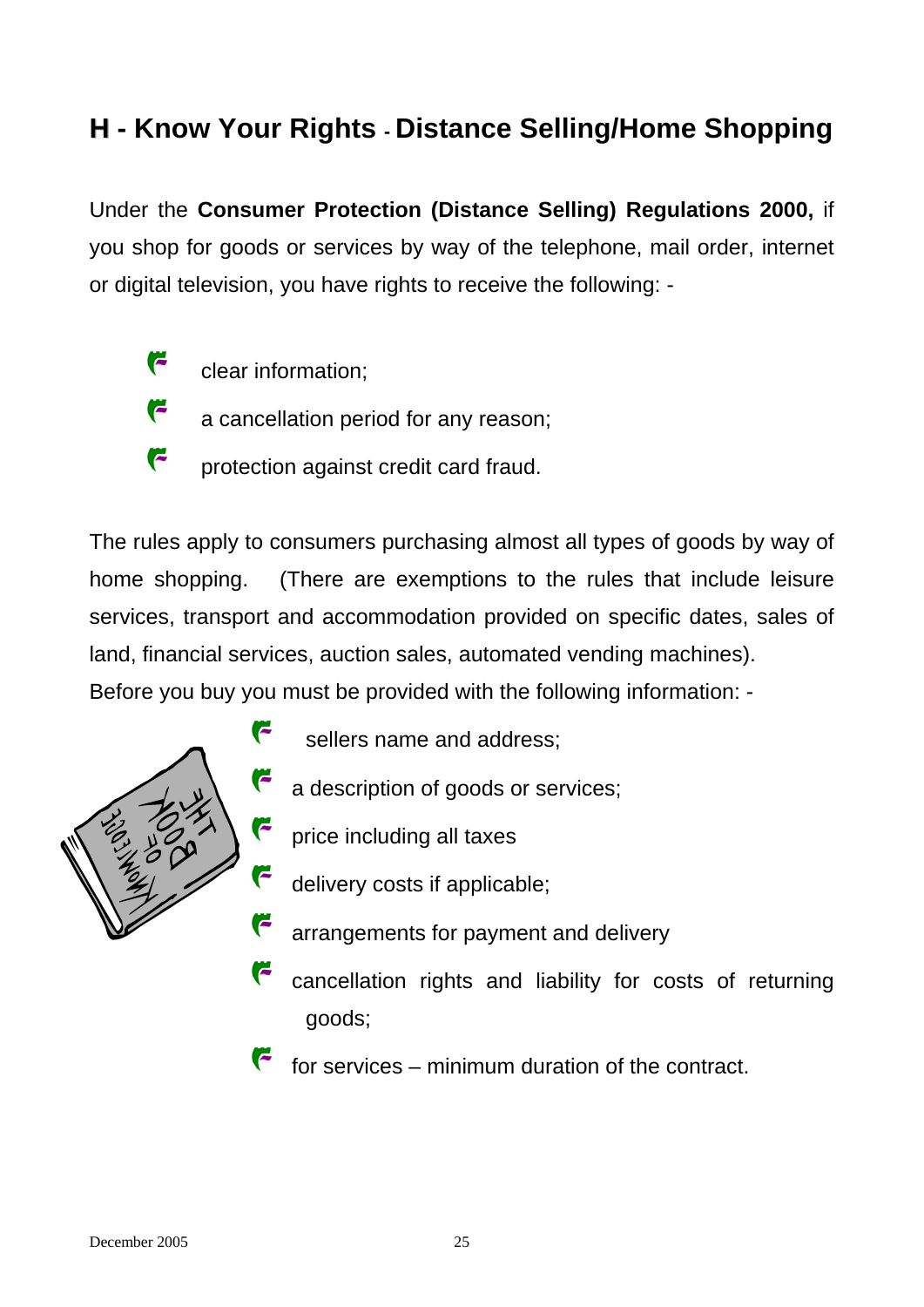### **RIGHT TO CANCEL**

The consumer has a right to cancel within seven days starting from the day after the day on which the goods were received.

In a contract for services, the right to cancel is from the day after the contract was made. Where the contract is for services, once the service has commenced, the right to cancel is lost.

If the supplier fails to give this information, the cancellation period is extended for up to three months and 7 days from the day after the contract was concluded.

### **EXCEPTIONS TO YOUR CANCELLATION RIGHTS**

There are certain exceptions to cancellation rights which include the following: -

- r personalised goods, i.e. goods made to personal specification;
- r perishable goods, i.e. flowers;
- r unsealed audio/video recordings, computer software;
- r newspapers.

contact with the supplier, i.e. by telephone, mail order, digital television or These rules apply where consumer purchases are made without any direct internet. They do not apply to goods ordered for business use.

Orders should be fulfilled within 30 days unless you agree otherwise.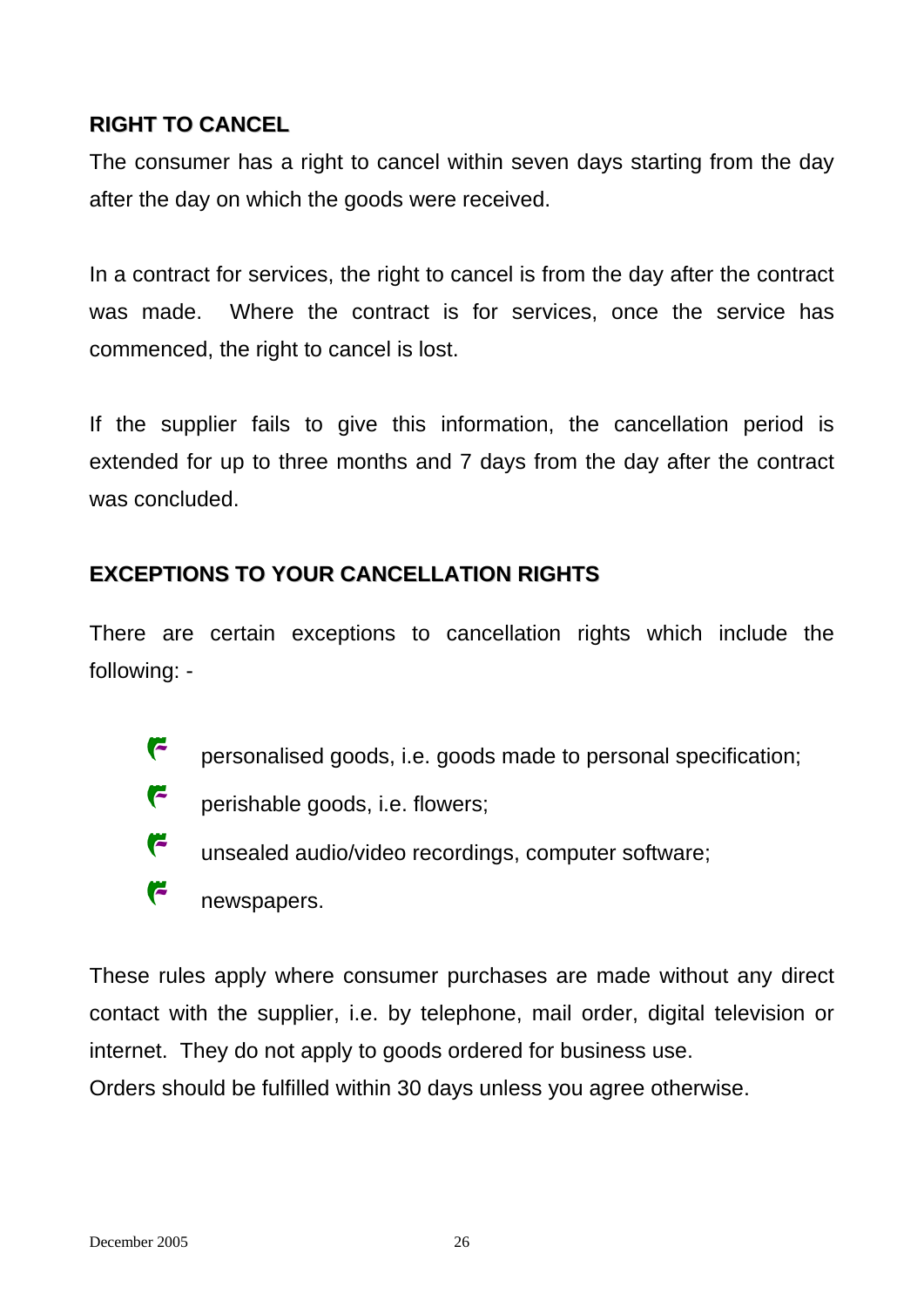On cancellation, the seller is responsible for the cost of returning the goods, unless the contract provides that the consumer must return any goods supplied. Any refund should be received within 30 days.

## **For further advice on any of these issues, contact The Trading Standards Advice Line.**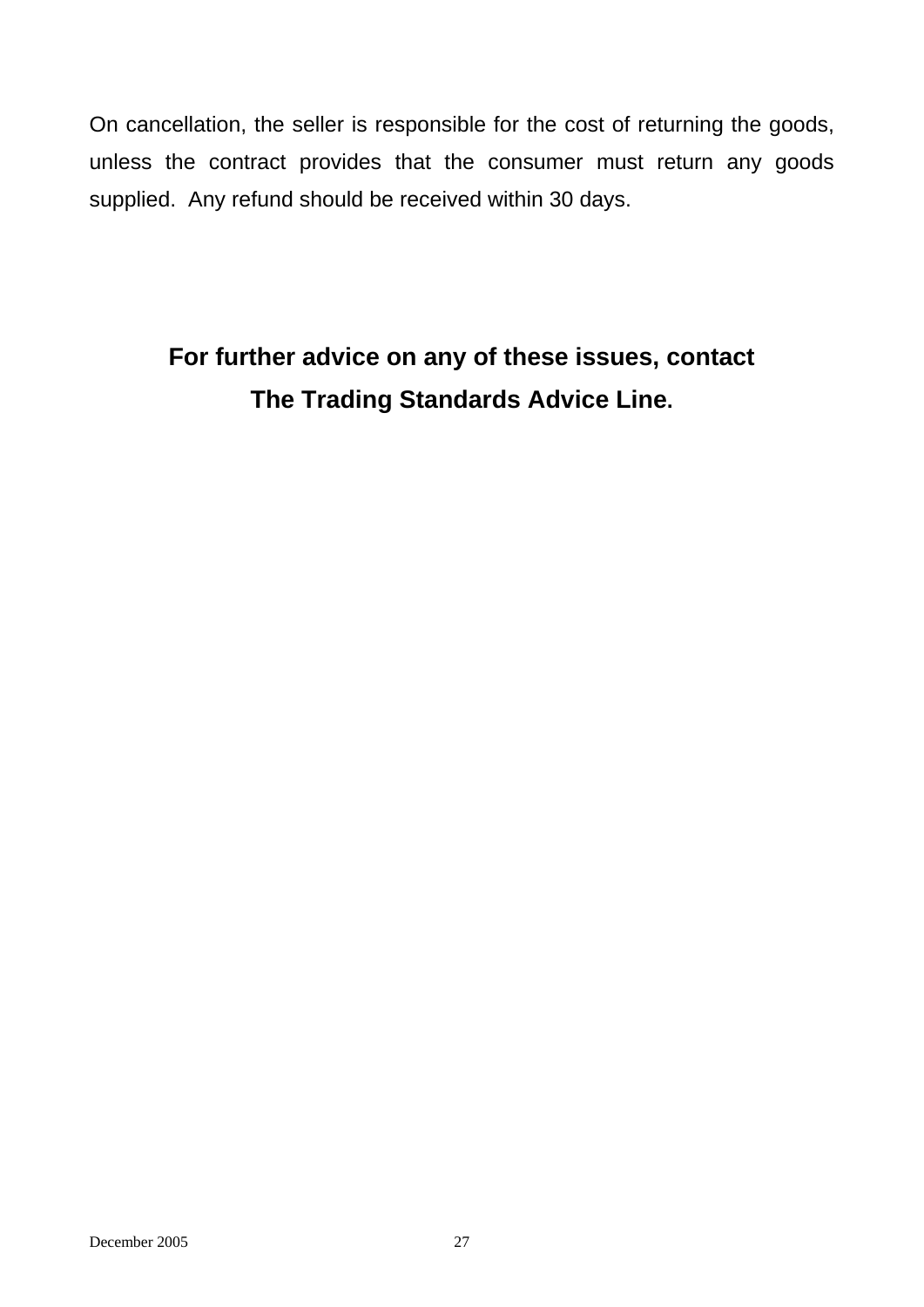## **I - Know The Law - Package Holidays**

**The Package Travel, Package Holidays and Package Tour Regulations 1992** are designed to protect the consumer and many of the provisions are incorporated into the ABTA Code of Practice.

The regulations state that a tour operator must make sure that you are protected by having adequate insurance bonding and arrangements in place for your return home, if they go bust whilst you are on holiday. They must ensure that the accommodation you contracted for is available and not overbooked. Any false or untrue statements or descriptions made about the holiday, hotel or any facilities, are also covered by the regulations.

### **IF THINGS GO WRONG BEFORE YOU GO ON HOLIDAY**

r

If the tour operator seeks to make a significant change, e.g. changing the hotel, or resort, they may well be in breach of contract. You should be given the option to cancel and obtain a full refund.



The tour operator is under a duty to try to find a suitable alternative package of:-

- G equal standard
	- a lower standard with a refund of any difference in price
- r a higher standard at no extra cost.

You are required to notify the tour operator of your decision as soon as possible.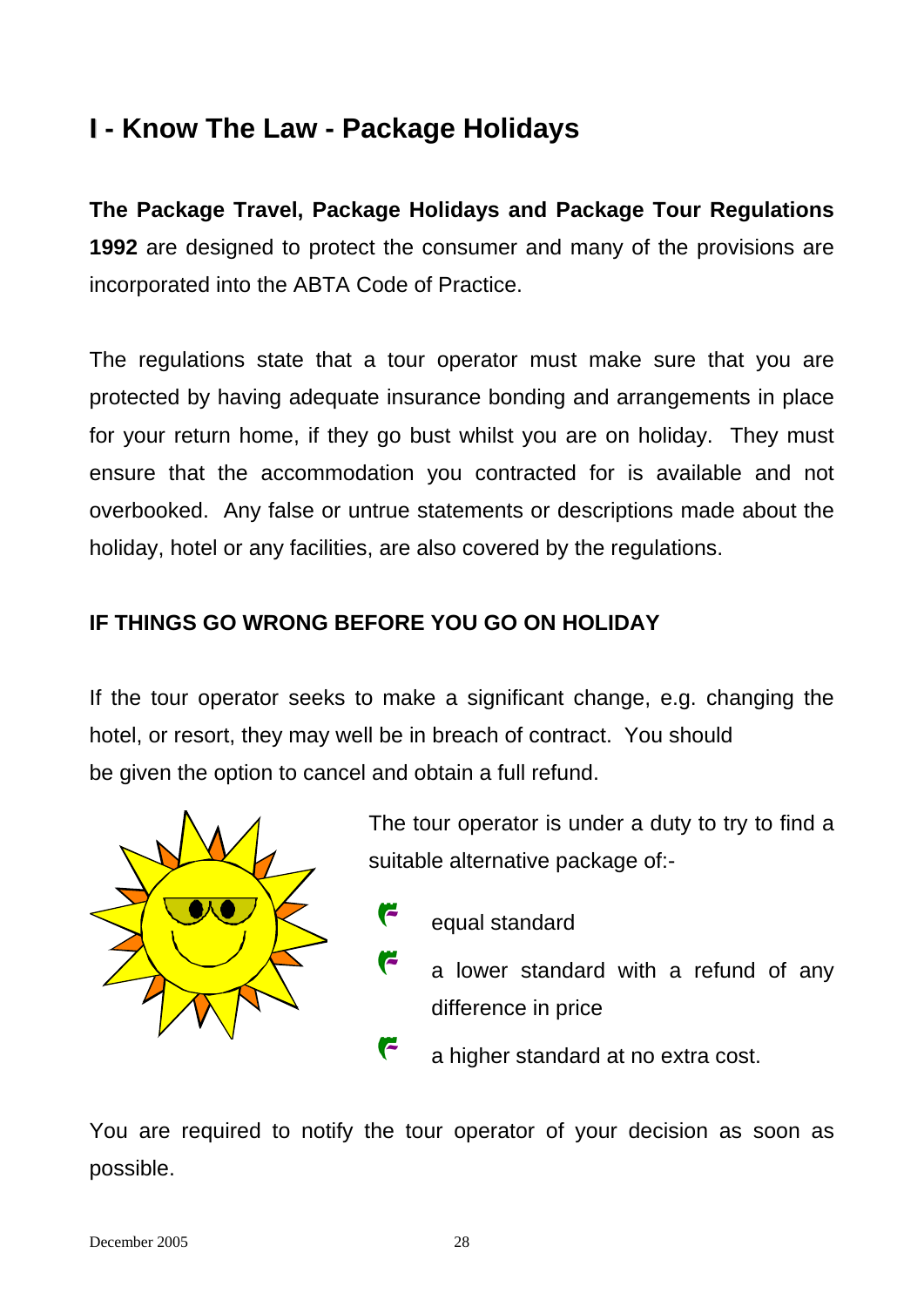Difficulties can arise where there is a difference of opinion as to what is a major/significant change and you may need to seek further advice.

### **IF THINGS GO WRONG ON THE HOLIDAY**

alternative arrangements at no extra cost in an attempt to enable you to continue the holiday. You may also be entitled to compensation. If on arrival at your holiday destination you find a significant proportion of the services contracted for are not provided the tour operator must make suitable

reason, the tour operator must provide you with transport home and compensate you where appropriate. If these alternative arrangements are not acceptable to you **for good** 

### **WHA T TO DO IF YOU HAVE A COMPLAINT**

- r complain to the resort representative immediately;
- $\overline{r}$ obtain an official company complaint form and complete it at the resort;
- F take photographs or videos of problems;
- F if you incur additional expense keep receipts;
- r. keep a brief record of problems with dates and action taken;
- r ask fellow travellers if they would consider acting as witnesses to back up your complaint.
- F write to the tour operators head office as soon as possible;
- r quote your booking reference and be specific about the problems and compensation you are looking for;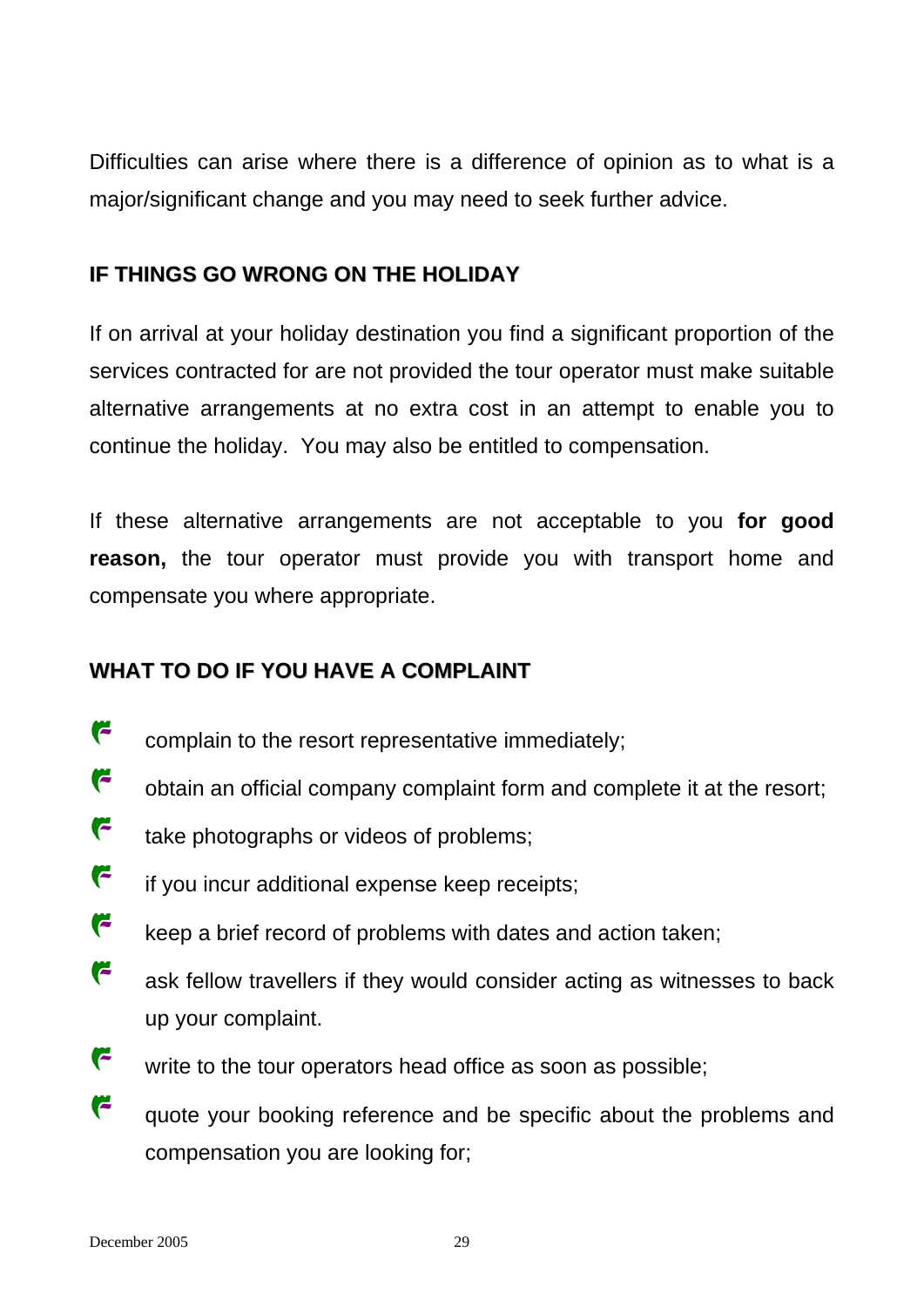- $\epsilon$ enclose copies of any evidence, i.e. photographs, receipts;
- $\overline{r}$ if you have paid by credit card, send a copy of the letter to the credit card company;
- F be persistent, be prepared to write again and don't be fobbed off if you are not happy with their reply.
- $\overline{r}$ Contact ABTA if the company fail to reply to your letters or deal with your comp laint to your satisfaction.

# **For further advice on any of these issues, contact The Trading Standards Advice Line.**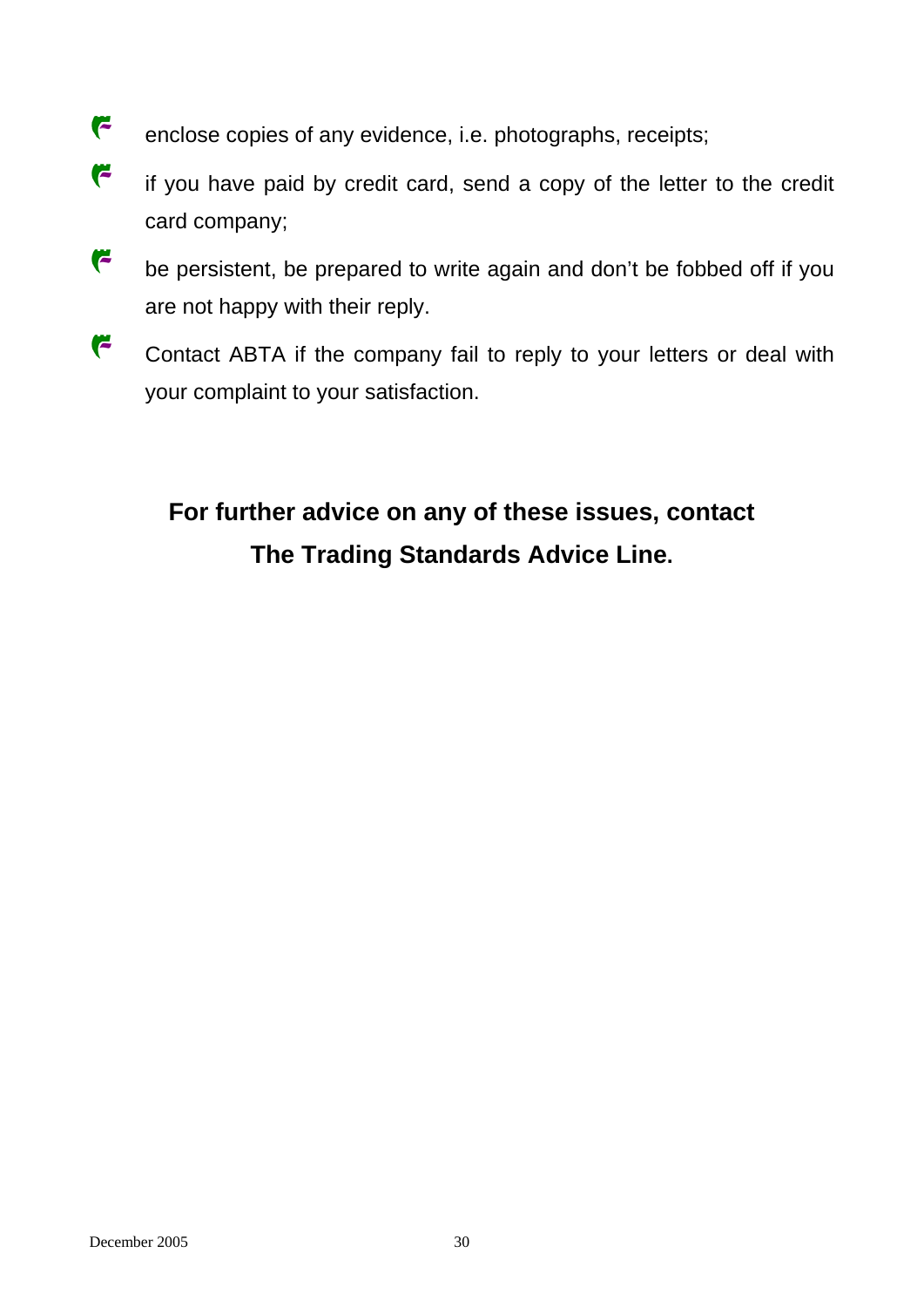## J - Using an Expert

## Advice Sheet – Expert Reports

In the event of a dispute arising between yourself and a trader as to the cause of a failure in goods or services supplied, it may be necessary to instruct an independent expert to prepare a report. This should only be done after you have written to the trader concerned giving full details of your claim and the trader has responded, disputing the cause of failure or it's consequences.

**REMEMBER:** If it is within six months from the date of purchase, it is the Trader who must prove that there is no fault. It may not be necessary for you to obtain an experts report.

If it is more than six months, and you intend to obtain report, you must give the trader full details of the expert you propose to use, the opportunity to agree or object to that expert (giving reasons) and an invitation to submit any written instructions he/she wishes to be given to the expert. In the event of your claim proceeding to County Court, you will need to show that you and the trader have agreed on an expert or that the trader has been given the opportunity to object to the expert used, otherwise you may not be allowed to use the report to support your case and your may not be able to recover the cost of the report.

There is a sample letter in this support pack which may be a useful guideline for drafting your letter to the trader. The wording may be altered to suit your own case or as advised by a consumer advisor.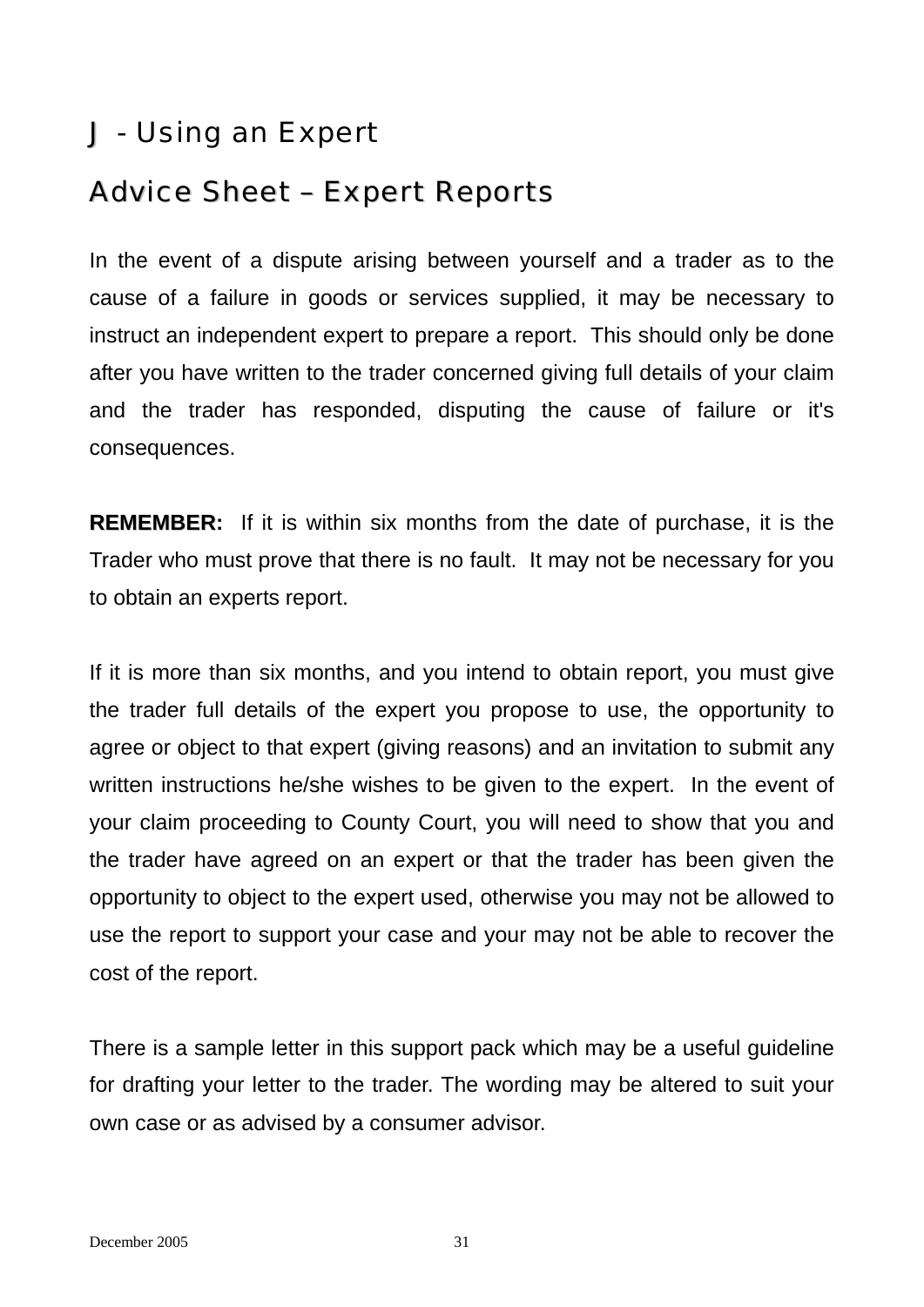## **K - A Small Claim In The County Court K**

If you have followed all of the usual steps and your complaint remains unresolved, then you may want to consider taking legal action using the small claims track procedure of the County Court.

This is a simple and straightforward procedure designed for the lay person to pursue a claim without the assistance of legal representation for claims under £5,000.

## **Leaflets and Claims Forms are available from your Local County Court Offices.**

**Contact the Trading Standards Advice Line for a County Court Support Pack before issuing a claim.**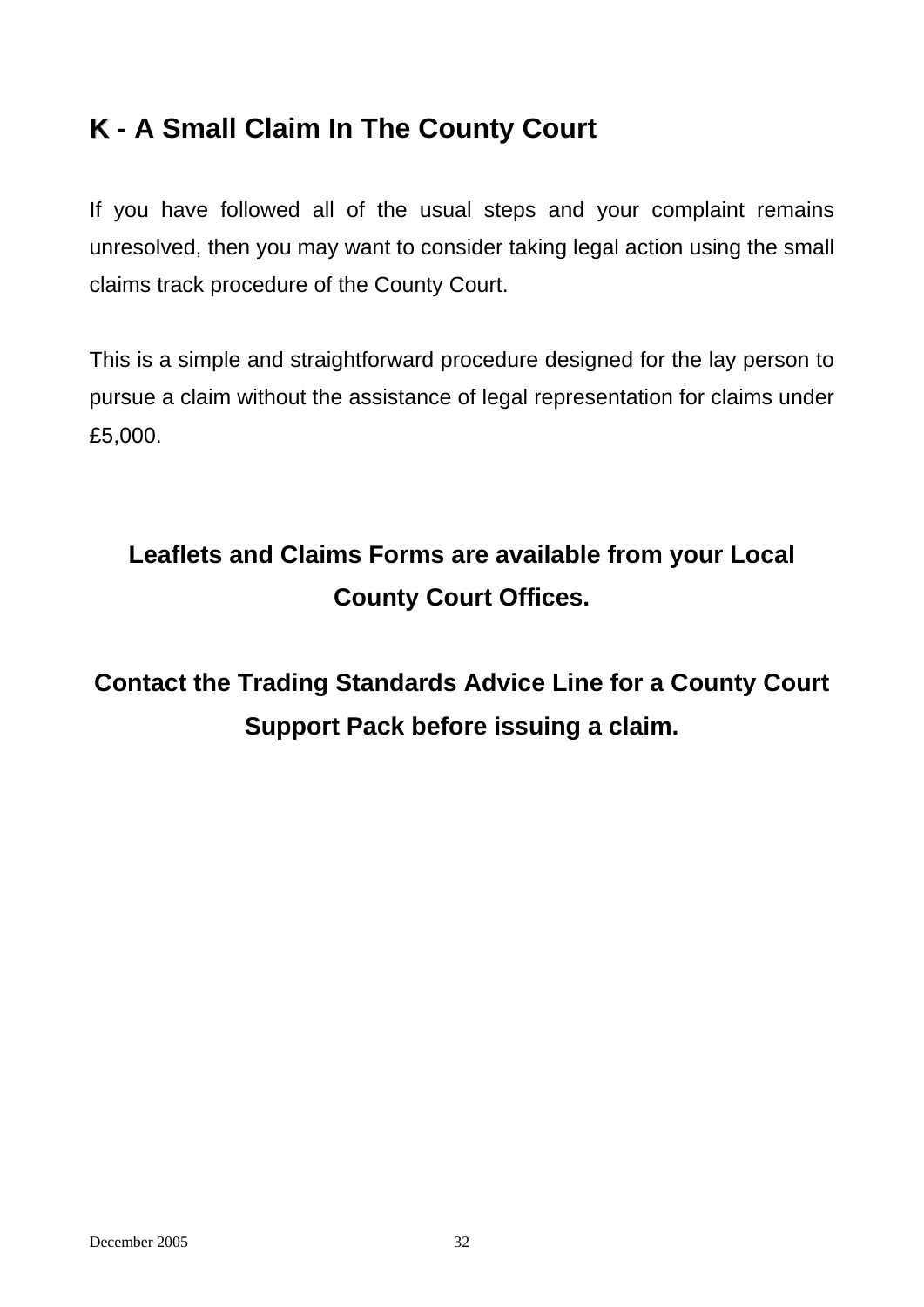## **L** - Common Criminal Offences

This section outlines briefly some of the most common criminal offences which can affect consumer shopping on the high street.

If you have a complaint regarding any of the legislation in this section please notify **Trading Standards Advice Line.** 

**TRADE DESCRIPTIONS ACT 1968:** Any descriptions of goods and services, given by a person acting in the course of a trade or business, should be accurate and not misleading. It is a criminal offence to make false claims about goods which are sold in the course of trade or business. It is also an offence for traders to make false statements about services.

So if you purchase a car from a car dealer described as having a 2.0L engine when in fact it turns out only to be 1.6L, the car dealer may well be guilty of an offence and liable to prosecution.

If you were to book a hotel with indoor heated swimming pool, all rooms having a sea view and you find the accommodation does not have one or more of these facilities, the company you paid for the accommodation may be guilty of an offence and liable to prosecution.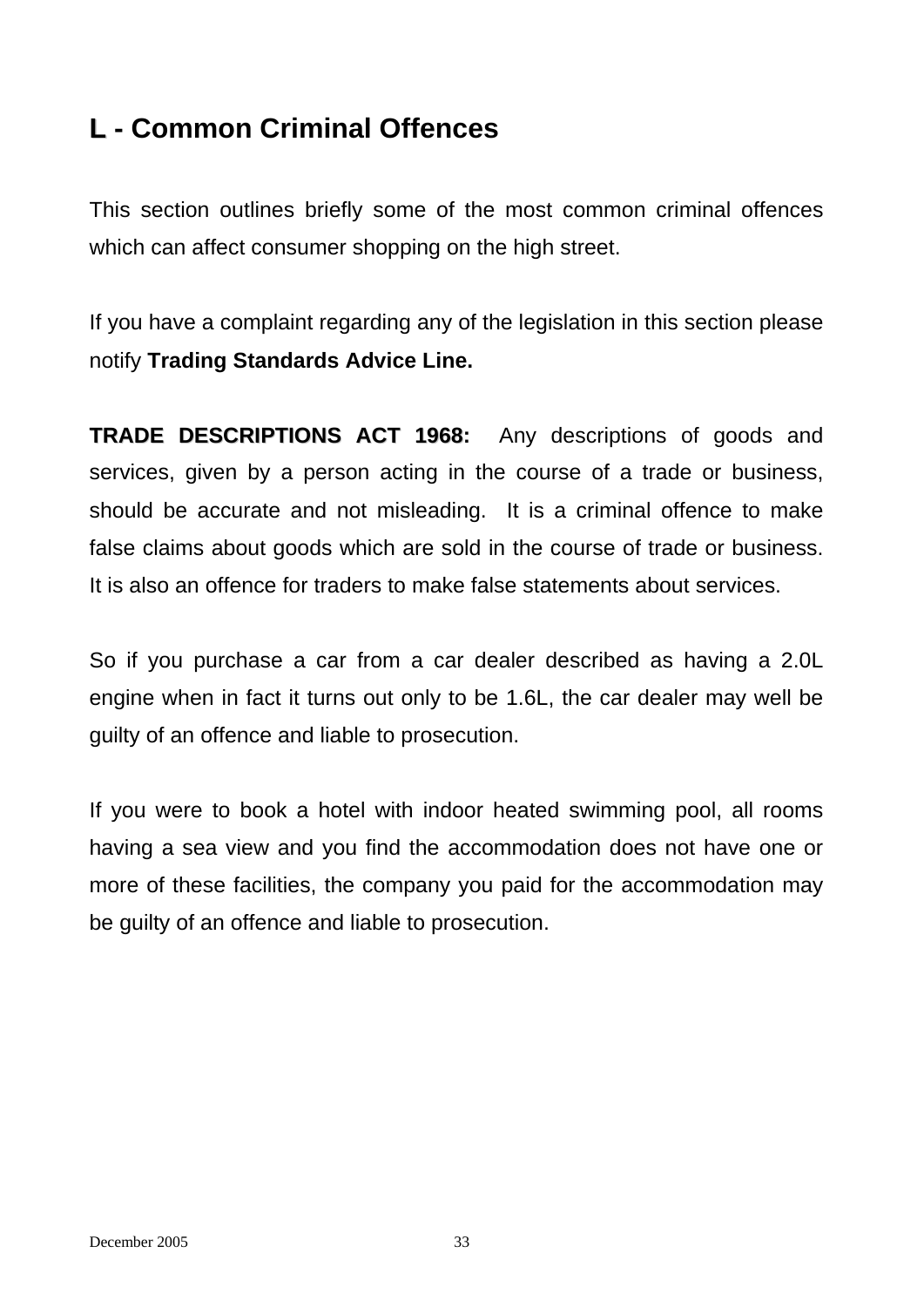**PRICING:** The Prices Act 1974 and the Price Marking Order 1991 require that :

- r when a retailer offers goods for sale there must be a written indication of the selling price.
- r every price indication must be unambiguous, easily identifiable as applying to the goods and clearly legible.
- r any price given must not be misleading
- F all prices displayed on goods offered for sale to consumers MUST be inclusive of VAT.

a reduction of the price unless the goods or services have been displayed at the higher price for a minimum of 28 days in any 6 month period. In addition, the Consumer Protection Act 1987, Part III, makes it a criminal offence for a trader to give a misleading price indication. The legislation puts controls on price comparisons and makes it an offence for a retailer to show

**FOOD SAFETY ACT 199 0:** This Act covers a very wide area regulating the safety of food. As far as Trading Standards are concerned the most important points to remember are:

- F It **is** a criminal offence to sell food beyond its USE BY date
- r it is not an offence for food to be sold after its BEST BEFORE date unless it is unfit for human consumption.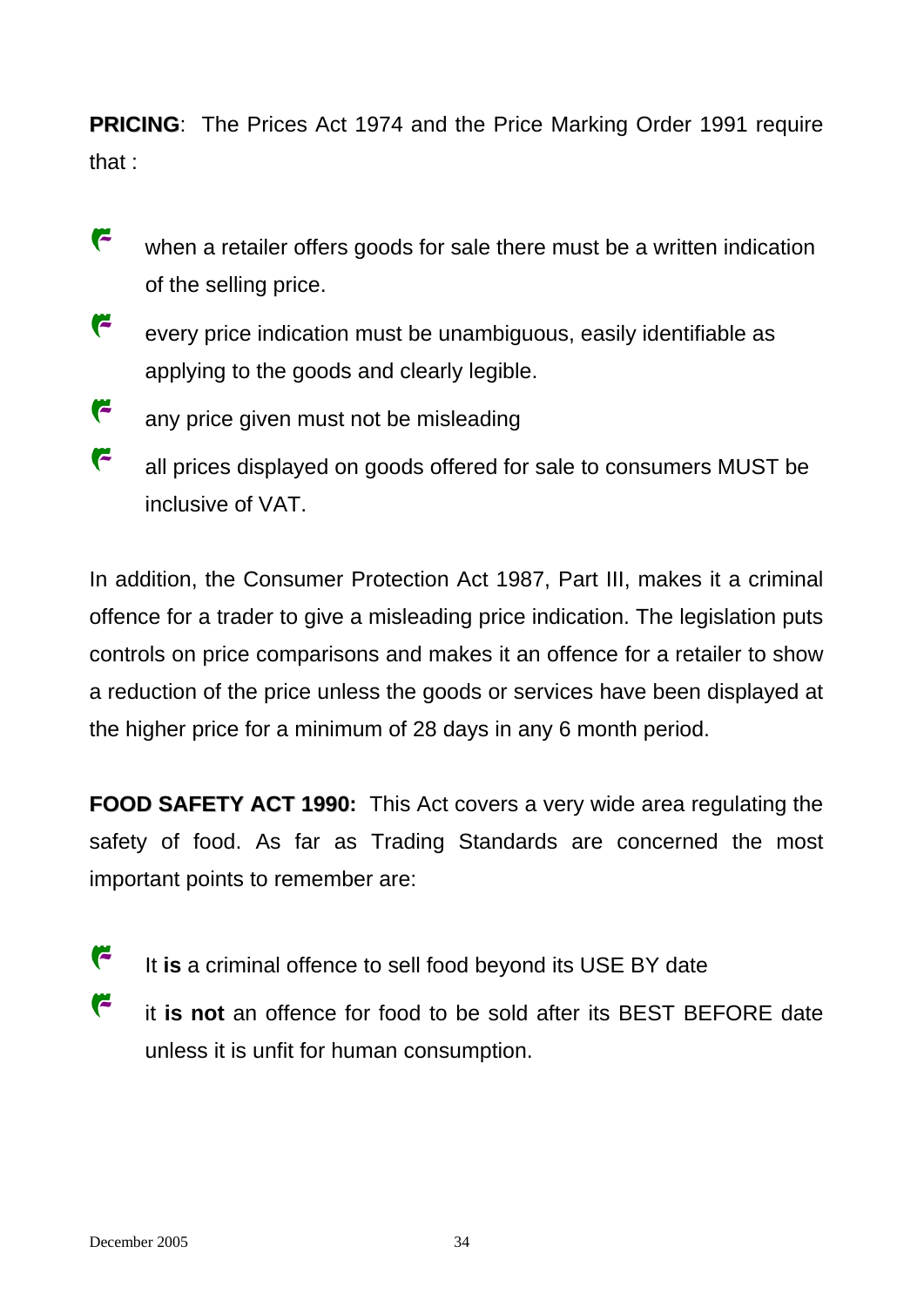Trading Standards will also enforce food labelling requirements. The Act creates criminal offences for incorrectly labelled food.

Complaints about foreign materials in food ie. glass etc and foods fitness for human consumption are dealt with by Environmental Health.

**RESTRICTIONS ON STATEMENTS ORDER 197 6:**This Order makes it an and is something that can be referred to Trading Standards for investigation. offence for traders to put up signs in their premises that appear to take away a consumer's rights. So if you receive a complaint that a shop has a sign up saying something like "No Refunds" then this is a possible criminal offence

**CONSUMER PROTECTION ACT 1987 PART I I:**All goods sold in the UK must be safe and this is the main piece of legislation that covers the safety of all goods.

placed on the market. Failure to meet such requirements is a potential criminal offence. As well as this there are many Regulations and British Standards that goods such as toys, prams, tyres, furniture etc are required to meet before being

**CONSUMER CREDIT ACT 197 4:** As well as there being many civil that can be investigated by Trading Standards under this Act. Traders' offering credit facilities to consumers must be licensed by the Office of remedies available under this legislation, there are also criminal offences

Fair Trading. Trading in credit without such a licence is a potential criminal offence.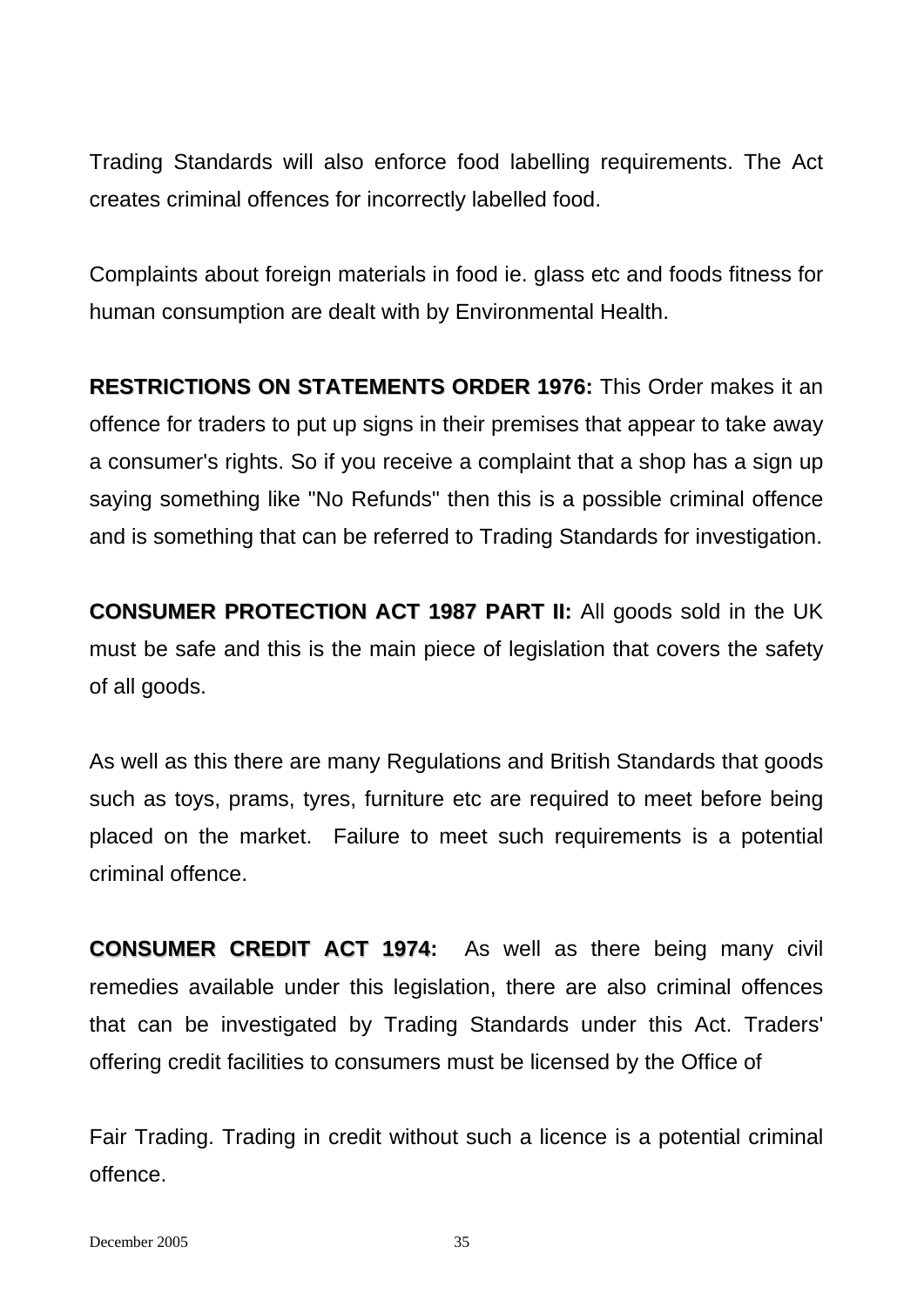Adverts that offer credit facilities must comply with Regulations made under this legislation. These Regulations require certain information to be contained within such adverts and failure to indicate such information is an offence. It is also an offence to advertise credit information that may be misleading to the public. Children, under 18's, shouldn't be sent credit cards or offers to obtain credit

**BUSINESS NAMES ACT 198 5:** This legislation makes it a requirement that display their name and an address on business premises and on any company literature where legal documents can be sent. all traders using a business name that is different from their own, must

**WEIGHTS AND MEASURES ACT 198 5:**This legislation makes it a criminal weight or measurement is inaccurate ie. short weight or measure. Equipment should be accurate. offence to sell or supply products in the course of a business or trade if their

**COUNTERFEIT GOOD S:** It is a criminal offence for a trader to sell brand named products. Some common examples are sportswear and sports footwear, computer software, music, jewellery and perfumes. counterfeit goods. These are goods which have been copied to imitate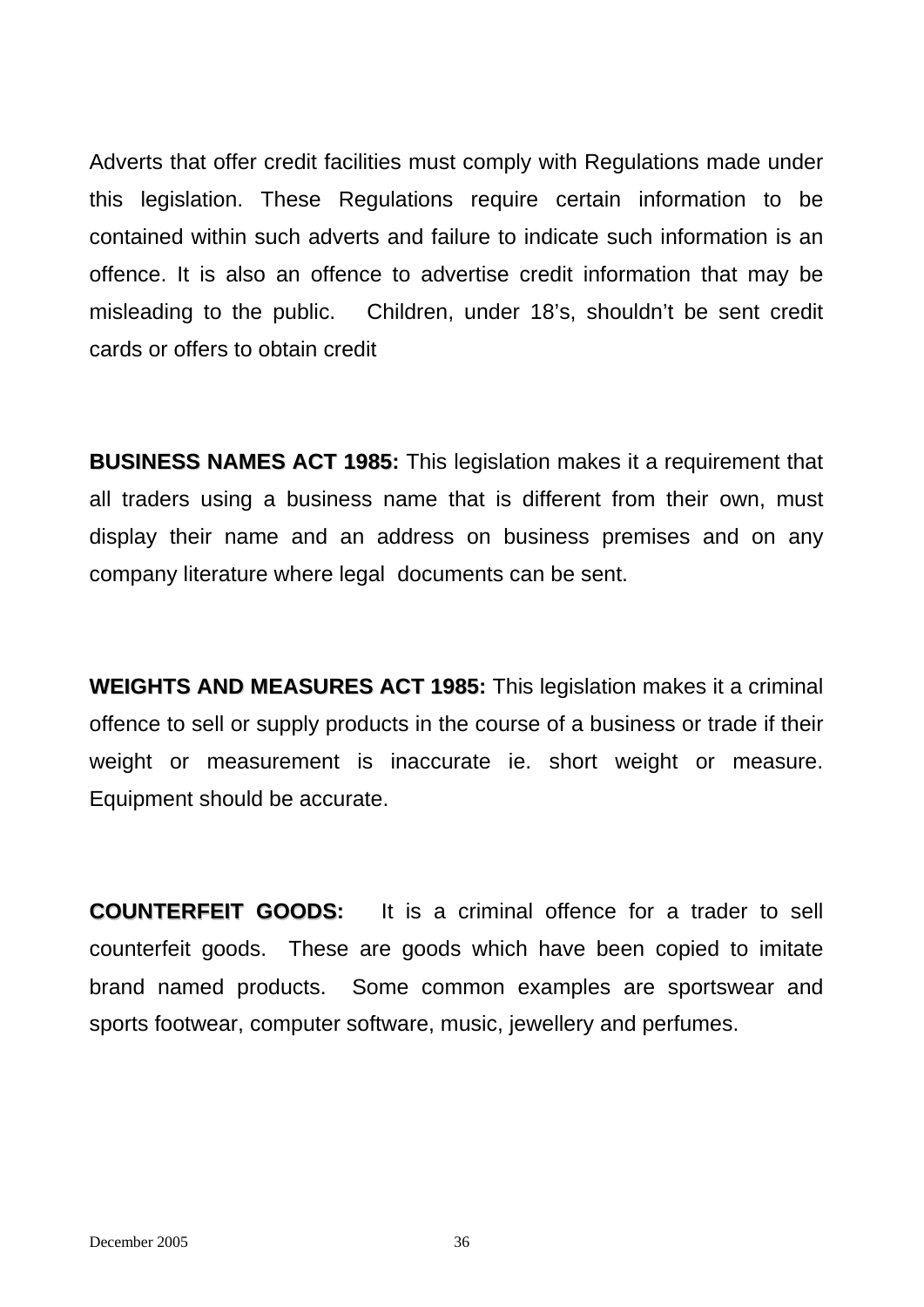**UNSOLICITED GOODS: -** It is an offence for a business to pursue payment for unsolicited goods sent to consumers. Any incidents of this should be reported to Trading Standards.

**UNDER AGE SALES: - It is an offence for traders to sell age restricted** goods to young people. If you know of a business that is selling any of the following goods to persons under the age indicated, this should be reported to Trading Standards.

|   | <b>Tobacco</b>          | aged 18 years |
|---|-------------------------|---------------|
| F | <b>Alcohol</b>          | aged 18       |
| ⋐ | <b>Fireworks</b>        | aged 18       |
| G | <b>Solvents</b>         | aged 18       |
| ⋐ | <b>Lottery tickets</b>  | aged 16       |
|   | <b>Aerosol sprays -</b> | aged 18       |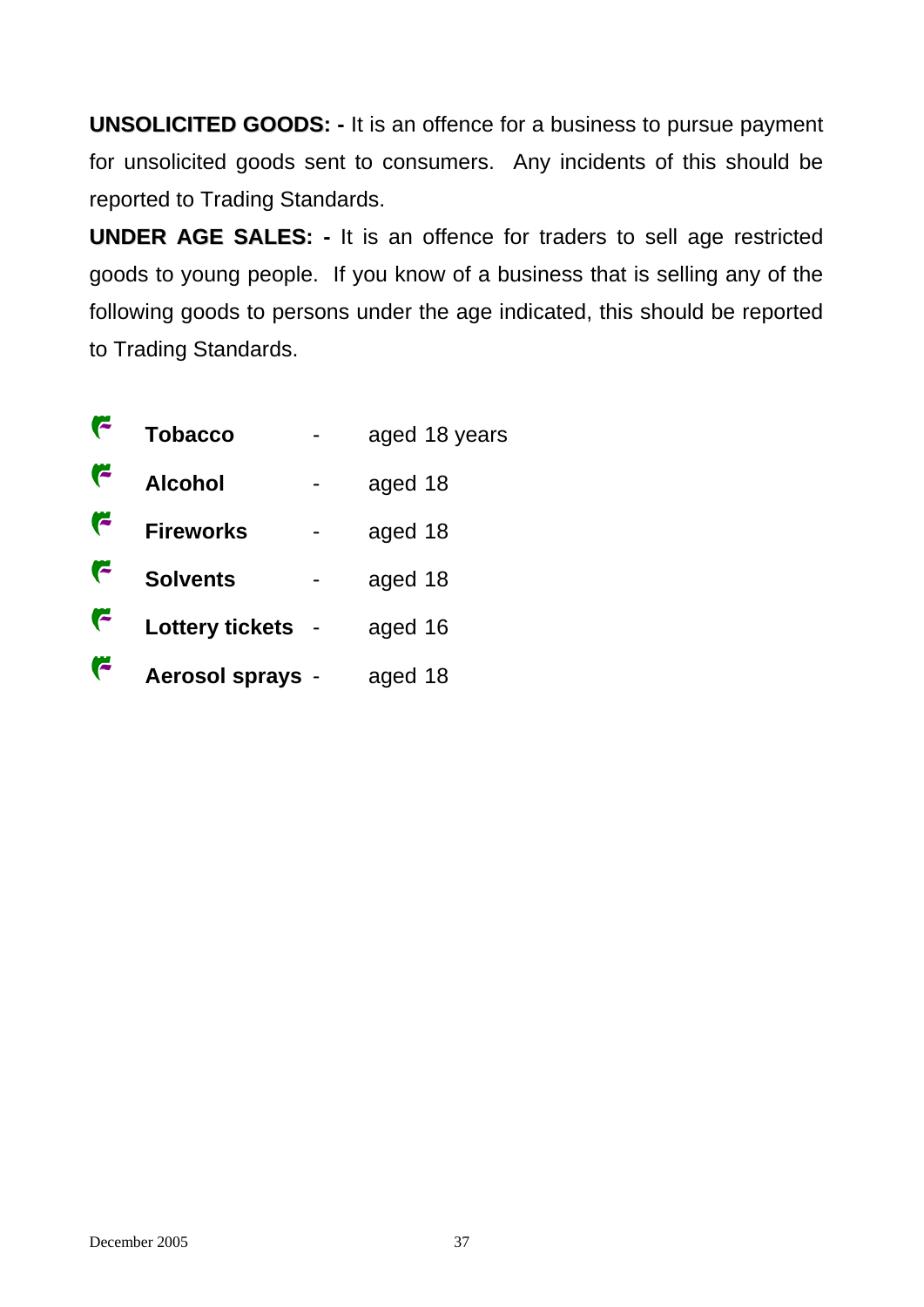## **1. Letter to Seller Rejecting Faulty Goods**

 **Your Name & Address** 

**Date ----------------** 

**The Owner or Company Secretary Furniture Stores Any Road Anywhere X12 3YZ**

Dear Sirs

### **Sale of Goods Act 1979 (as amended)**

I am writing in connection with the purchase of **description of goods**  purchased from yourselves, on the **date**, at a cost of **£………** .

The following faults were discovered on delivery.

### • **List faults**

I complained to you about these faults immediately after delivery **and I have heard nothing further from you/the complaint has not been resolved.** In accordance with my statutory rights under the Sale of Goods Act 1979 (as amended), i.e. that goods be of satisfactory quality, as described and fit for their purpose, I am writing to advise that I am rejecting the goods and wish to claim a full refund. (or repair/replacement)

I look forward to hearing from you within the next fourteen days.

Yours faithfully, **Sign and Print your name here**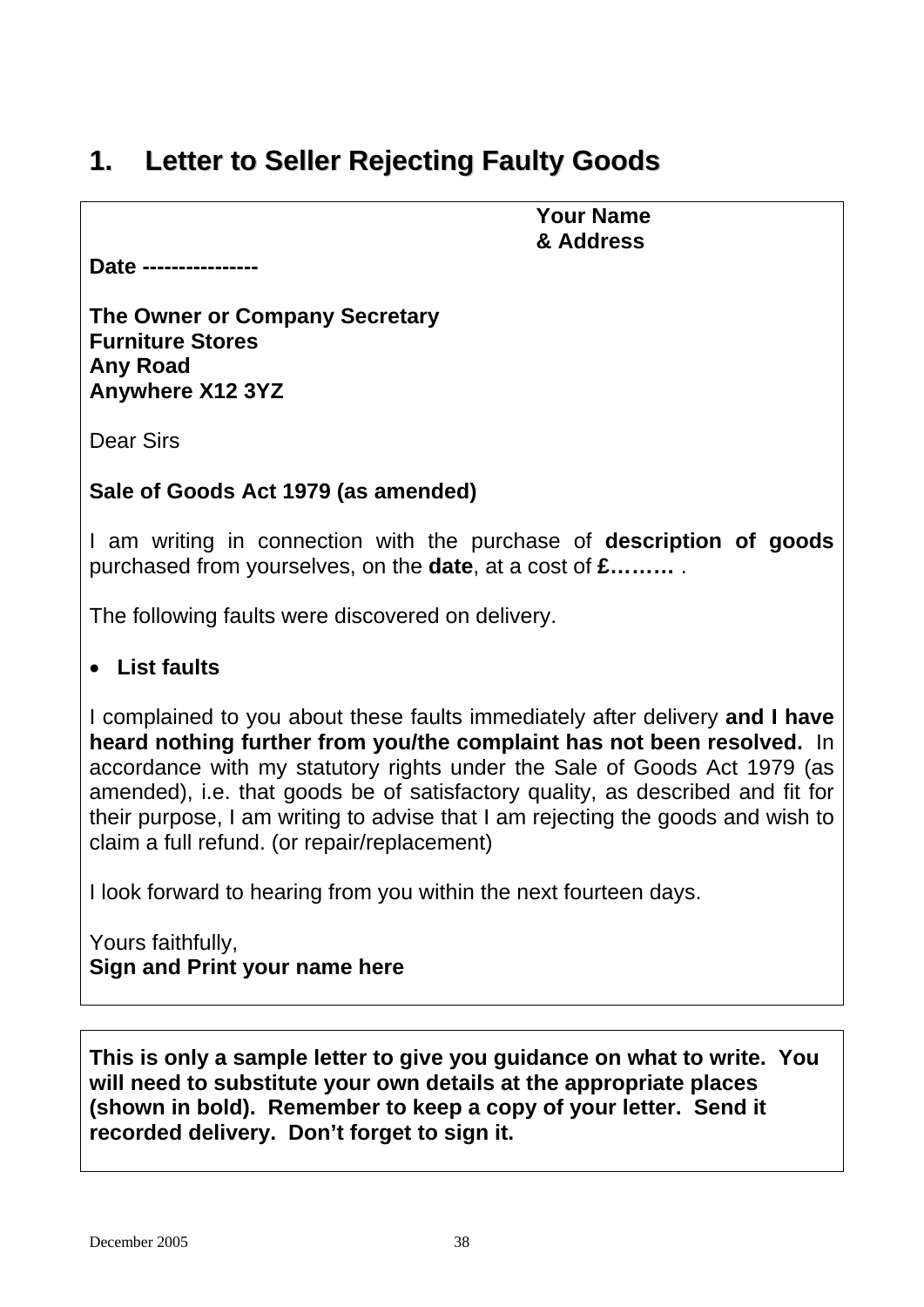## **2. Letter Requesting a Refund – Failed to Rectify Faults.**

 **Your Name & Address** 

**Date ----------------** 

**The Owner or Company Secretary Electrical Stores Any Road Anywhere X12 3YZ**

Dear Sirs,

### **Sale of Goods Act 1979 (as amended)**

I purchased **description of goods** from your shop on the **date,** at a cost of **£……..**. The **equipment** has proved to be defective/ceased to work.

I have complained on a number of occasions, but you have failed to rectify the problems.

### • **List faults and actions**

The Sale of Goods Act 1979 (as amended) requires you to ensure that goods are of a satisfactory quality and fit for their normal purpose. The **goods** clearly do not meet either of these requirements as you have been unable to rectify the faults within a reasonable period of time. You are therefore in breach of your contract with me. Accordingly, I am writing to advise you that I am rejecting the goods and claiming a **\*full refund/replacement.** 

I look forward to receiving a **\*full refund/replacement** within the next 14 days.

Yours faithfully, **Sign and print your name here.**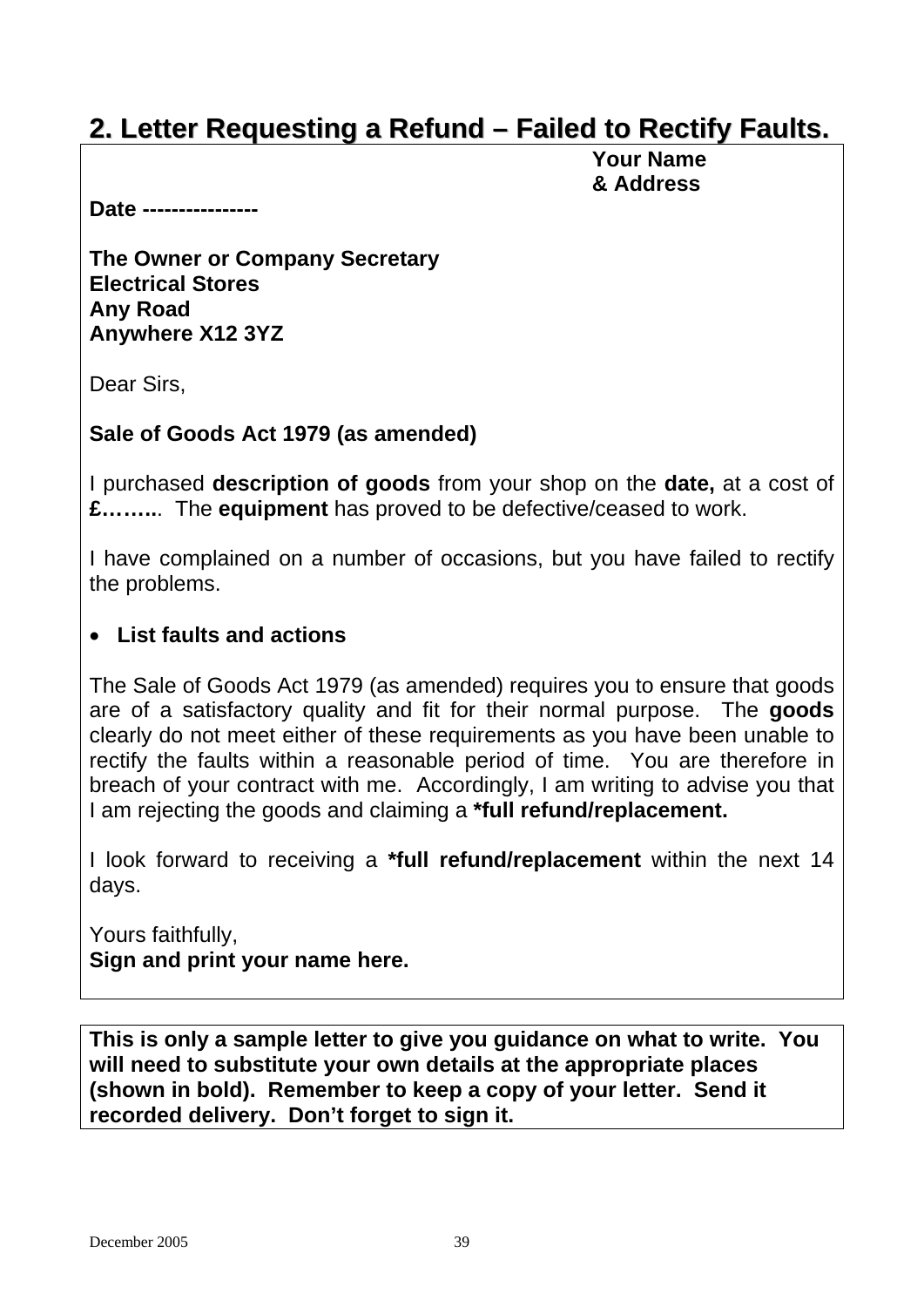## **3. Letter Requesting a Repair or Replacement**

 **Your Name & Address** 

**Date ----------------** 

**The Owner or Company Secretary Electrical Stores Any Road Anywhere X12 3YZ**

Dear Sirs,

### **Sale and Supply of Goods to Consumers Regulations 2002**

I am writing in connection with the purchase of **description of goods**  purchased from yourselves on the **date** at a cost of £……….…

The following faults were discovered on delivery :

### • **List faults**

I complained to you about these faults immediately after delivery **and I have heard nothing further from you / the complaint has not been resolved.** In accordance with my statutory rights under the Sale and Supply of Goods to Consumers Regulations 2002 ie. that goods be of a satisfactory quality, as described and fit for their purpose, I am writing to advise that I am requesting a **repair/replacement.** 

I look forward to receiving a response within the next 14 days.

Yours faithfully, **Sign and print your name here.**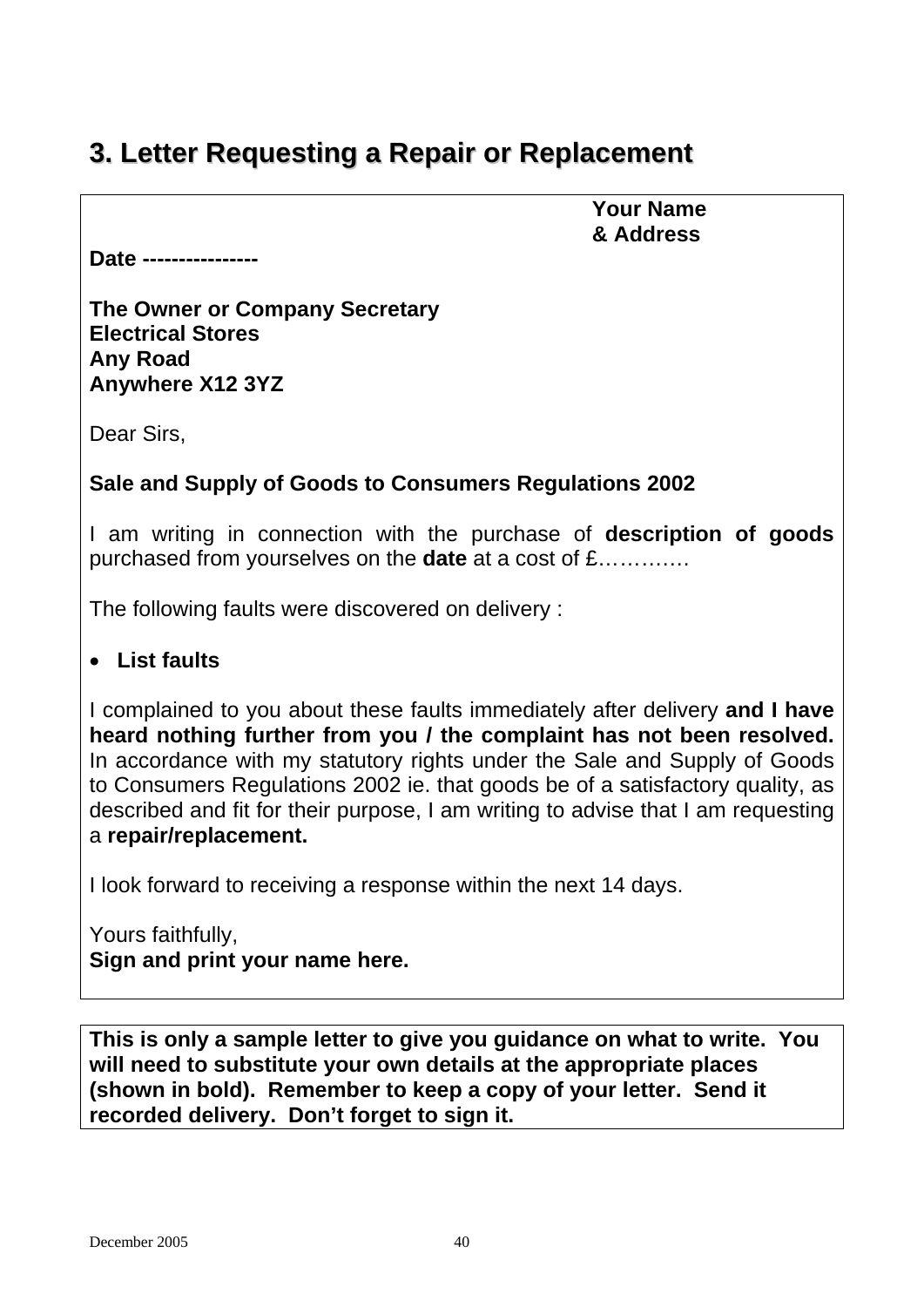## **4. Letter Before Action – Refund**

 **Your Name & Address** 

**Date ……………….** 

| <b>The Owner/Company Secretary</b> |
|------------------------------------|
| <b>The Furniture Store</b>         |
| Any Road                           |
| <b>Anywhere</b>                    |
| <b>X12 3YZ</b>                     |

Dear Sirs,

I refer to my letter dated the **date** to which I have received no reply. I enclose a copy of that letter for your information.

If I do not receive a full refund within the next seven days, I will have no alternative but to issue proceedings in the County Court without further notice.

If it is necessary to pursue this course of action, please note that I intend to pursue a claim for a full refund, plus interest, together with any incidental costs incurred.

Yours faithfully, **Sign and print your name here.**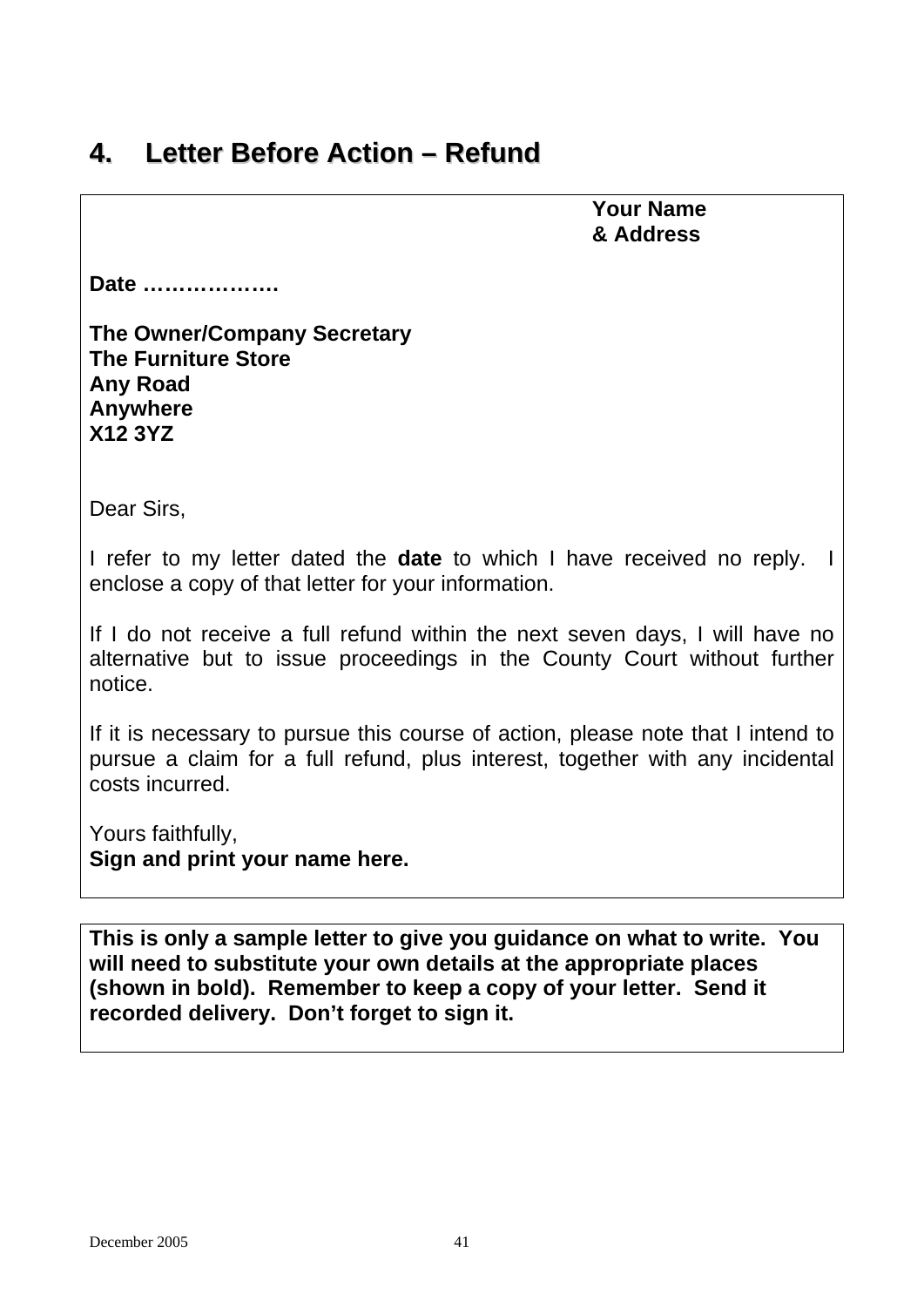## **5. Letter to Seller Requesting a Free Repair - Goods**

 **Your Name & Address** 

**Date -------------** 

**The Owner/Company Secretary The Furniture Store Any Road Anywhere X12 3YZ** 

Dear Sirs,

### **Sale of Goods Act 1979 (as amended)**

I am writing in connection with the purchase of a **description of goods**  purchased from yourselves, on the **date,** at a cost of **£……….** . The **goods**  have developed the following faults: -

### • **List faults**

I have complained to you about these faults on previous occasions and, to date, I have received no response.

In accordance with my statutory rights under the Sale of Goods Act 1979 (as amended), i.e. that goods be of satisfactory quality, I write to request that a repair is effected immediately.

I look forward to receiving your reply within the next 14 days, failing which I will have no alternative but to take further action against you.

Yours faithfully, **Sign and print your name here.**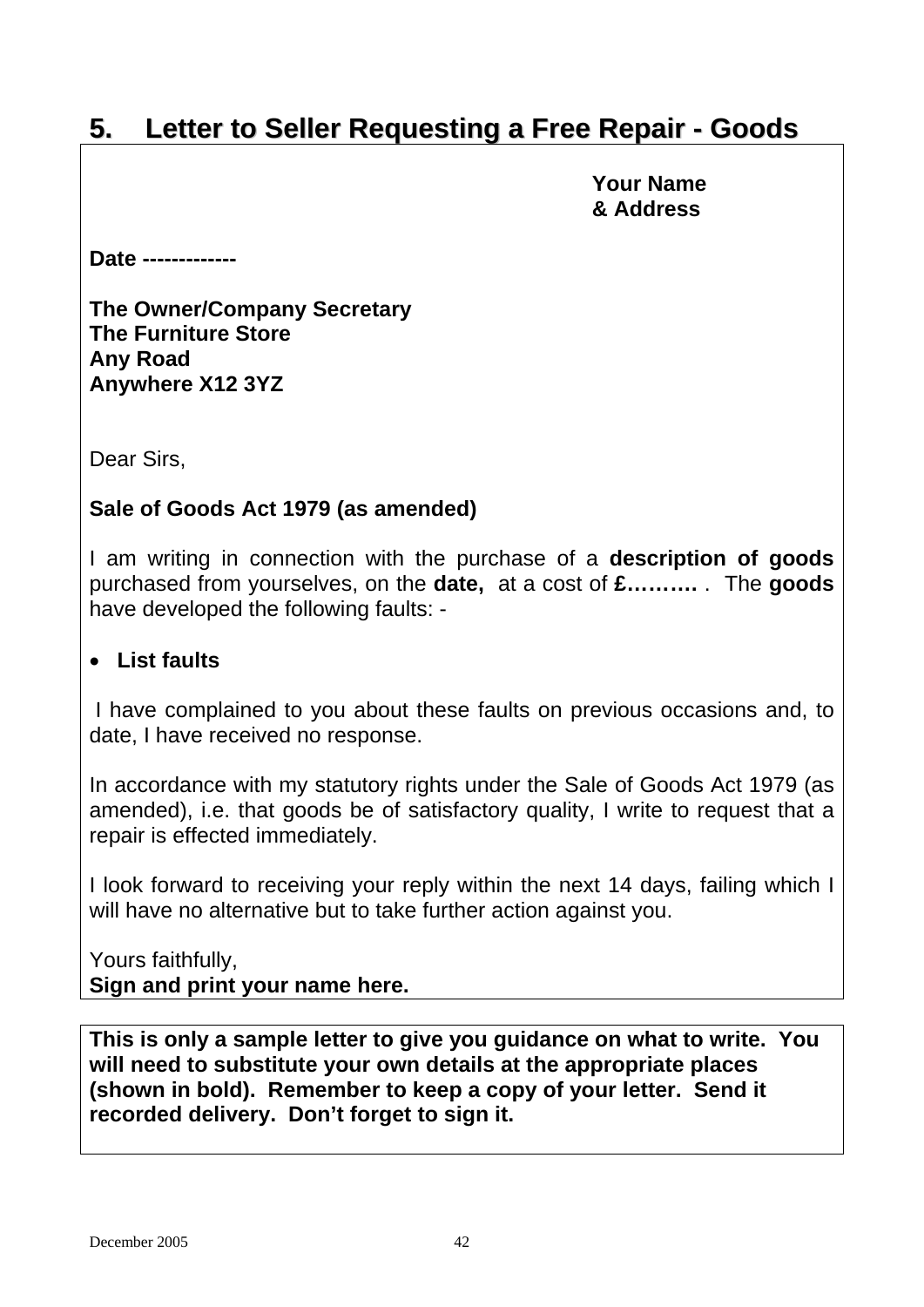## **6. Letter Requesting Free Repair - Services**

 **Your Name & Address** 

**Date -------------** 

**The Owner/Company Secretary The Company Any Road Anywhere X12 3YZ** 

Dear Sirs,

### **Supply of Goods and Services Act 1982 (as amended)**

I am writing in connection with the supply and fitting of **description of service,** on the **date,** at a cost of **£………..** .

The following faults require attention: -

### • **List**

In accordance with the Supply of Goods and Services Act 1982, I am writing to request that you make arrangements to return to my property and carry out the remedial work and/or repairs at no cost within the next fourteen days.

I look forward to hearing from you within the next fourteen days with a view to resolving this matter amicably.

Yours faithfully, **Sign and print your name here.**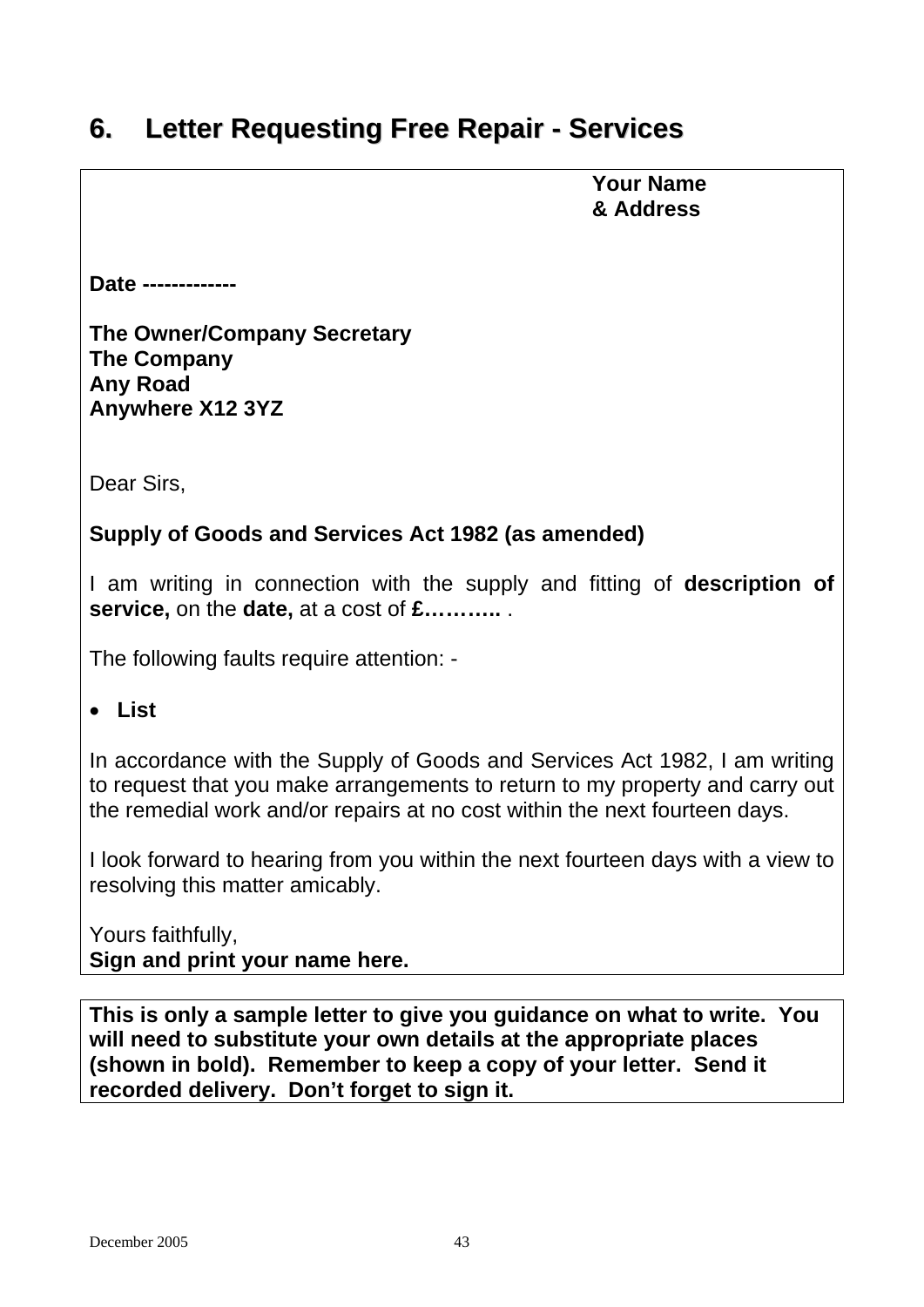## **7. Letter Advising Of Intention To Have Work Completed By Another Trader**

 **Your Name & Address**

**Date …………….** 

**The Owner/Company Secretary The Builders Any Road Anywhere X12 3YZ** 

Dear Sirs,

### **Supply of Goods and Services Act 1982 (as amended)**

I refer to my letter to you dated **date** in relation to **remedial/repair work**  required to **the product.** I enclose a copy of this letter for your information.

I note that I have received no reply from you with a view to the necessary work being completed. I write to give you notice that unless I receive your satisfactory proposals for resolving the matter within the next seven days, I will have no alternative but to seek estimates to cover the cost of repairs from other reputable traders.

If I do not receive payment in respect of the estimated costs, I give you notice of my intention to commence an action in the County Court. If this is necessary, I will also pursue a claim for interest and incidental costs.

I trust an amicable resolution can be achieved to avoid this action and look forward to hearing from you in this regard.

Yours faithfully, **Sign and Print your name here.**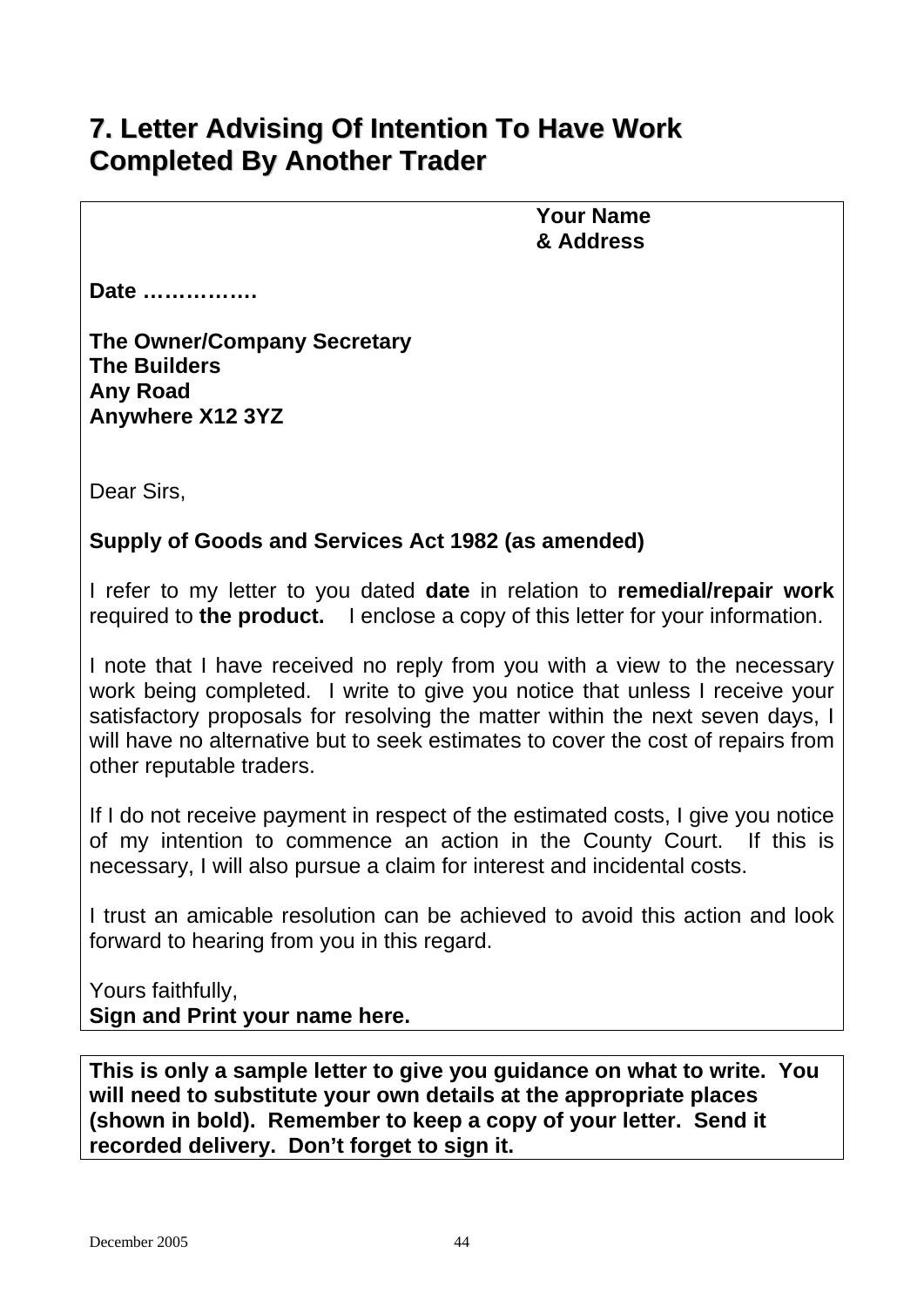## **8. Letter Before Action – Remedial Costs**

 **Your Name & Address**

**Date: ………..** 

**The Owner/Company Secretary The Builders Any Road Anywhere X12 3YZ** 

Dear Sirs,

### **Supply of Goods and Services Act 1982 (as amended)**

I refer to my previous correspondence in relation to this matter. I enclose a copy of the estimate from **name of company** for the **correction/completion**  of the work required.

I look forward to receiving payment of this amount in full within the next seven days, failing which I give you notice of my intention to commence legal proceedings in the County Court without further notice.

If it is necessary to pursue this course of action, please note I will also pursue interest and incidental costs.

Yours faithfully, **Sign and Print your name here.**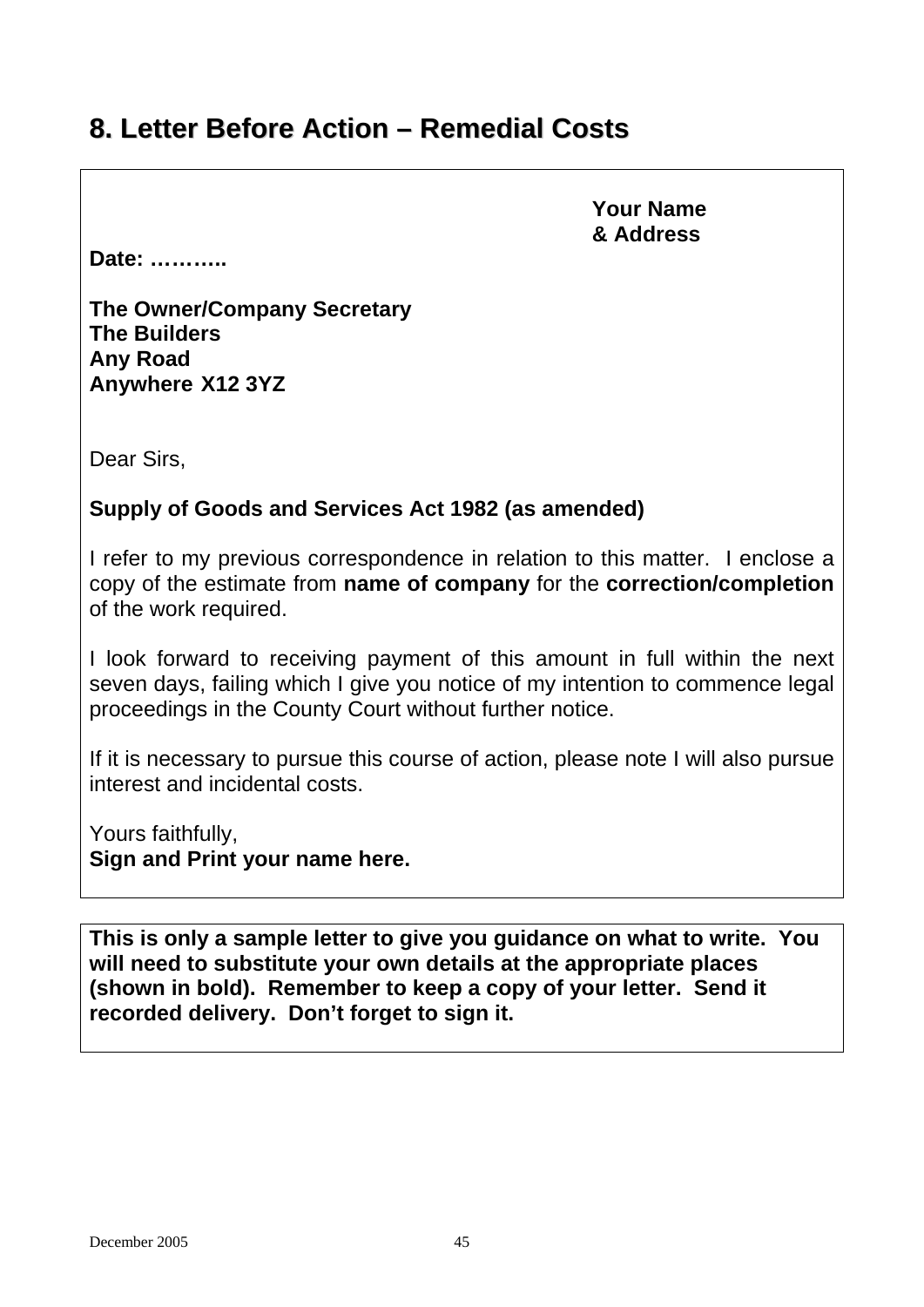## **9. Letter Agreeing Experts Report**

 **Your Name**

**Date ……………….. & Address** 

**The Owner/Company Secretary The Builders Any Road Anywhere X12 3YZ** 

Dear Sirs,

### **Re: Disputed Cause of Action**

The outstanding issue of our dispute concerning the above appears to be **explain dispute.** As we cannot reach agreement over the causes/ consequences of the failure, there is no alternative but to instruct an independent expert for a professional opinion. I am advised that the civil justice rules now require that the expert be a single joint expert, and that the duty of the expert is to the court.

I propose **name expert,** who is qualified in **field of expertise eg. Glazing, surveying,** and holds him/herself out as an expert in this field. \*I enclose a copy of the literature relating to this expert/organisation for your information. \* (delete if not applicable).

If you have any objections to this expert, please inform me within fourteen days with your reasons for objecting. If I do not hear from you, I will instruct the expert to proceed. I do, of course, invite you to submit to me any written instructions you wish to have given to this expert, which I will pass through on your behalf. Should you wish to be present at any examination which may take place, please let me know.

The cost of the report is **£..** This cost will be added to any claim I may make against you, but I invite you to share the cost equally at this stage.

Yours faithfully , **Sign and Print your name here.**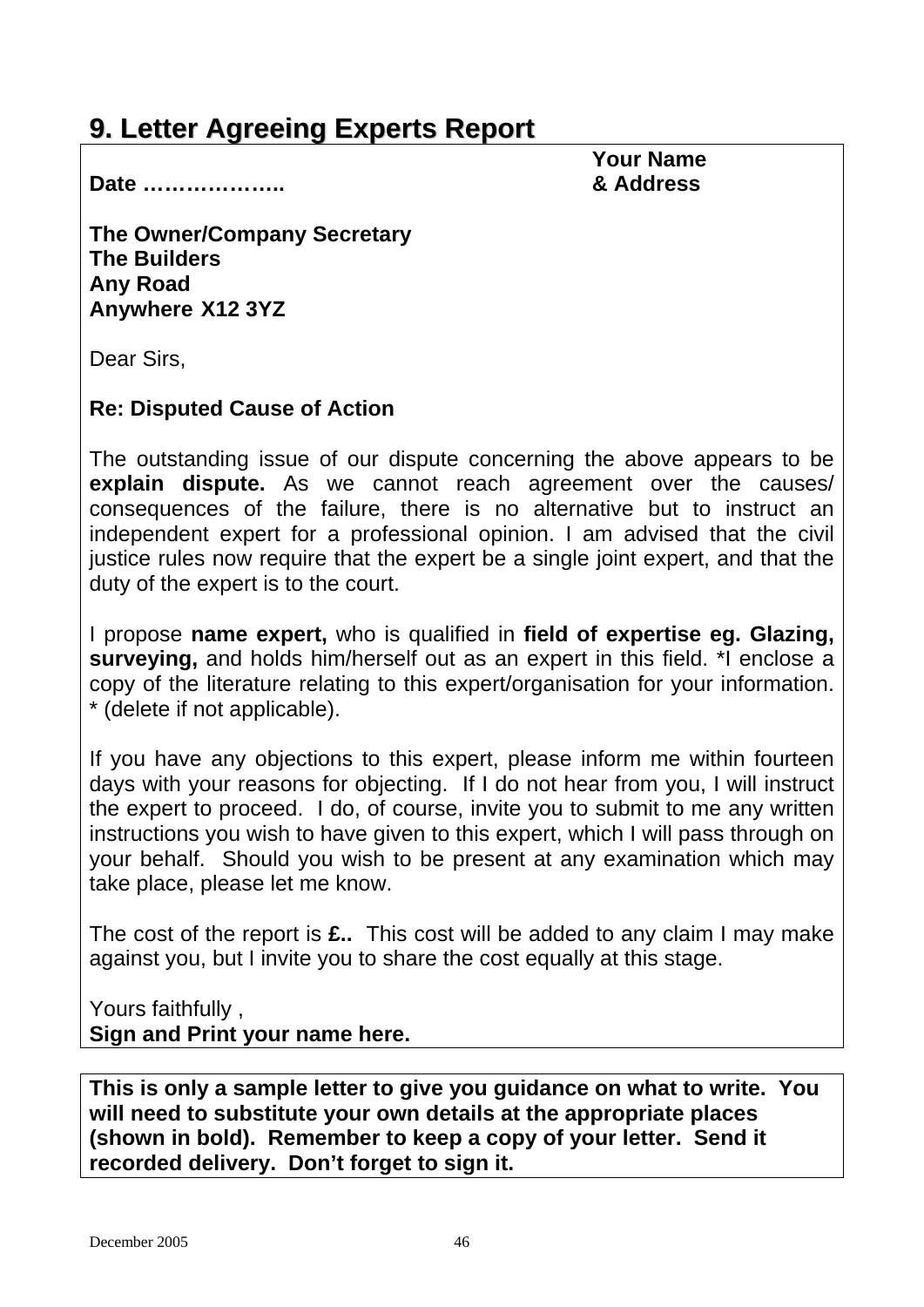## **10. Letter To Finance Company - Faulty Goods**

#### **Your Name & Address**

**Date…………..** 

**The Manager/Company Secretary Anytown Bank Any Road Anywhere X12 3YZ** 

Dear Sirs,

**Consumer Credit Act 1974 – Section 75 Account No. ……………………………** 

I enclose herewith copy letter I have today forwarded to **name and address of supplier.** This letter gives details about the problems experienced with **details of product,** which was purchased on **date,** at a cost of **£……………**.

The goods were purchased by way of a **finance agreement/credit card** with your company, as detailed above. In accordance with the provisions of s.75 of the Consumer Credit Act 1974, you have joint liability with the supplier of the goods for any breach of contract. I am therefore legally entitled to claim against you.

I wish to reject the goods and claim a full refund of the purchase price.

I look forward to hearing from you within the next 14 days.

Yours faithfully, **Sign and Print your name here.**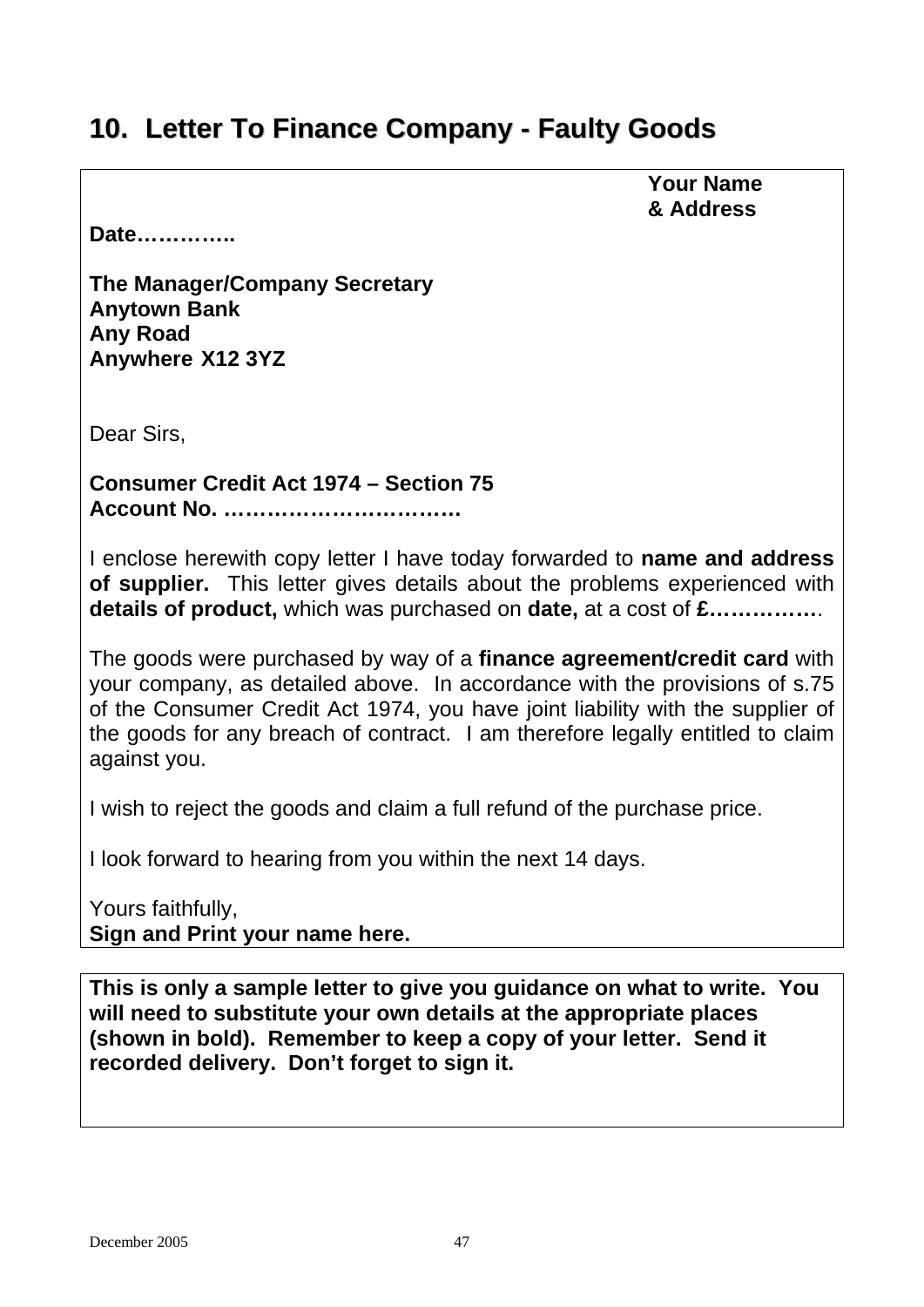### **11. Letter to Finance Company Faulty Goods on Hire Purchase**

**Date…………..** 

 **Your Name & Address**

**The Manager/Company Secretary Anytown Bank Any Road Anywhere X12 3YZ** 

Dear Sirs

**Supply of Goods (Implied Terms) Act 1973, as amended. Account No. ……………………………** 

I am writing in connection with the purchase of a motor vehicle, **registration number …………….,** which was supplied by **name of supplying garage.** 

The goods were purchased by way of a **hire purchase agreement** with your company as detailed above. In accordance with the provisions of the Supply of Goods (Implied Terms) Act 1973, you are liable for the condition of the **car, registration number ……………,** as the owner and supplier of that vehicle. I am therefore legally entitled to claim against you for any breach of contract.

The car has displayed the following faults: -

#### **List faults**

As the car is not satisfactory I wish to claim **a full refund of payments made/the cost of necessary repairs.** 

I look forward to hearing from you within the next 14 days.

Yours faithfully **Sign and Print your name here. Copy to : name and address of garage.**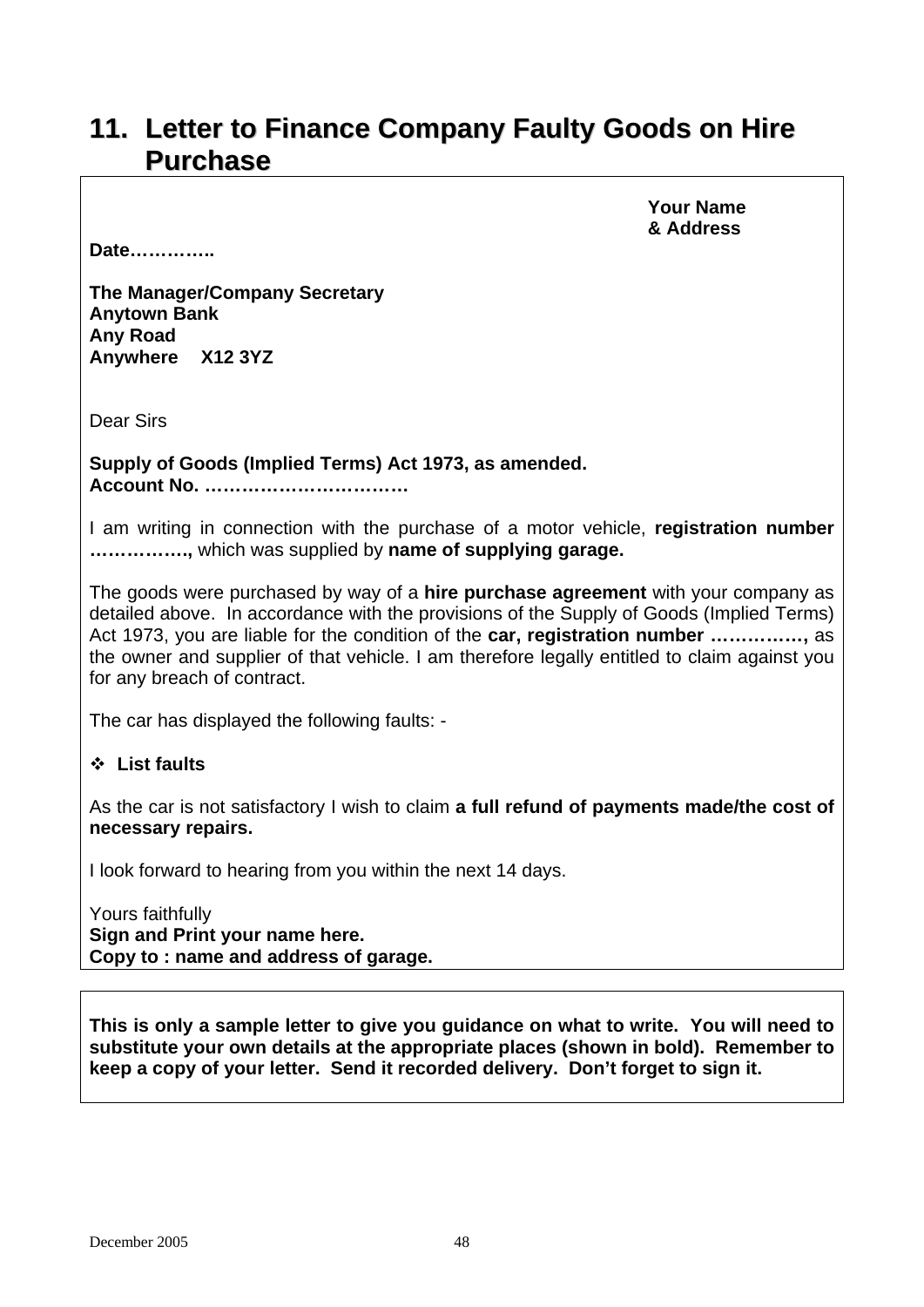## **12. Letter To Finance Company - Repairs**

 **Your Name & Address**

**Date ………….**

**The Manager/Company Secretary The Finance Company Any Road Anywhere X12 3YZ** 

Dear Sirs,

**Consumer Credit Act 1974 – Section 75 Account No. – ………………….** 

I enclose herewith a copy letter I have today sent to **name and address of supplier**, in connection with problems I have experienced with **details of product,** purchased from them.

This was paid for using a **credit card/finance agreement** with your company as detailed above. Accordingly, under the provisions of s75 of the Consumer Credit Act 1974, you are equally liable for any breach of contract.

I look forward to receiving your proposals with a view to resolving the matter and would appreciate your response in this regard within the next fourteen days.

Yours faithfully, **Sign and Print your name here.**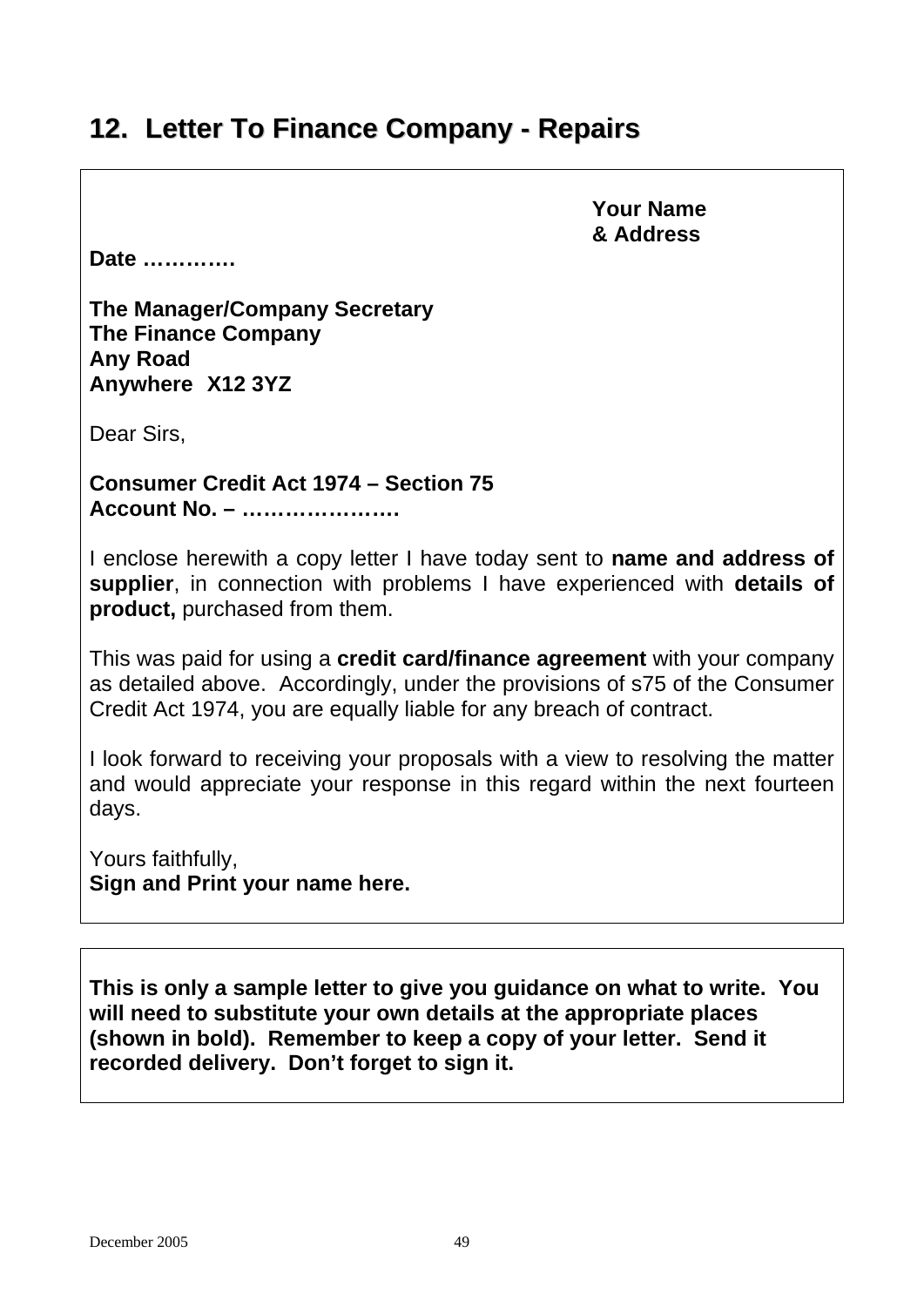## **13. Letter Withdrawing From A Regulated Consumer Credit Agreement**

 **Your Name & Address** 

**Date ……………….** 

**The Manager/Company Secretary The Garage Any Road Anywhere X12 3YZ** 

Dear Sirs,

**Consumer Credit Act 1974 Reference Number …………………………….** 

I refer to the credit agreement signed at your premises on the **date.** Please note that I wish to withdraw from the agreement.

As the agreement has not been legally executed in accordance with the provisions of the Consumer Credit Act 1974, I am entitled to withdraw from it and recover my deposit of **£……………..** 

I look forward to receiving your confirmation that the agreement has been cancelled together with the refund of deposit, within the next ten days to conclude this matter.

Yours faithfully, **Sign and print your name here.**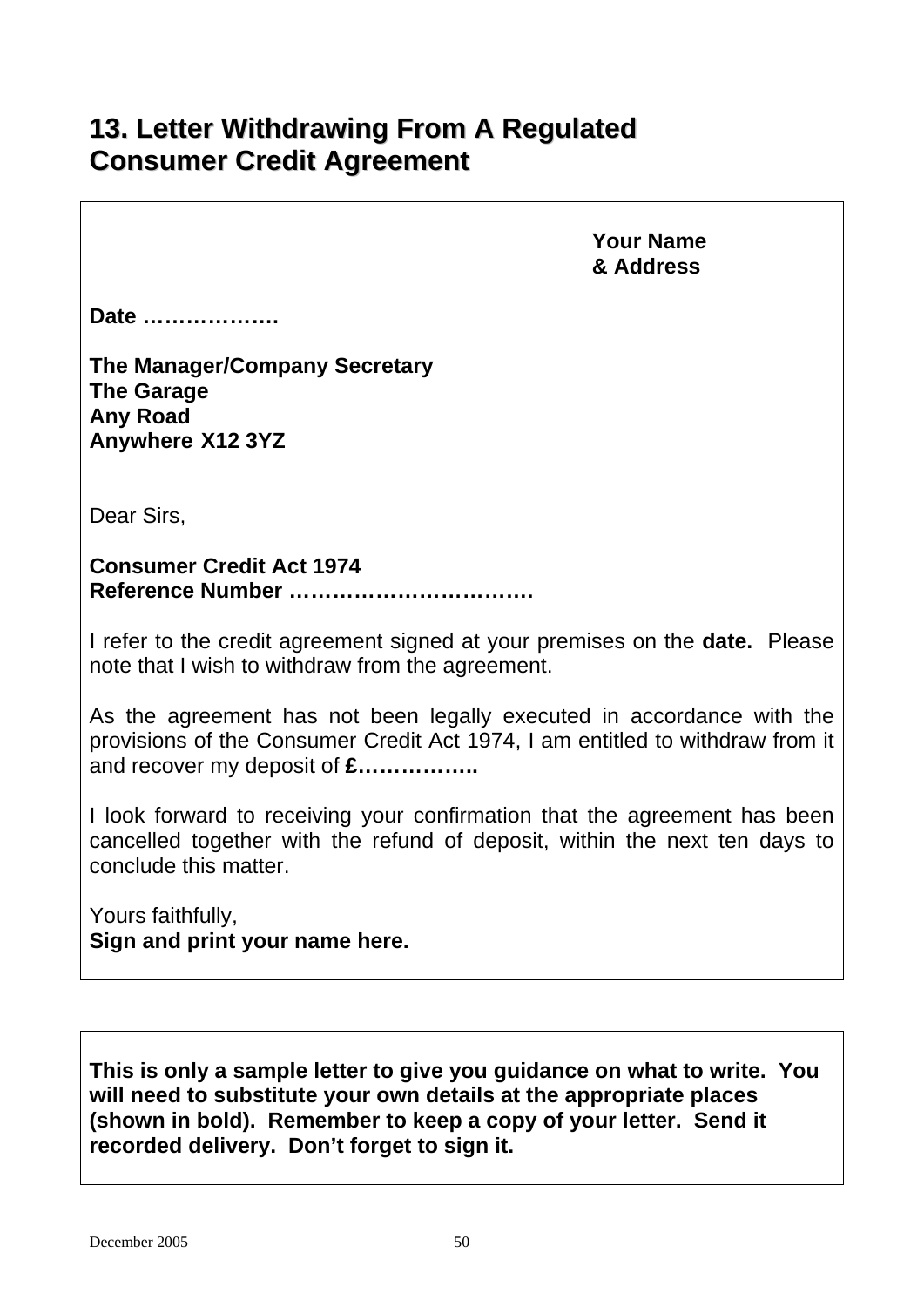## **14. Letter Cancelling A Cancellable Consumer Credit Agreement**

 **Your Name & Address**

**Date ………………….** 

**The Customer Accounts Manager The Loan Company Any Road Anywhere X12 3YZ** 

Dear Sirs,

**Consumer Credit Act 1974 Reference Number …………………………….** 

I refer to the credit agreement signed away from trade premises on the **date.**  In accordance with my cancellation rights, I write to advise that I wish to cancel the agreement.

I look forward to receiving your confirmation that the agreement has been cancelled and look forward to receiving a refund of my deposit of **£ …………** within the next seven days.

Yours faithfully, **Sign and print your name here.**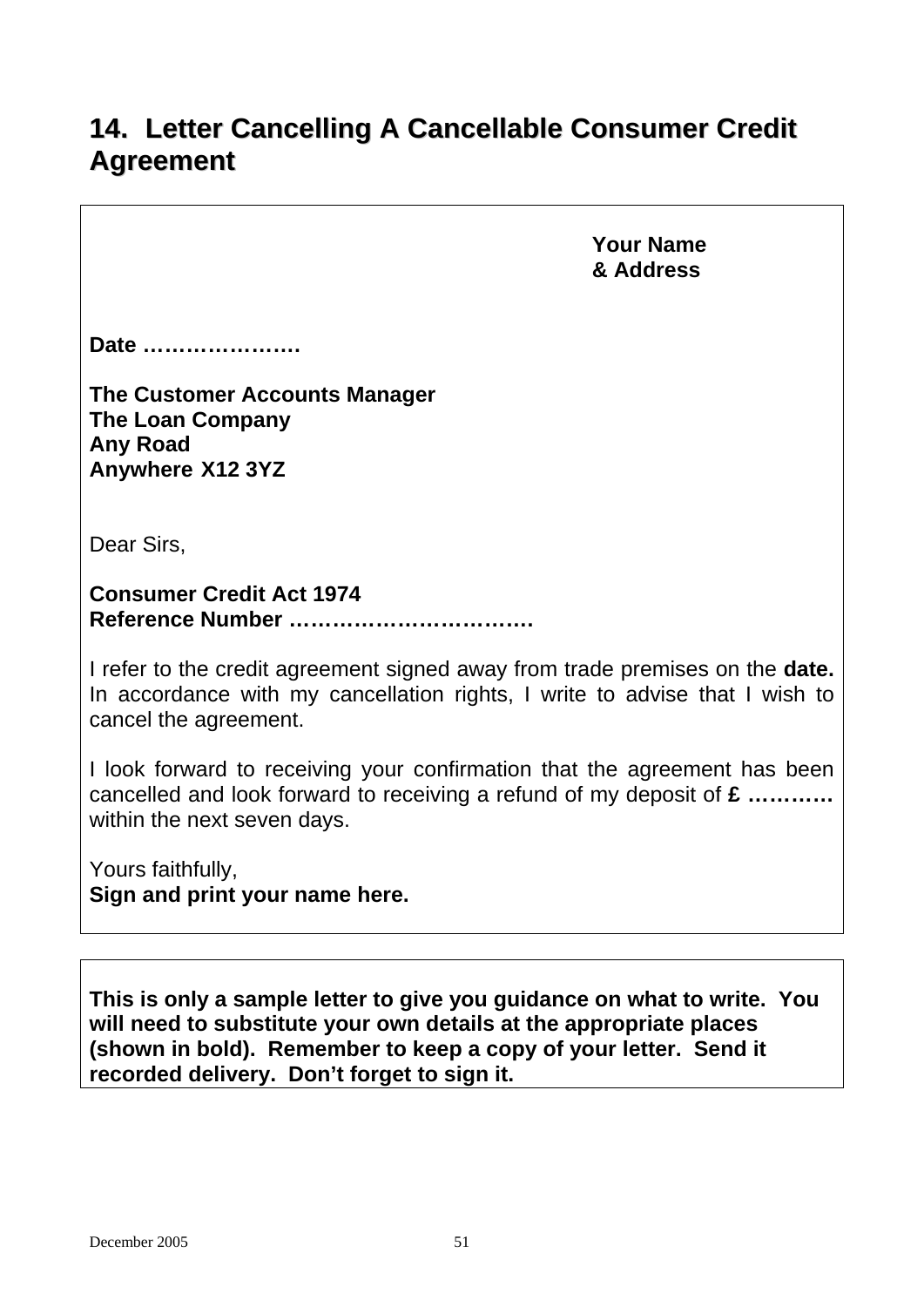## **15. Letter to Trader Requesting Delivery Making Time of the Essence**

Name and Address

Date.

The Owner/Company Secretary The Trader Any Road Anywhere X12 3YZ

Dear Sirs,

**Sale of Goods Act 1979/Supply of Goods & Services Act 1982 Order No: ………………………….** 

On **……………..** I placed an order with you for **………………………** at a cost of £……………… for which I paid £…………

[It was agreed/understood that the order would be fulfilled by......../or within ......weeks] To-date the **goods have not been delivered/work has not been completed.** 

Under the above Act you are required to **deliver the goods/complete the work** within a reasonable time. As **……….** weeks have now elapsed since I placed the order, you have failed to fulfil this statutory requirement .

I am now making time of the essence. If you do not **deliver the goods/complete the work** by **…………** I will hold you in breach of contract and will expect you to refund the money I have paid.

If you fail to refund my money I shall have no alternative but to issue a claim against you in the county court for recovery of the money together with interest and incidental costs incurred, without further reference to you.

I look forward to hearing from you within the next **………..** days.

Yours faithfully,

**Sign and print your name here.**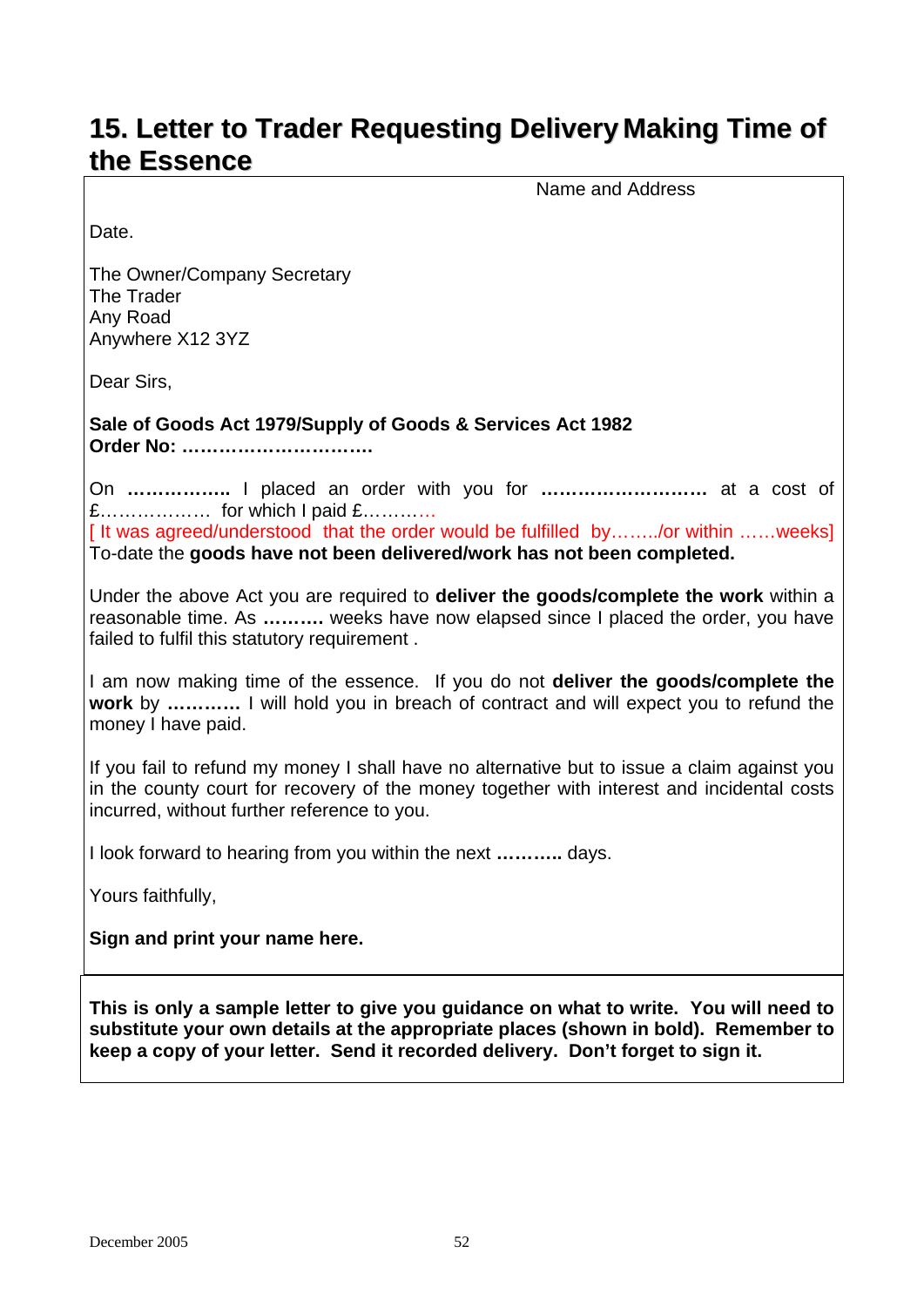## **16. Failure to give Cancellation Rights letter**

Name & Address

The Owner/Company Secretary The Trader Any Road AnywhereX12 3YZ Date:

Dear Sirs

### **THE CONSUMER PROTECTION (CANCELLATION OF CONTRACTS CONCLUDED AWAY FROM BUSINESS PREMISES) REGULATIONS 1987**

On **(date)**. a representative of your company called at my house when I agreed to purchase a **… (describe goods)……** .

**[I was not given a notice of my cancellation rights which is a requirement of the aforementioned Regulations. The contract is therefore unenforceable and I have been informed that this is a criminal offence.]** or

**[I give you notice that I intend exercising my right to cancel this contract within seven days of entering into the agreement.]** 

I am requesting that you refund my money within the next seven days and collect the .... (describe goods) ... by appointment. The .... **(describe goods)** …. will be kept in a safe place and unused until they are collected.

If you fail to refund my money I shall have no alternative but to issue a claim against you in the County Court for recovery of the money together with interest and incidental costs incurred, without further reference to you.

Yours faithfully **Sign and print your name here**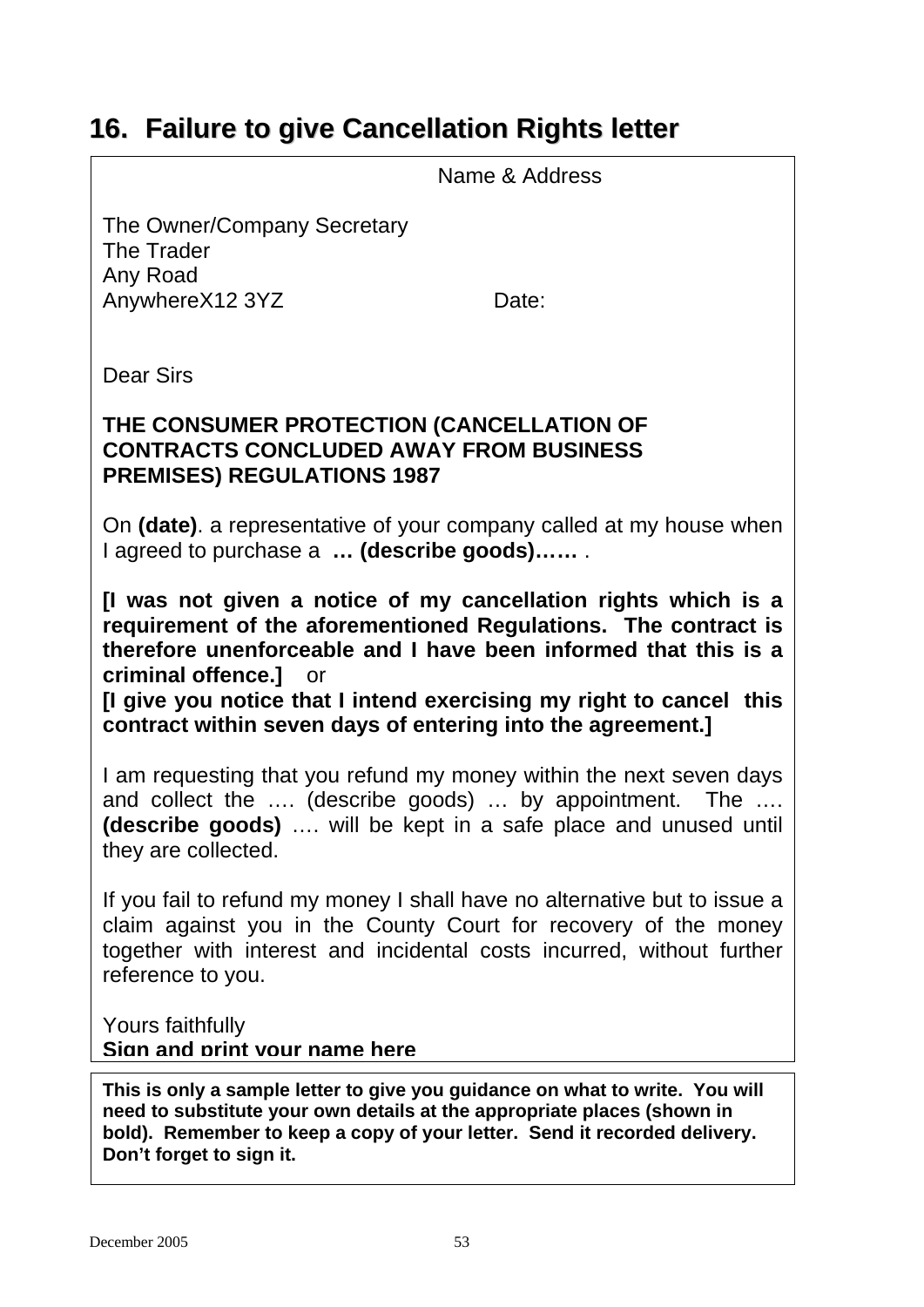## **17. Letter Cancelling A Cash Contract Signed Away From Business Premises**

 **Your Name & Address** 

**Date ………………….** 

**The Owner/Company Secretary The Builders Any Road Anywhere X12 3YZ** 

Dear Sirs,

**The Consumer Protection (Cancellation of Contracts Concluded Away from Business Premises) Regulations 1987 as amended. Reference Number …………………………** 

I refer to the agreement signed at my home, on the **date,** for the purchase of **details of product,** I write to advise that, in accordance with my cancellation rights, I wish to cancel the contract.

As your call was unsolicited, under the above Regulations, I have seven days from when you gave me my cancellation rights in which to cancel the agreement.

I look forward to receiving your confirmation that the contract between us has been terminated, together with the return my deposit of **£ ……….** within the next seven days.

Yours faithfully, **Sign and print your name here.**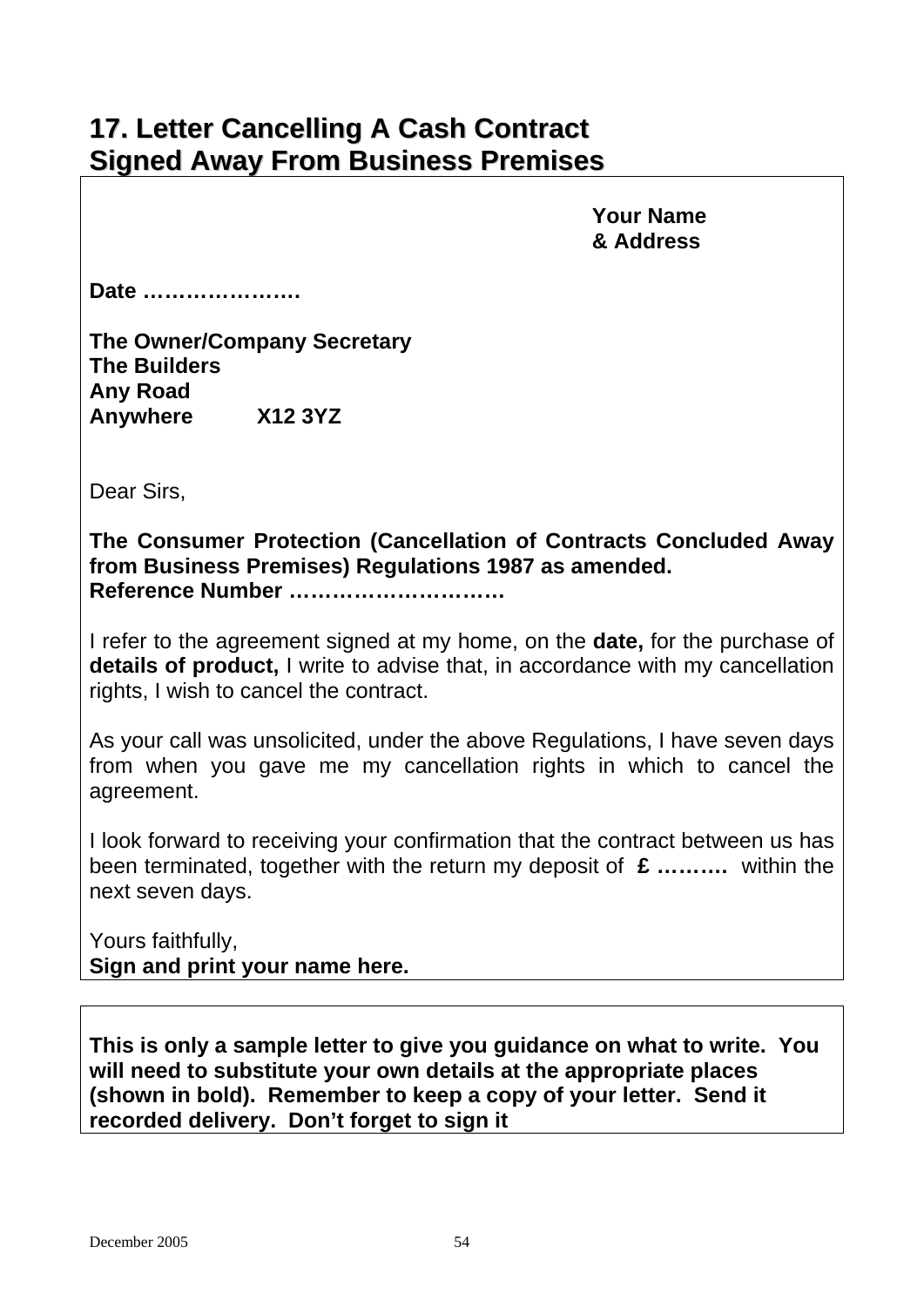## **18. Letter Cancelling A Distance Selling Contract**

 **Your Name & Address** 

**Date ………………….** 

**The Owner/Company Secretary The Builders Any Road Anywhere X12 3YZ** 

Dear Sirs,

**RE: (Description of Goods and Order No.)** 

I am writing to cancel the above order that I placed with you by (**telephone/mail/Internet**) on (**date**)

The goods were delivered to me on (**date**) and they are not suitable for my needs. As the contract is governed by the Distance Selling Regulations 2000, I have the right to cancel within 7 working days, starting with the day after the day on which the goods were received. My cancellation is effective from the date of posting of this letter.

Please return **£**………**(cost/deposit)** and arrange the return/collection of the goods as soon as possible. I understand that the Distance Selling Regulations require that a refund should be received by me within the next 30 days of the date of this letter.

Yours faithfully, **Sign and print your name here.**